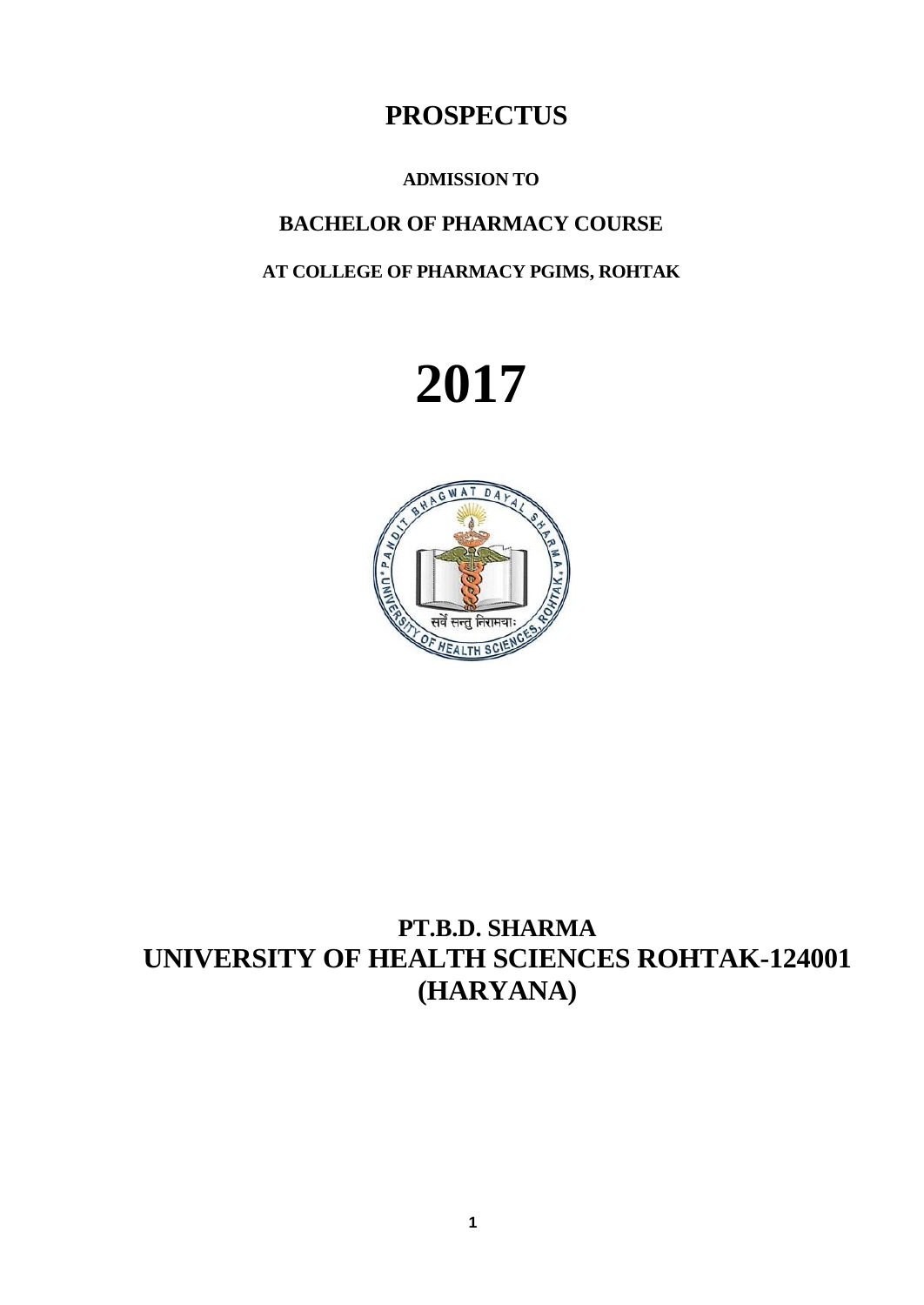# **CONTENTS**

| <b>CHAPTERS</b> | <b>TITLE</b>                                  |
|-----------------|-----------------------------------------------|
| I               | About the University                          |
| $\mathbf{I}$    | <b>Basis of Selection</b>                     |
| III             | <b>Eligibility Conditions</b>                 |
| IV              | <b>Issues Pertaining to Admission</b>         |
| V               | <b>Total Number of Seats and Distribution</b> |
| VI              | Reservation                                   |
| VII             | Fee Structure                                 |
| <b>VIII</b>     | Method of Selection and Admission             |
| IX              | <b>General Instruction</b>                    |
|                 | Appendices/Annexures                          |
|                 | <b>Application Form</b>                       |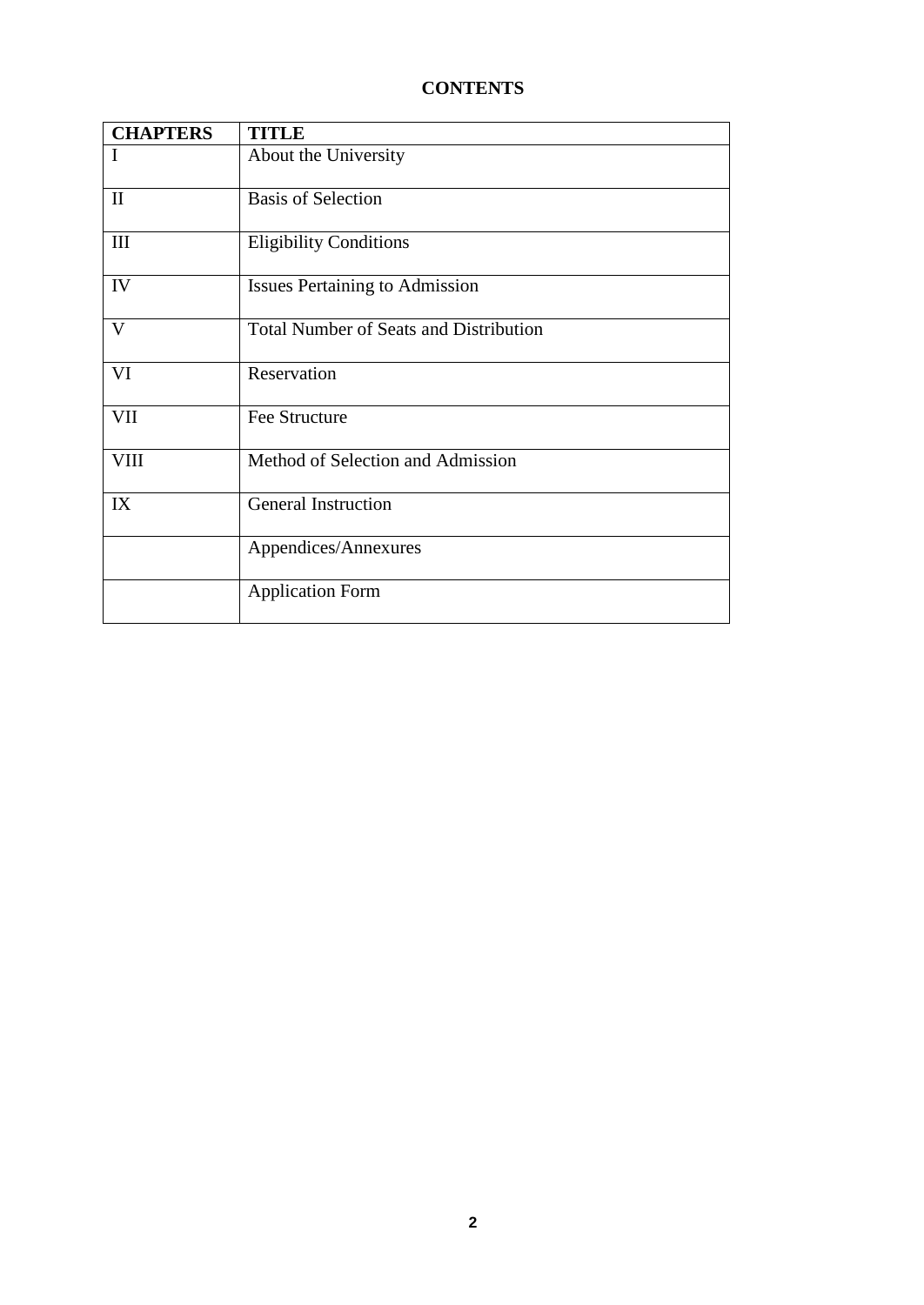# **STATUTORY OFFICERS OF PT. B.D. SHARMA UNIVERSITY OF HEALTH SCIENCES (UHSR), ROHTAK-124001, HARYANA, INDIA**

# **HON'BLE CHANCELLOR SH. KAPTAN SINGH SOLANKI, GOVERNOR OF HARYANA**

# **VICE-CHANCELLOR DR. O.P. KALRA**

| <b>Designation</b>                | Telephone No. |
|-----------------------------------|---------------|
| <b>PRO-VICE CHANCELLOR</b>        | 01262-286614  |
| <b>REGISTRAR</b>                  | 01262-282709  |
| DIRECTOR, P.G.I.M.S. ROHTAK       | 01262-281307  |
| <b>DEAN ACADEMIC AFFAIRS</b>      | 01262-282113  |
| <b>DEAN, PGIMS, ROHTAK</b>        | 01262-281309  |
| <b>CONTROLLER OF EXAMINATIONS</b> | 01262-280051  |

| <b>PRINCIPAL, COLLEGE of PHARMACY, PGIMS,</b> | 01262-283646 |
|-----------------------------------------------|--------------|
| <b>ROHTAK</b>                                 |              |
| <sup>1</sup> Dr. Gajendra Singh               |              |

For Enquiry Contact Phone Nos.01262-282641, 281300, 281301, 281303 FAX: 01262-281308

**WEBSITE: [www.uhsr.ac.in](http://www.uhsr.ac.in/)**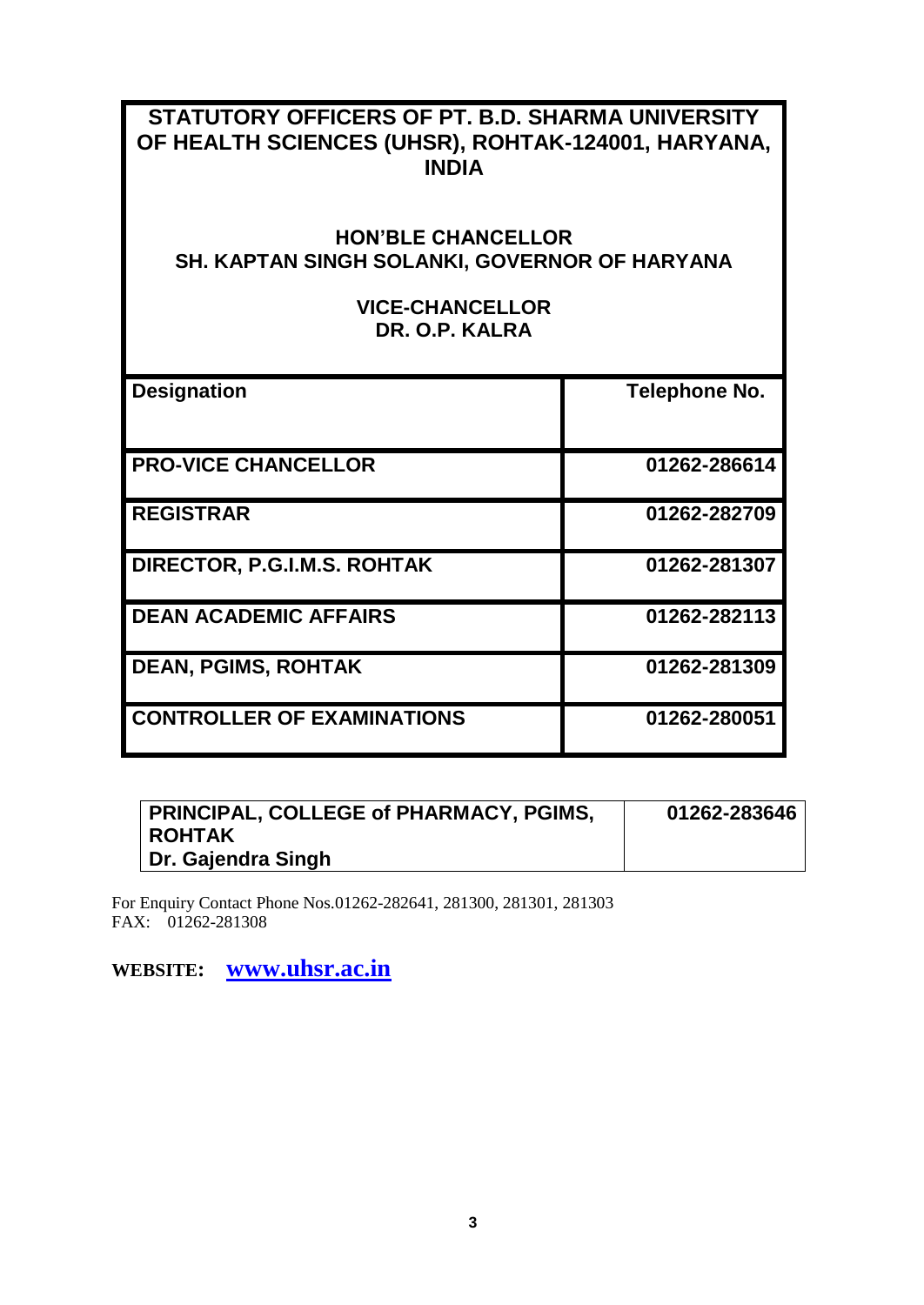#### **CHAPTER-I**

#### **ABOUT THE UNIVERSITY**

Pandit Bhagwat Dayal Sharma University of Health Sciences, Rohtak has been established by the Haryana Act No.26 of 2008. This Act has come into force w.e.f. 2.6.2008 vide Haryana Government Notification No. S.O.74/ H.A. 26/2008/S.I./2008 dated 18-8-2008. The University has been established for the purposes of teaching and affiliating, ensuring proper and systematic instruction, training and research in Pharmaceutical Sciences, Modern and Indian System of Medicine and for the administration of the Pt. B. D. Sharma Post Graduate Institute of Medical Sciences, Rohtak. The University shall exercise its powers throughout the State. This University is the first University of Health Sciences in the State. It is located at a distance of 70 Km North-West of Delhi on the National Highway No. 10, spread over a sprawling 350 acres of land in the historic city of Rohtak. The College of Pharmacy, Pt. B. D. Sharma, PGIMS, Rohtak is approved by AICTE, PCI and governed by the Act of Pt. B. D. Sharma University of Health Sciences, Rohtak. 26 (Twenty six) Unaided/Private Pharmacy Colleges are affiliated to this University. The College is a part of University campus. The town of Rohtak is linked with railway and roads having frequent and easy transportation facilities. College of Pharmacy came into existence in 2007-2008 with the induction of 4 year B. Pharm. course. This course is highly specialized and multidisciplinary in nature and has high employment potential in India and abroad.

#### **Aims and Objectives**

- 1. To administer, manage and advance Pt. B.D. Sharma University of Health Sciences in addition to monitor and regulate the functions of affiliated colleges and institutes.
- 2. To establish uniformity in standards of education in all faculties.
- 3. To promote research in various disciplines of Pharmaceutical Sciences with special focus on social and economic relevance of such research and with emphasis on occupational and environmental health issues affecting the people.
- 4. To establish and develop study centers integrating all disciplines relevant to Health and Pharmaceutical sciences.
- 5. To promote the development and use of information technology as part of technological infrastructure.
- 6. To attain high standards of academic excellence by providing the necessary infrastructure.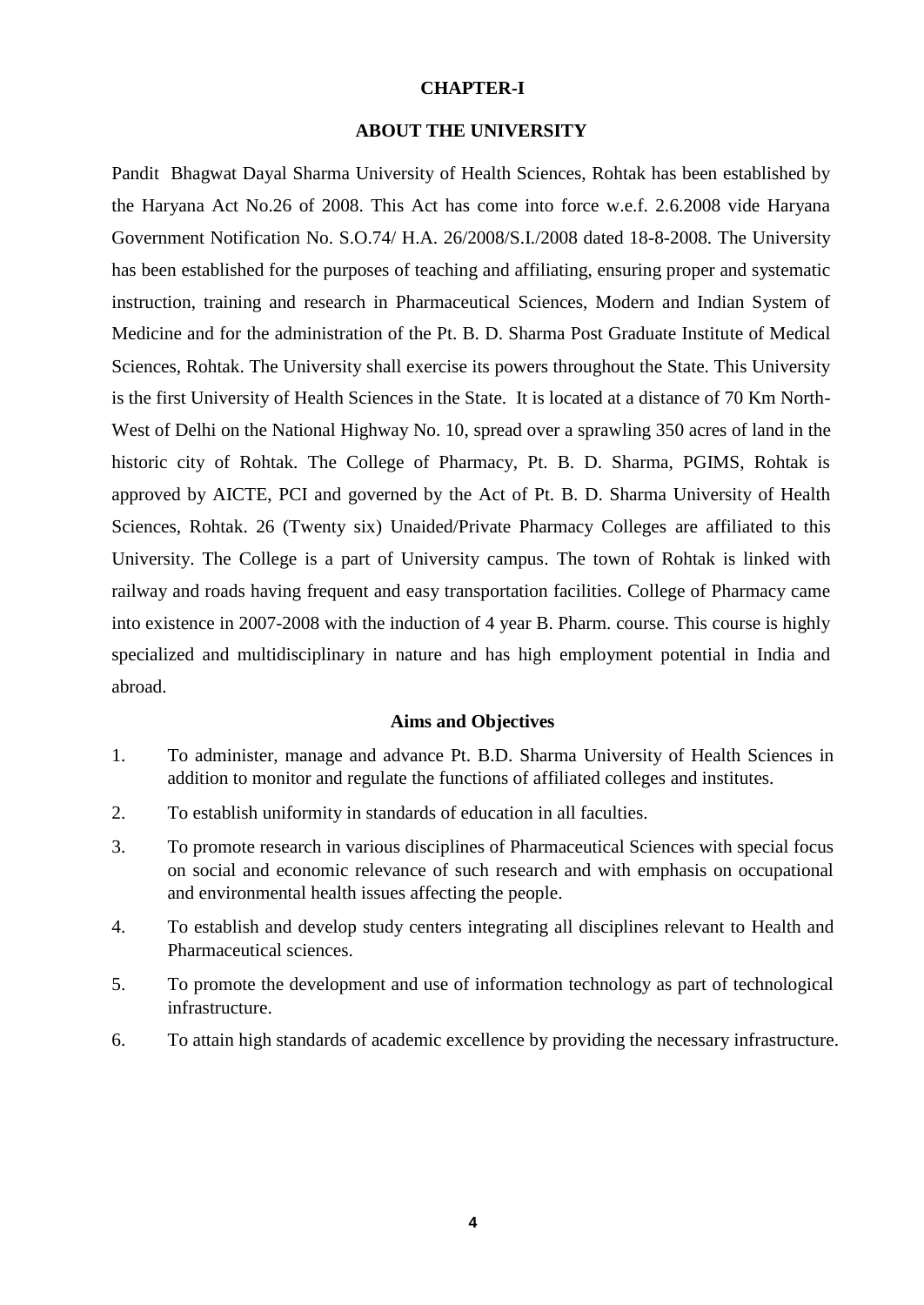# **CHAPTER - II BASIS OF SELECTION**

**No entrance test will be conducted. Admissions will be done on the basis of Merit of PCB/PCM marks of 10+2 of HBSE/ CBSE/ any other State board recognized by State Government.**

| 1.                                                                                                                      | <b>Availability of forms on University</b><br>website                 | 23.06.2017                                           |  |  |  |  |
|-------------------------------------------------------------------------------------------------------------------------|-----------------------------------------------------------------------|------------------------------------------------------|--|--|--|--|
| 2.                                                                                                                      | <b>Last date of receipt of Application</b><br>Form                    | 13.07.2017 Up to 05:00 PM                            |  |  |  |  |
| 3.                                                                                                                      | Date of Declaration of Merit list                                     | 20.07.2017 (To be notified on university<br>website) |  |  |  |  |
| Date of 1 <sup>st</sup> Counseling<br>27.07.2017 (Waiting list shall be<br>4.<br>generated for any vacancies in future) |                                                                       |                                                      |  |  |  |  |
|                                                                                                                         | Admission process shall be completed by 15 <sup>th</sup> August, 2017 |                                                      |  |  |  |  |

## **IMPORTANT NOTE:**

Admission shall be subject to eligibility/verification of documents/certificates etc. at the time of Counseling.

A candidate who fails to produce the original certificates, marks-sheets and other certificates on the basis of which he/she is claiming to be eligible for admission to the course even at time of counseling shall not be considered for admission even if he/she has been placed in the merit list.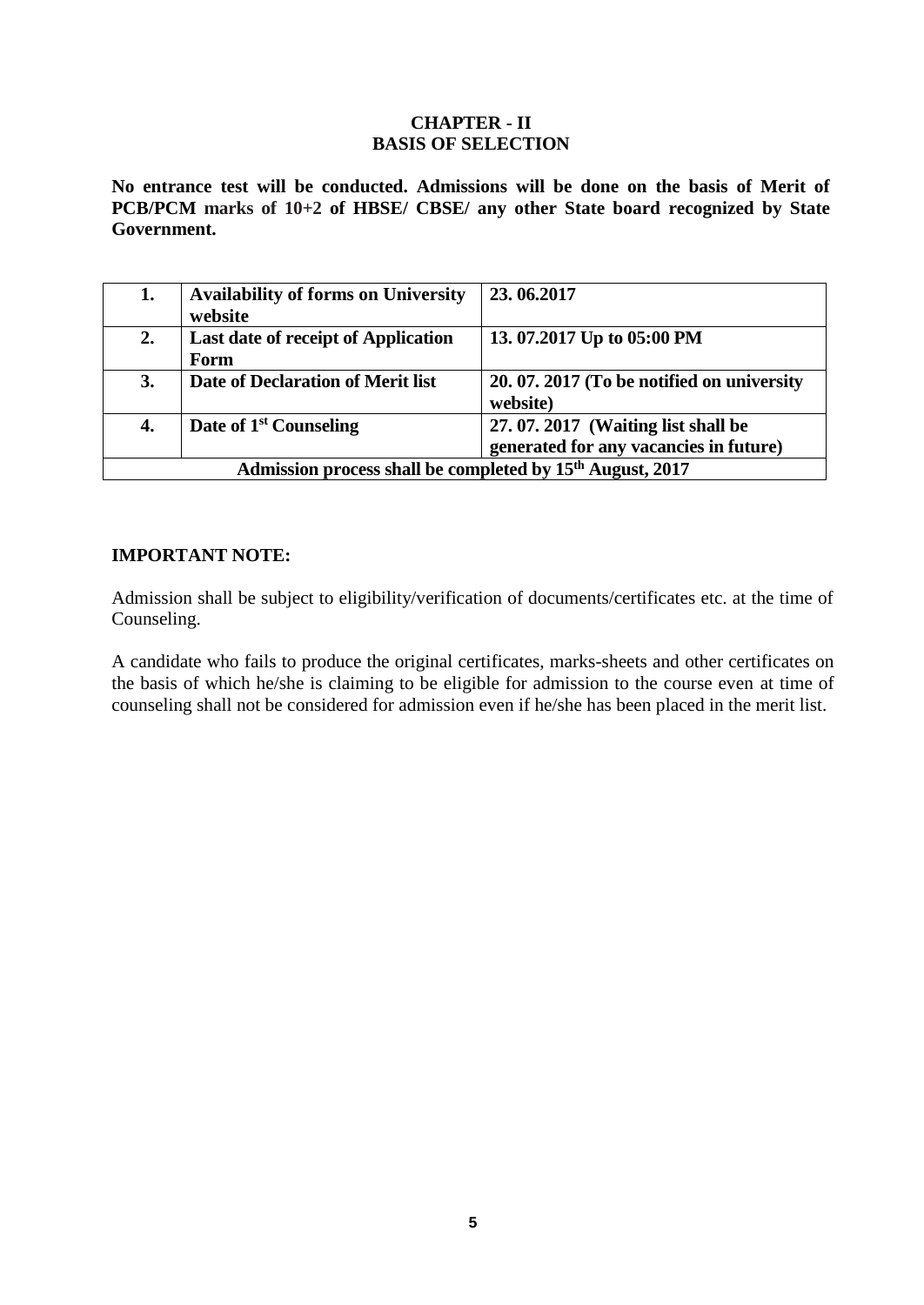#### **CHAPTER – III ELIGIBILITY CONDITIONS**

- **A.** Any Indian Citizen will be eligible to appear in the B. Pharmacy course, however for reservation policy any of the following categories shall be considered:
	- i) The candidates, who are bonafide residents of Haryana as per instructions issued by the Chief Secretary to Govt. Haryana Chandigarh vide letter No.62/1795-6GS1 dated 3.10.96 **(Appendix-B)** and submit relevant certificate of bonafide residents as laid down in letter no.22/28/2003-3GS-III dated 30.1.2004 **(Appendix-C).**
	- ii) The children/wards (if parents are not living)/dependents of the employees of Indian Defence Services/Para-Military Forces belonging to Haryana State at the time of entry into service as per their service record. (Such candidates will submit a certificate in the proforma given in **Appendix 'D'** from the Officer duly authorized by the Army/Navy/Air Force/concerned Para-Military Forces Headquarters, as the case may be).
	- iii) The children/wards (if parents are not living)/ dependents of Ex-employees of Indian Defence Services/Para-Military Forces belonging to Haryana State at the time of entry into service as per their service record who retired from service on or after first April of the preceding year of admission. (Such candidates will submit a certificate in the proforma given in **Appendix 'L'** from the Officer duly authorized by the Army/ Navy/Air Force/concerned Para-Military Force Headquarters, as the case may be).
	- iv) The children/wards (if parents are not living)/dependents of Ex-employees of Indian Defence Services/Para-Military Forces belonging to Haryana State at the time of entry into service as per their service record, provided the candidate has studied  $10+2$  as a regular candidate in a recognized institution in Haryana. (Such candidates will submit a certificate in the proforma given in **Appendix 'L'** from the Officer duly authorized by the Army/Navy/Air Force/concerned Para-Military Forces Headquarters, as the case may be and also a certificate to the effect that he/she has studied  $10+2$  as a regular candidate in a recognized institution in Haryana from the Principal/Head of the Institution last attended in the proforma given in **Appendix 'A')**.

**B.** The candidates should also fulfill the FOLLOWING minimum conditions to become eligible for the admission:-

#### **B. Pharmacy**

- i) He/She should attain the age of 17 years or more on 31-12-2017.The age shall be determined as per entry in the Matriculation/Secondary school or its equivalent examination certificate.
- ii) Candidate shall have passed 10+2 examination conducted by the respective state/ central government authorities recognized as equivalent to 10+2 examination by the Association of Indian Universities (AIU) with English as one of the subjects and Physics, Chemistry, Mathematics (P.C.M.) and or Biology (P.C.B./ P.C.M.B.) as optional subjects individually. Any other qualification approved by the Pharmacy Council of India equivalent to any of the above examinations.

#### **B. Pharmacy Lateral entry (Second year) (LEET)**

A pass in D. Pharm. Course from an institution approved by the Pharmacy Council of India under section 12 of the Pharmacy Act.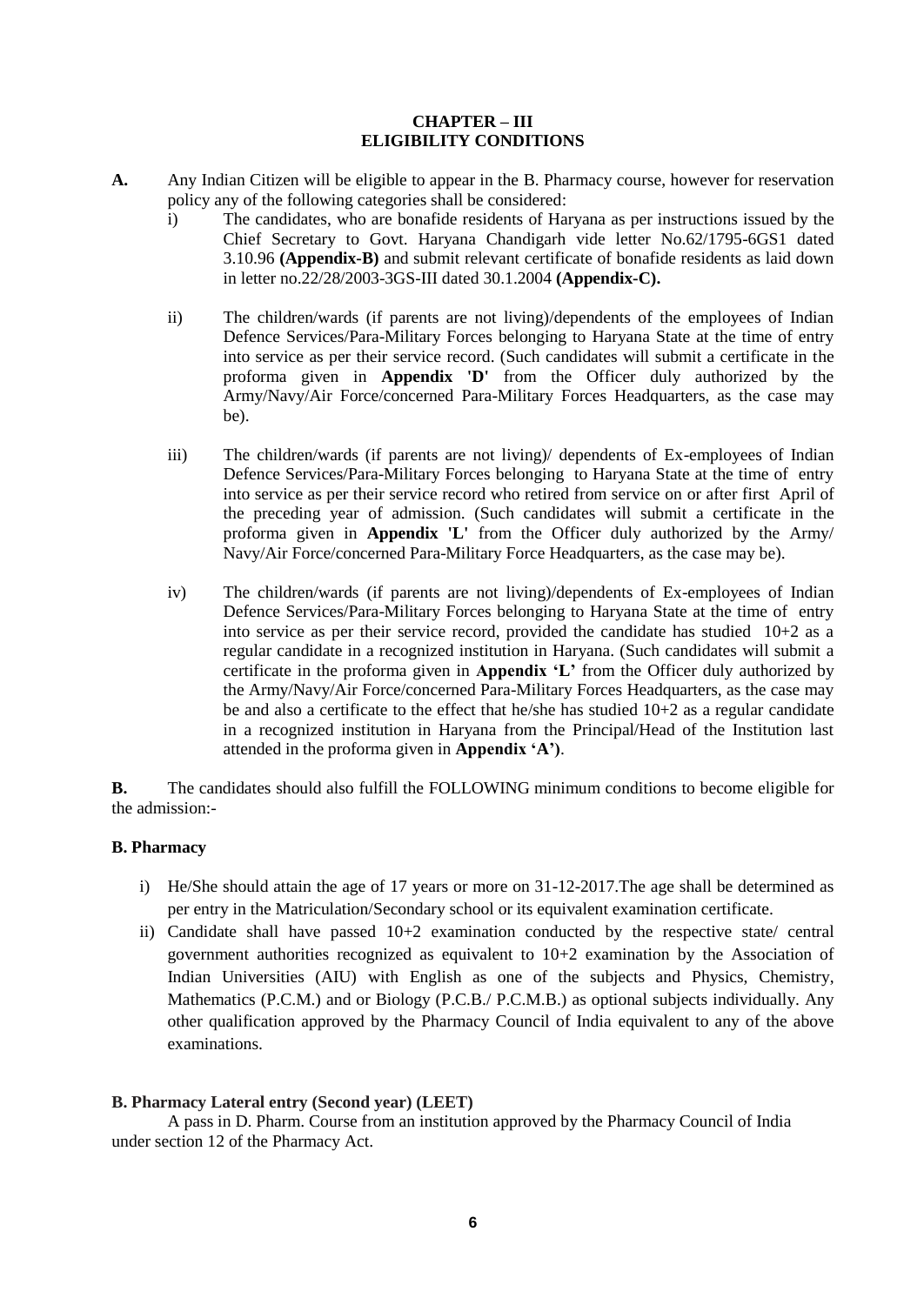**Note :-**

- **To determine the minimum eligibility criteria, calculation of marks obtained in qualifying examination will be made as per instructions of the Chief Secretary to Govt. of Haryana bearing No. \_22/129/2013-1GS-III dated 16.07.2014\_(Annexure- H)** 

# **CHAPTER-IV ISSUES PERTAINING TO ADMISSION**

# **1. MEDICAL EXAMINATION**

The selected candidates at the time of counseling will have to submit medical fitness certificate from any Govt. Medical Officer to the College of Pharmacy. The candidature of the candidate is liable to cancellation if found medically unfit. "The admission fee will be accepted only after getting positive medical fitness certificate".

# **2. LEGAL JURISDICTION**

All disputes pertaining to the admission and allotment shall fall within the jurisdiction of Rohtak only. The competent authority shall be the legal entity who may sue and be sued.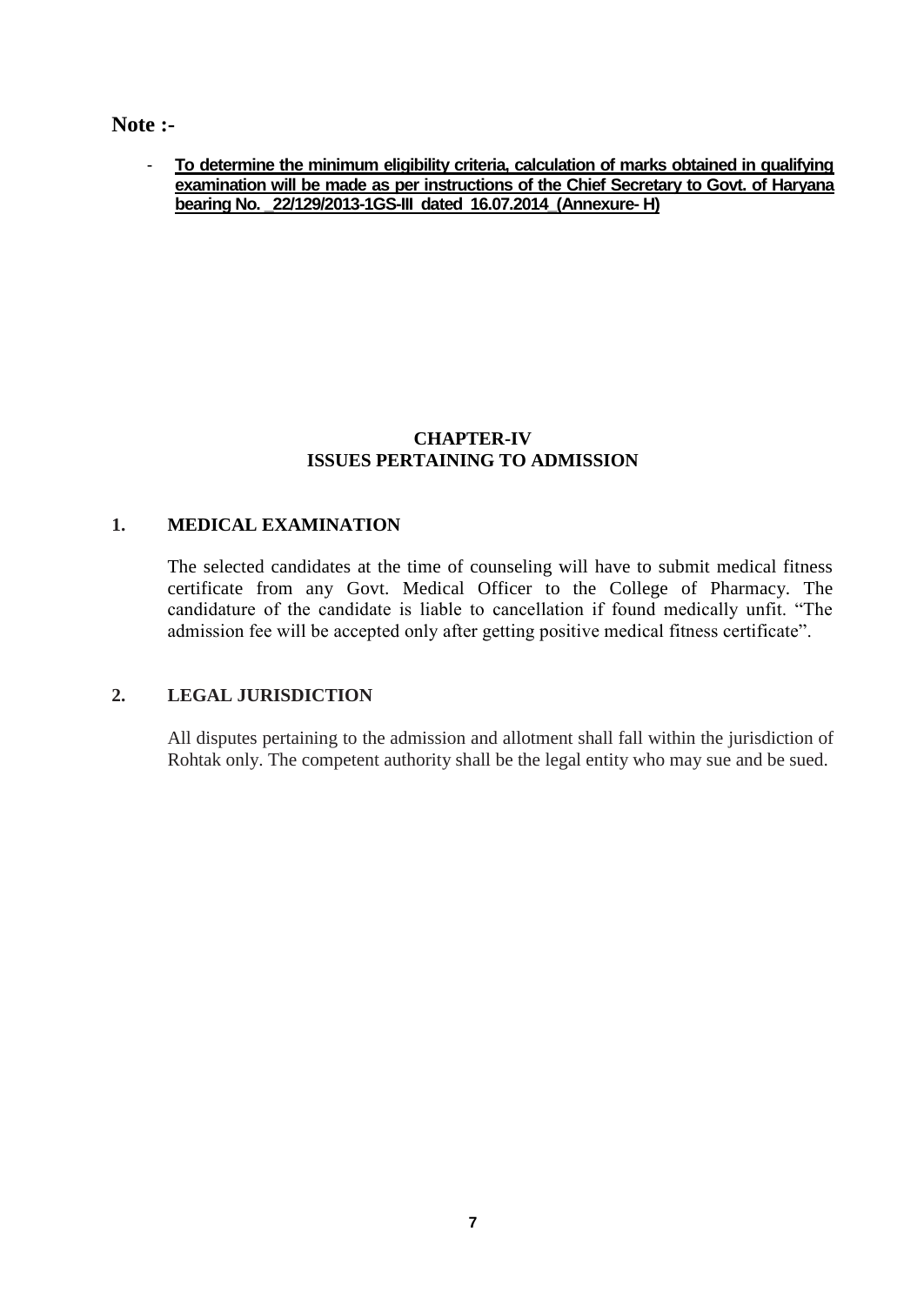## **CHAPTER-V NUMBER OF SEATS AND DISTRIBUTION**

**Distribution of seats: As per Haryana Government norms. B. Pharmacy Course Total No. of seats: 60**

| Sr. No. | Category                                  | No. of seats  |
|---------|-------------------------------------------|---------------|
| 1.      | All India Category including Haryana (15% | 9             |
|         | of Intake seats)                          |               |
| 2.      | General Category (30 % of Haryana quota)  | $25+1*$       |
|         |                                           | <b>ESM/FF</b> |
|         |                                           |               |
| 3.      | $SC$ Category $(20\%)$                    | 10            |
|         |                                           |               |
| 4.      | $BC-A$ Category $(16\%)$                  | 8             |
| 5.      | $BC-B$ Category $(11\%)$                  | n             |
| 6.      | <b>Physically Handicapped Locomotors</b>  |               |
|         | disability or cerebral palsy (PHL) (03%)  |               |
| 7.      | Total no. of seats                        | 60            |

#### **NOTE:**

**\* Horizontal reservation for ESM/FF (Last year was from general category)**

# **B. Pharmacy (LEET) Course**

# **Total No. of seats: 06**

| Sr. No. | Category                                                                             | No. of seats          |
|---------|--------------------------------------------------------------------------------------|-----------------------|
| 1.      | All India Category including Haryana (15%                                            |                       |
|         | of Intake seats)                                                                     |                       |
| 2.      | General Category (30 % of Haryana quota)                                             | $\mathcal{D}_{\cdot}$ |
| 3.      | $SC$ Category $(20\%)$                                                               |                       |
| 4.      | $BC-A$ Category $(16\%)$                                                             |                       |
| 5.      | <b>BC-B Category</b> (11%)                                                           |                       |
| 6.      | <b>Physically Handicapped Locomotors</b><br>disability or cerebral palsy (PHL) (03%) |                       |
| 7.      | Total no. of seats                                                                   | 6                     |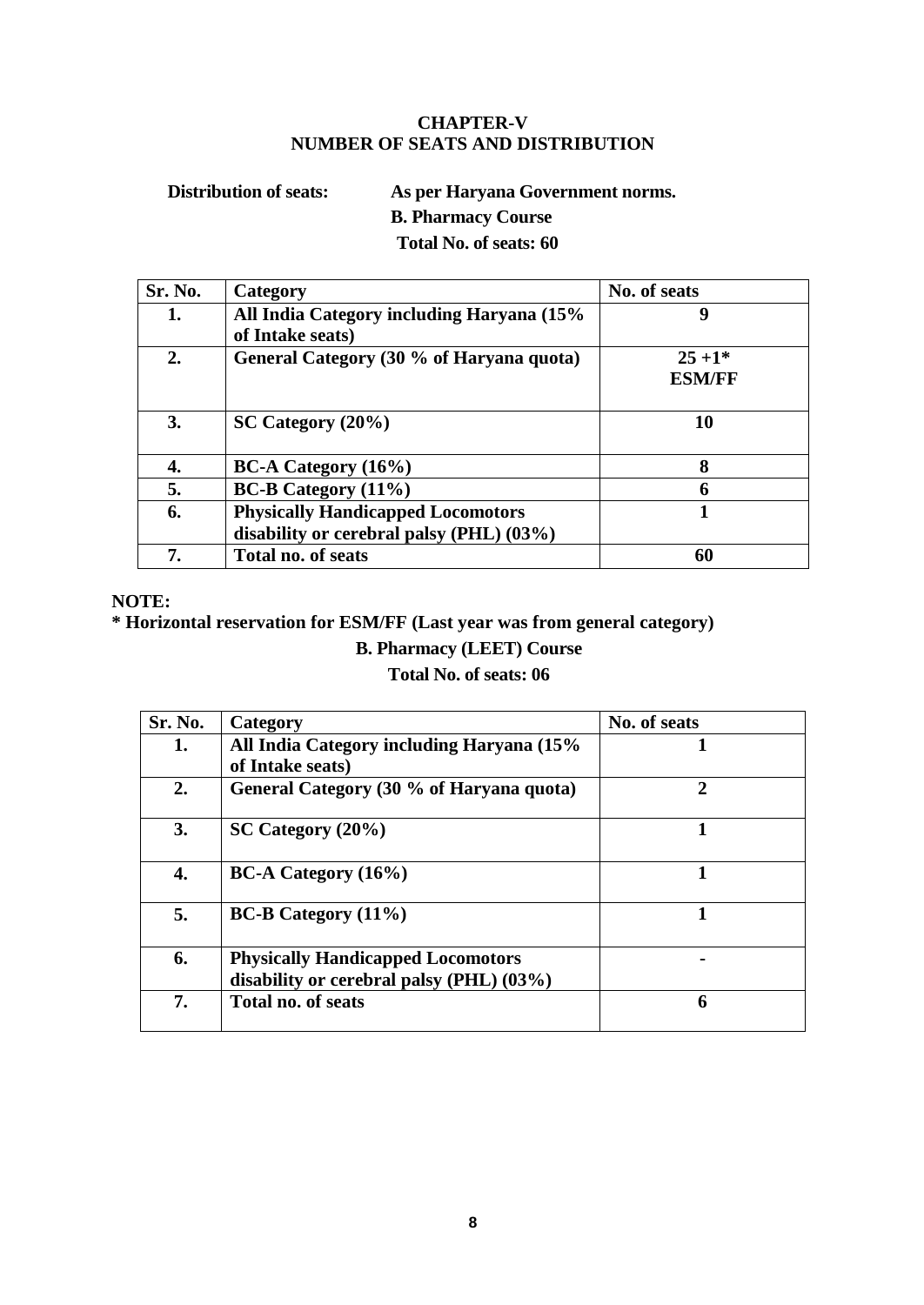## **CHAPTER-VI RESERVATION**

- 1. The reservation policy is subject to revision/State Government decision and the same as applicable on the last date of submission of admission form shall be followed.
- 2. All candidates belonging to the Scheduled Castes/Scheduled Tribes and Backward Classes/ Special Backward Classes etc. must submit a certificate from the competent authority showing that they belong to these classes/castes, as given in **Appendix-C**. All such Certificates should only as per the proforma issued by the competent authority as prescribed by Haryana Govt. vide letter no. 22/28/2003-3GS-III dated 30.1.2004 will be accepted. Certificates issued by other than the prescribed authority shall not be accepted.
- 3. As per Haryana Govt. Letter No. No. 22/8/2004-3GSIII dated 7.6.2007 there would be no distinction between SC-A & SC-B category and 20% seats shall be reserved for Scheduled Caste candidates. **(Annexure A - III)**
- 4. If the seats from BC Block-A are not filled up, these may be filled from BC Block-B and vice-versa.
- 5. List of Backward Classes notified by the State Govt. vide circular No.../1883-SW, (1) dated 28.9.95 is available at **Appendix-I** and also circular No. 1170-SW (1)-95 dated 7.6.95 for excluding socially advanced persons/sections (creamy layer) from Backward Classes is available at **(Appendix-J)** and clarification regarding issuance of certificate to Haryana Backward Classes/Special Backward Classes given by the Haryana Govt. vide Letter No. 22.36/2000-3G.S. III dated 9th August, 2000 is at **Appendix-K.**
- 6. **10% vertical reservation for economically backward persons in General Castes/Category of state has been notified by Haryana Govt. vide notification No. 60SW(1) 2014 dated 23/1/2013 Annexure A-VII. The candidate must submit proof and declaration duly attested by 1st Class Magistrate in support of his claim.**
- 7. Dependents of Freedom Fighters who wish to be considered for reservation as such must submit a certificate from the Competent Authority **(Appendix-G)** along with an Affidavit **(Appendix-H)**.
- 8. Only candidates having locomotor disability of lower limbs between 50% to 70% but otherwise medically fit for admission to the course will be considered for admission as physically handicapped. In case candidates are not available in that category then only candidates with disability of lower limbs between 40-50% may be considered for admission as per Govt. of India, Ministry of Health & Family Welfare, Nirman Bhawan, New Delhi, letter No.C.18018/2/2009-ME(P.1) dt. 17.2.2009 (Certificate as in **Appendix-E**). Disability certificate shall, however, be subject to verification by a Medical Board. The decision of the Medical Board shall be Final.
- 9. Children/Wards of Military personnel (including personnel of para-military Forces) killed in action or permanently disabled in action and boarded out from the services or Ex-servicemen and their wards will be considered for reservation as Exservicemen and their wards **(Appendix-F).**
- **10.** Competition for reserved seats will be amongst the candidates belonging to the categories for which the seats have been reserved. Reserved seats remaining vacant on account of non-availability of eligible candidates would be placed under 'Open Merit' seats as per Haryana Govt. Law & Legislative Deptt. notification No. Leg18/2016 dated 12.05.2016.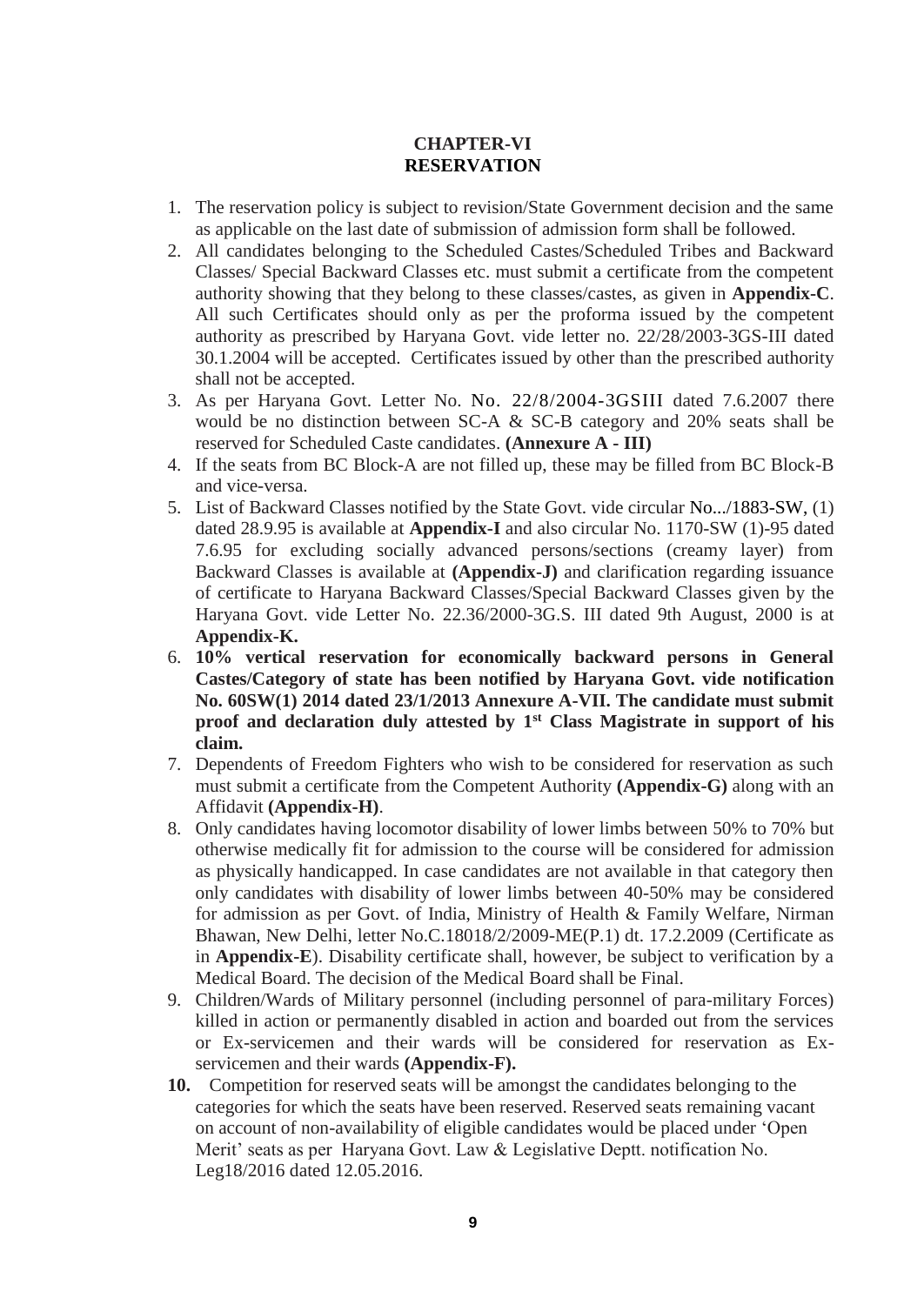## **CHAPTER-VII FEE STRUCTURE**

**Fee structure for B. Pharmacy and B. Pharmacy (LEET) courses at College of Pharmacy, Pt. B.D. Sharma, University of Health Sciences, Rohtak for the session 2017-18**

| Sr. No.                    | <b>Amount</b>              |                 |
|----------------------------|----------------------------|-----------------|
| <b>COLLEGE DUES:</b>       |                            |                 |
| 1.                         | <b>Tuition Fee</b>         | $2000/-$<br>Rs. |
| 2.                         | Annual Development fund    | $2000/-$<br>Rs. |
| 3.                         | Student fund per year      | Rs.<br>$1500/-$ |
| $\overline{4}$ .           | Security refundable        | $1500/-$<br>Rs. |
|                            | <b>Total</b>               | 7000/-<br>Rs.   |
| <b>UNIVERSITY CHARGES:</b> |                            |                 |
| 1.                         | Registration-cum-Enrolment | Rs. 1000/-      |
|                            | fee(only payable by new    |                 |
|                            | student)                   |                 |
| 2.                         | <b>Examination Fee</b>     | $2000/-$<br>Rs  |
| $3-$                       | <b>Sports Fees</b>         | $50/-$<br>Rs.   |
| $\overline{4}$ .           | Youth Welfare fee          | $500/-$<br>Rs.  |
| 5.                         | Youth Red Cross Fund       | Rs.<br>$65/-$   |
| 6.                         | Dr. Radha Krishnan fund    | $100/-$<br>Rs.  |
| 7.                         | Development Fund           | $1000/-$<br>Rs. |
| 8.                         | <b>NSS Fund</b>            | $10/-$<br>Rs.   |
| 9.                         | Holiday Home Fee           | $10/-$<br>Rs.   |
|                            | <b>Total</b>               | Rs. 4735/-      |
|                            | <b>GRAND TOTAL</b>         | Rs. 11, 735/-   |

**Migration fee of Rs. 100/- will be charge from the student of any other University/Board of Education ( other than Board of School Education, Haryana)**

# **Hostel Fee:**

- 1. Rs. 7500 /- per annum+ Rs. 2000/- Hostel security (refundable).
- 2. Normal electricity charges are Rs. 9000/- p.a..
- 3. Extra charges will have to be paid for extra electrical appliances.
- 4. Mess charges as applicable.

#### **Note:**

- **1. The fee can be increased as per decision of the competent authority.**
- **2. Hostel fee if any will be charged extra on allotment of hostel accommodation from the students**

#### **REFUND OF FEE**

**Students withdrawing admission before 15th of August shall be refunded fee after deducting Rs 1000/- as processing fee. Students withdrawing admission on/or after 15th of August shall not be refunded any fee except security, as no seats can be filled after this date as per directive of honorable Supreme Court.**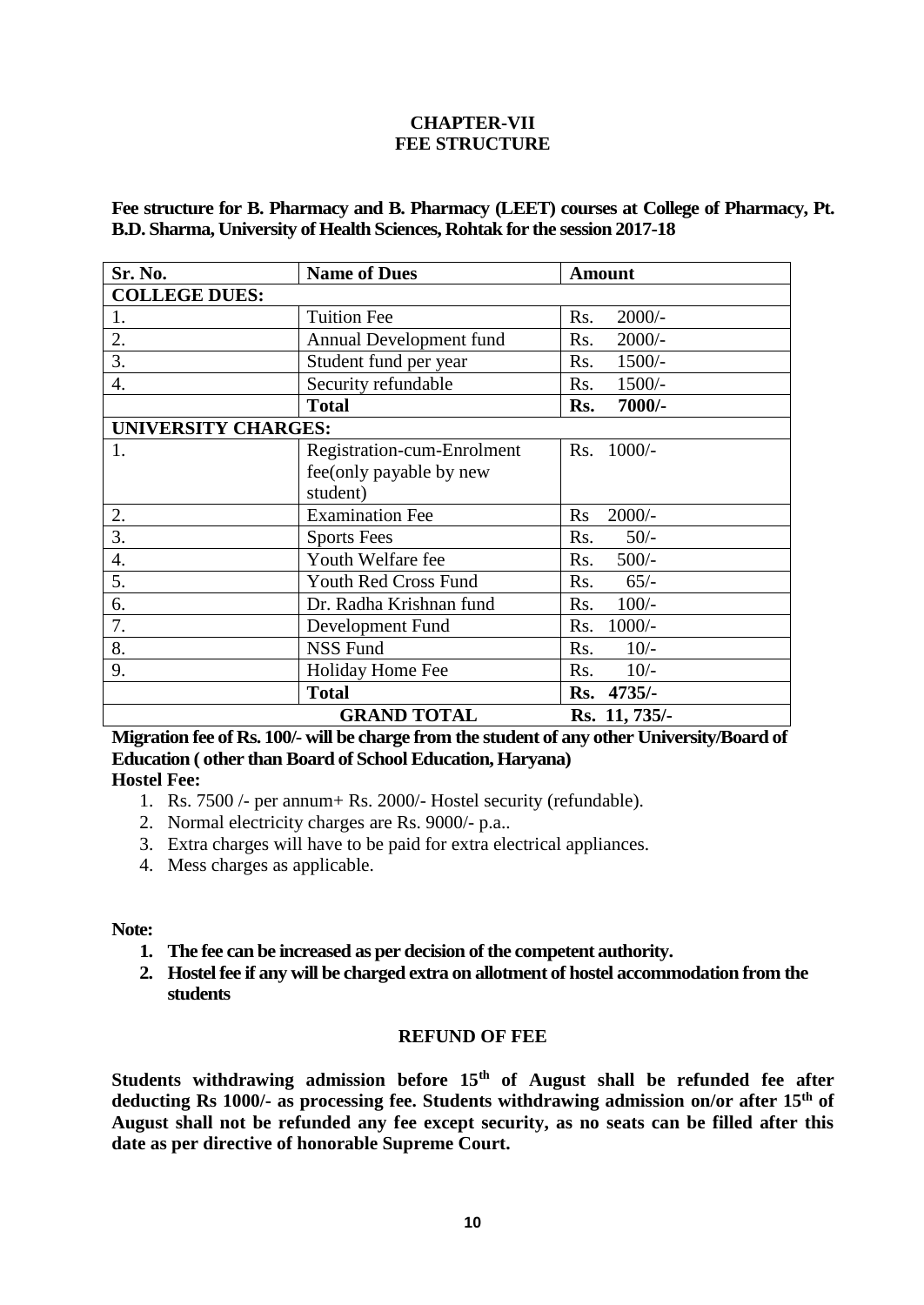## **CHAPTER-VIII METHOD OF SELECTION AND ADMISSION**

# **Merit List:**

- 1. The Merit list will be displayed on the Website of the University i.e. **[www.uhsr.ac.in.](http://www.uhsr.ac.in/)**
- 2. Directions for counseling shall also be notified on Website of the University i.e. **[www.uhsr.ac.in.](http://www.uhsr.ac.in/)**

# **COUNSELING**

- 1. The Counseling for admission to B. Pharmacy Course will be held at Committee Room, Director's office, Pt. B. D. Sharma PGIMS, Rohtak.
- 2. It is mandatory for the qualified candidates to appear before the Counseling Board in person. No relaxation will be given to candidates who are unable to appear before the Counseling Board on the fixed date(s).

## **Note: -If two or more candidates secure equal marks in 10+2 examination, the candidate older in age will be preferred.**

## **METHOD OF ADMISSION**

- 1) The allotment of the seats shall be made according to the merit.
- **2)** During subsequent counseling(s) the seat will be allotted as per the merit of the candidate depending on the availability of seats on that particular day.
- **3) "During the final counseling, a category wise waiting list of the eligible candidates, based on their merit will be prepared by the Counseling Board. In case any seat(s) falls vacant due to any reason, the same will be filled up from the wait listed candidates".**
- 4) The admission in the Institution will be completed on/or before 15<sup>th</sup> August, 2017 and date of last counseling shall be notified on university website.
- 5) The name of the student(s) who remain(s) absent from classes for more than 15 days at a stretch after joining the said course will be struck off from the college rolls without giving any notice.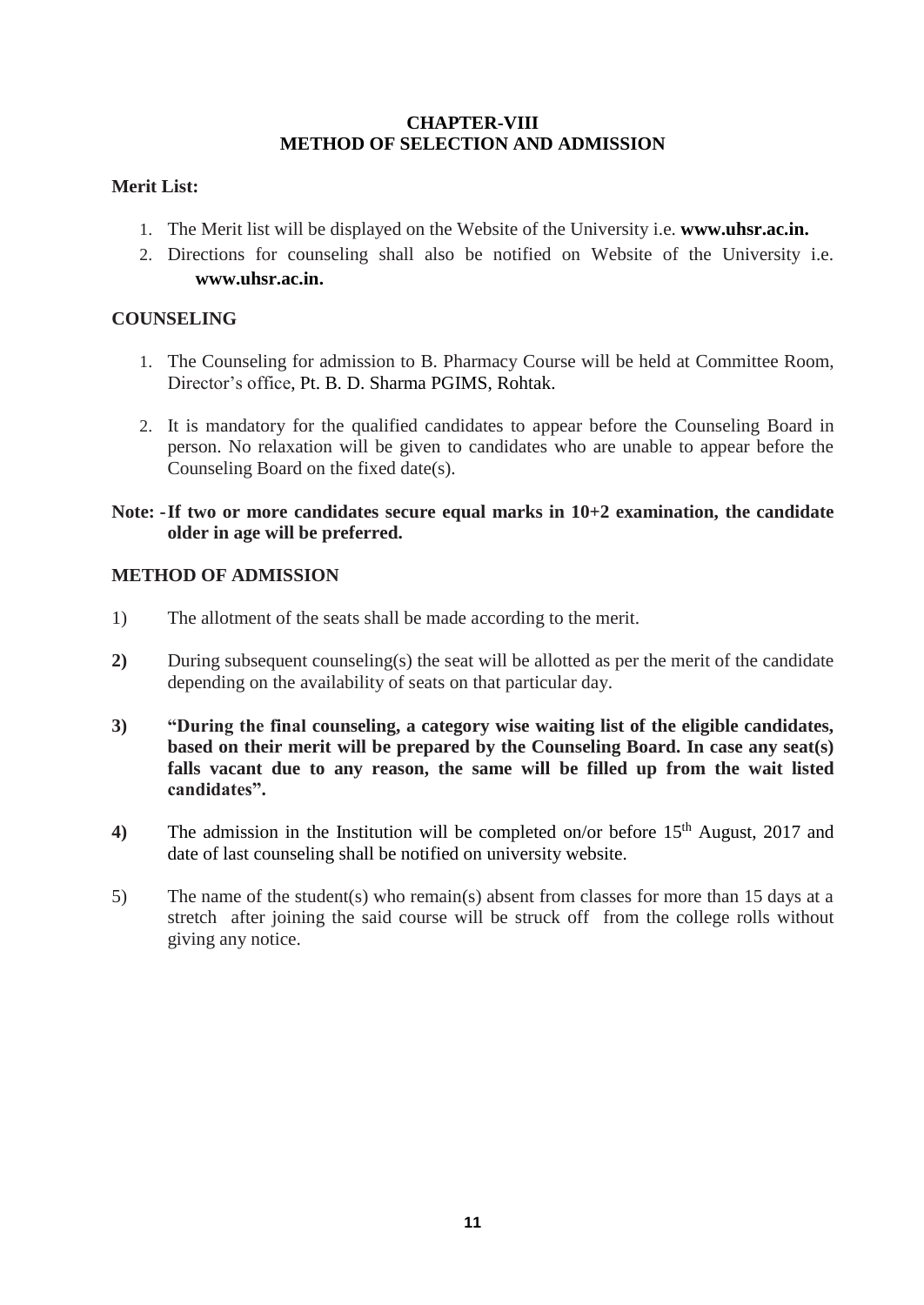#### **CHAPTER-IX GENERAL INSTRUCTIONS**

- 1. Application form for admission, duly complete in all respects must be accompanied by the following:
	- a) Two copies of the recent photograph (passport size) duly attested by the Principal of the School/ College last attended bearing form No. on its back, other than to be pasted on the space provided in the application form.
	- b) Self attested copies of certificates of achievements in the sports (if claiming weightage for sports) issued by the Director of Sports of the state giving grade and period of participation.
	- c) Self attested copy of Matriculation/Secondary School certificate (or its equivalent) showing the date of birth of the candidate.
	- d) Original Certificates pertaining to the following:
		- i) Having studied in Haryana in class XI and class XII from the institution last attended as per proforma in **Appendix- 'A'**.
		- ii) Service Certificate from the employer as in **Appendix 'C'**.

iii) Certificate in the proforma in **Appendix 'D'** (in case of employees of Indian Defence Service/para-Military Force belonging to Haryana).

iv) Certificate in the proforma in **Appendix 'L'** (in case of ex-employees of Indian Defence Services/Para-Military Force belonging to Haryana).

- e) Self Attested copies of the following certificates:
	- i) Having passed/appeared in qualifying examination i.e. 10+2.

ii) Certificate of good conduct/character from the Principal of the Institution last attended.

iii) Certificate pertaining to claims for reservations (if claimed) Scheduled Castes **(Appendix-C)**, Backward Classes **(Appendix-C)**, Physically Handicapped **(Appendix-E)**, Children of deceased/disabled/Ex-servicemen **(Appendix-F)** and Dependents of Freedom Fighters **(Appendix-G).**

# **NOTE :-**

- 1. Certificates issued in the proforma prescribed by the competent authority mentioned in the Appendix(ces) will only be accepted.
- 2. **Prospectus can only be downloaded from university website www.uhsr.ac.in**
- 3. The Application Form complete in all respects along with a Demand Draft of Rs. 2400 /- (Rs.

600/- for SC/BC candidates of Haryana only) in favor of **Controller of Finance**, **Pt.** 

**B.D. Sharma University of Health Sciences, Rohtak** (Code 4735), must reach the office

# of **THE PRINCIPAL, COLLEGE OF PHARMACY, PT. B.D. SHARMA UNIVERSITY**

**OF HEALTH SCIENCES, ROHTAK** on or before 13 July, 2017.

- 4. The authorities do not take any responsibility for delay of form or correspondence pertaining thereto in postal transit.
- 5. All the particulars in the application form must be written carefully and legibly. Applications which are incomplete in required particulars or enclosures will not be considered.
- **6. The cost of Application form/Prospectus will not be refunded in any case.**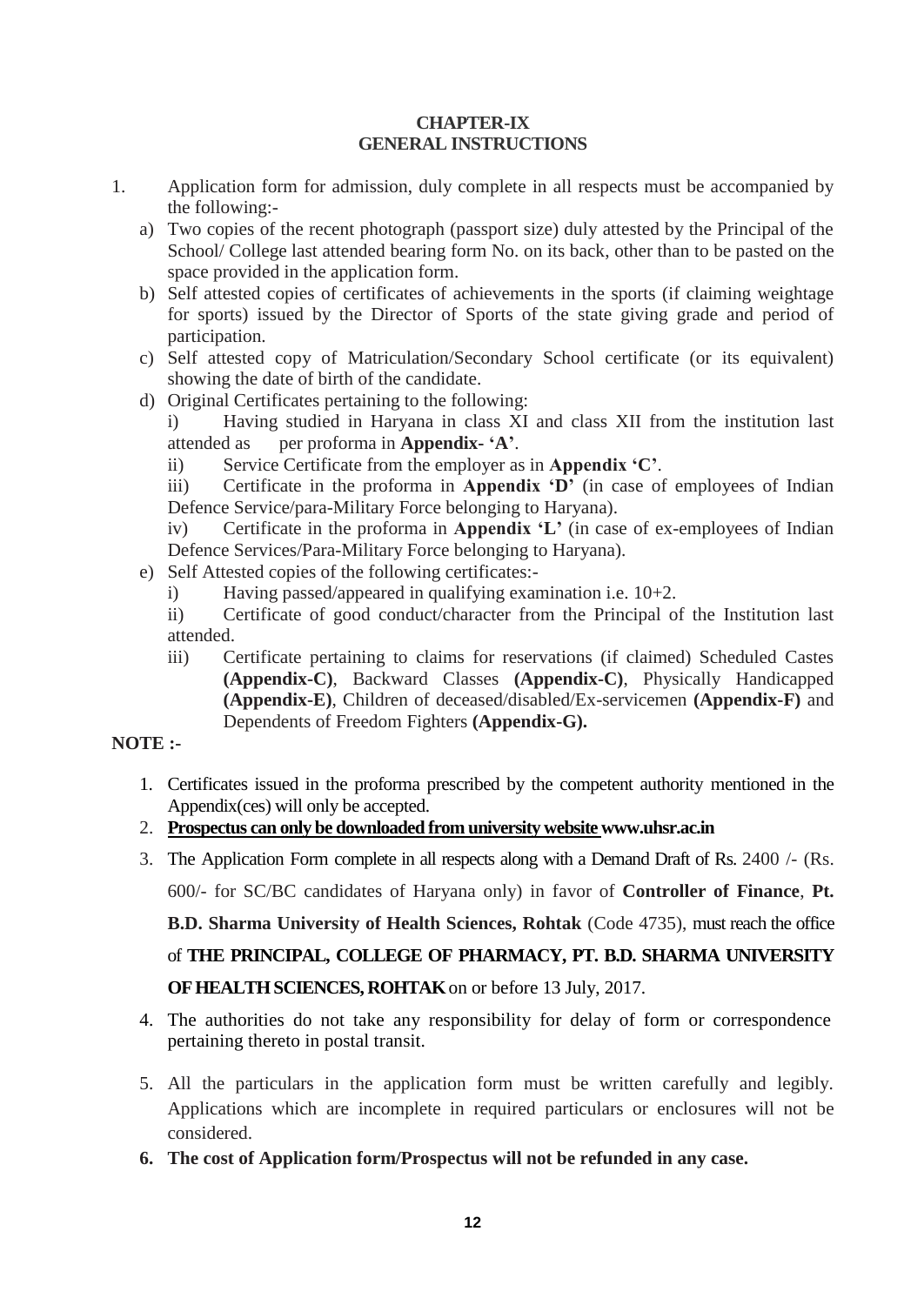- 7. Any attempt on the part of a candidate, his friends or relatives to canvass or bring influence to bear upon the Competent Authority directly or indirectly for securing admission will be disqualification for admission.
- 8. The candidates placed in the merit list provisionally must produce the following documents in original along with their attested copies at the time of counseling:
	- a) Certificate of good conduct and character from the Principal/Head of the College/School last attended by the candidate.
	- b) A certificate of having passed the qualifying examination as mentioned under the Chapter relating to the Eligibility.
	- c) Matriculation/ Secondary School (or its equivalent) certificate/showing the date of birth of the candidate.
	- d) Certificates pertaining to claims for reservations (if claimed) Scheduled Castes **(Appendix-C)**; Backward Classes **(Appendix-C)**; Physically Handicapped **(Appendix-E)**; Children of deceased/disabled/Ex-servicemen **(Appendix-F)** and Dependents of Freedom Fighters **(Appendix-G)** and Undertaking **(Appendix-H) should be produced**.

#### **Note:**

All the selected candidates shall be required to deposit above original certificates (a to d or e). These will be returned after completion of the course. However, if a candidate withdraws his/her candidature then these will be returned immediately after that.

- 9. If a candidate is admitted on the basis of the information submitted by him but at any subsequent time it is discovered that any portion of his information is incorrect or false he shall be removed from the college and fee and other dues paid upto the date of such removal shall be forfeited. The Competent Authority may take any further action against the student and his guardian as is considered necessary.
- 10. The Counseling Board shall have the power to call for any document(s) from the candidate(s) in support of his/her claim and reject any certificate not considered valid. The decision of the Counseling Board in this regard shall be final.
- 11. No judicial proceeding will lie against the Competent Authorities i.e. Pt. B.D. Sharma University of Health Sciences, Rohtak for conducting test & declaring result and Director PGIMS, Rohtak for counseling & admissions.
- 12. All admissions to the B. Pharmacy are provisional i.e. subject to their registration with the Pt. B.D. Sharma University of Health Sciences, Rohtak, after completing necessary requirements as per rules/ordinances.
- 13. The candidate will deposit the prescribed fees within the stipulated period.
- **14. All admissions shall be made strictly on merit list based on PCB/PCM marks of 10+2.**
- 15. In case of ambiguity in the rules, interpretation of the same by the Competent Authority shall be final.
- 16. Application forms received after the due date and time due to any reason including postal delay will be rejected without any intimation to the candidates.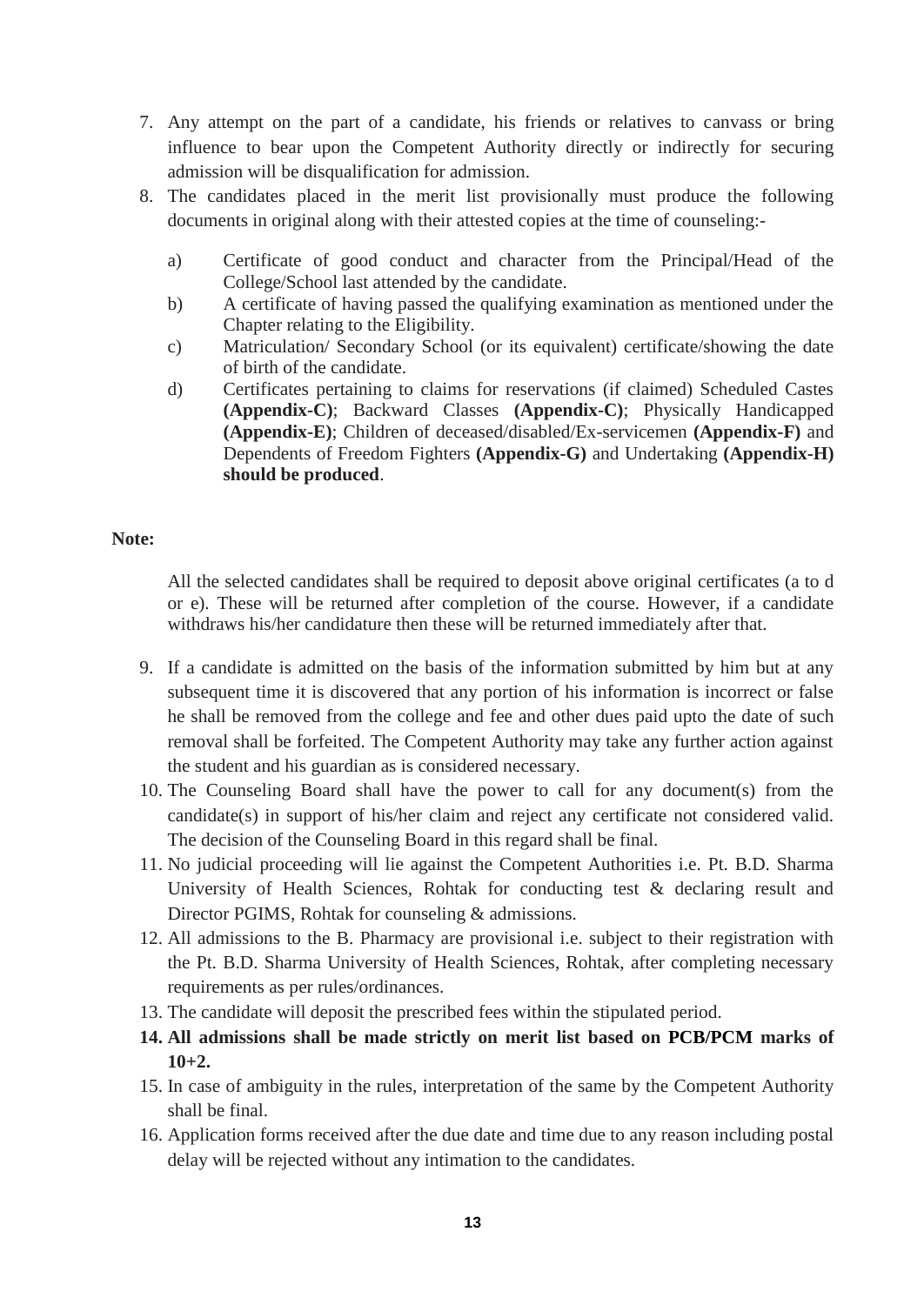- 17. All certificates on the basis of which reservation is being sought will have to be appended with the application form for admission to the course. No claim made at a later stage shall be entertained.
- 18. No change in category(ies) will be entertained/permitted at the later stage. However, the candidate who has once admitted against the general category seat shall not be shifted to reserved category seat at later stage.
- 19. The selection for admission will be cancelled if the selected candidate does not join the college on the stipulated date fixed by the counseling board.
- 20. A candidate who applies either for reserved category or for both reserved and open categories will be considered first in Open Category. In case he/she is not selected in Open Category, he/she will be considered for reserved category.
- 21. Competition for reserved seats will be amongst the candidates belonging to the categories for which the seats have been reserved. Reserved seats remaining vacant on account of non-availability of eligible candidates would be placed under 'Open Merit' seats.
- 22. A candidate who applies for and qualifies for admission in more than one reserved category will be asked to exercise his/her choice at the time of counseling.
- 23. If any candidate or his/her parents or guardian are found to have submitted any false affidavit /certificate, not only the candidate's admission will be cancelled but the person filing the affidavit will also be liable to be prosecuted in accordance with law.
- 24. No foreign student shall be admitted to B. Pharmacy course whether provisionally or on firm basis unless in case of seats made available, he/she has been sponsored by the respective Ministry/Department of the Govt. of India.
- 25. The rules given herein are only provisional. These may be changed or modified by the Competent Authority without prior notice. Candidates cannot make any claim on the basis of information given in the prospectus.
- 26. All the admitted eligible SC/ST, OBC, PwD students etc. should submit their scholarship form for the academic year by February each year for scholarship.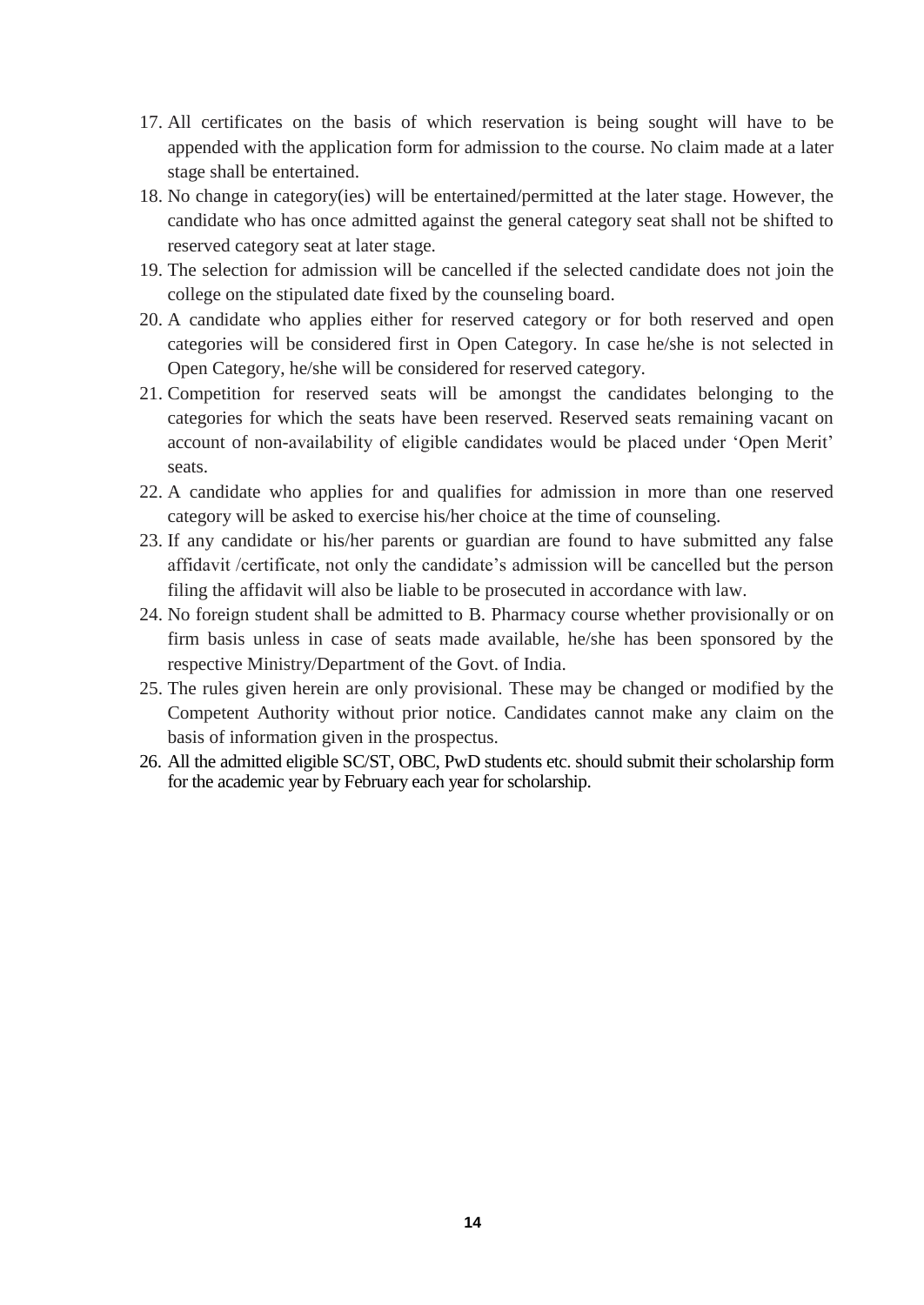#### **BAN ON RAGGING IN EDUCATIONAL INSTITUTIONS**

#### **Instructions for curbing ragging:**

Ragging in educational institutions is banned and any one indulging in ragging is likely to be punished appropriately, which punishment may include expulsion from the institution, suspension from the institution or classes for a limited period or fine with a public apology. The punishment may also take shape of (i) withholding scholarships or other benefits (ii) debarring from representation in events (iii) withholding results (iv) suspension or expulsion from hostel or mess, and the like. If the individuals committing or abetting ragging are not/cannot be identified, collective punishment can be awarded to act as a deterrent.

#### **The following will be termed as the Act of Ragging :**

Any disorderly conduct whether by words spoken or written or by an act which has the effect of teasing, treating or handling with rudeness any other students, indulging in rowdy or indisciplined activities which causes or is likely to cause annoyance, hardship or psychological harm or to raise fear or apprehension thereof in freshers or junior students or asking the students to do any act or perform something which such students will not do in the ordinary course and which has the effect of causing or generating a sense of shame or embarrassment so as to adversely effect the physique or psyche of a fresher or a junior student.

#### **Note :**

Besides above, the candidates would also observe the following instructions:-

- i) It must be noted by the candidates/parents/guardian etc. that ragging is banned in the institutions and in case anyone indulging in ragging is liable to be punished appropriately including expulsion from the Institution and/or imprisonment upto 3 years, and /or fine upto 25,000/-.
- ii) The concerned Institution will have the right that to prevent/prohibition of ragging under Act/Ordinance and if any, candidate admitted to the course found indulging in ragging will be cognizable offence and really means business and the Institutes will not hesitate to take stern action against the offenders.
- iii) A candidate admitted to the cause in an Institution shall submit an undertaking duly signed by him/her and countersigned by his/her parents/guardian at the time of admission to the effect that he/she is fully aware of the law regarding ragging as well as the punishment and that he/she if found guilty on this account is liable to be punished appropriately. Similar undertaking shall also be furnished by the parents/guardian that they are fully aware and noted the law in this regard and agrees to abide by the punishment meted out to his/her ward in case their ward, if admitted to the course is found guilty of ragging as per **ANNEXURE-D**.
- iv) Undertaking of similar nature as given under Sr. No. iii & above shall also be obtained from the admitted candidates in the application form for admission to the Hostels as well.
- v) **As per the order of the Hon'ble Supreme Court of India dated 16.05.2007 which is reproduced below :**

**"If any incident of ragging comes to the notice of the authority, the concerned student shall be given liberty to explain and if his explanation is not found satisfactory, the authority would expel him from the institution".**

vi) **Every student for the purpose of his/her admission shall furnish a Character Certificate from the institutions wherefrom he/she has passed his qualifying examination, which would mention the status of his/her behavioral pattern specially in terms as to whether he/she has displayed persistent violent or aggressive behavior or any desire to harm others(Annexure E).**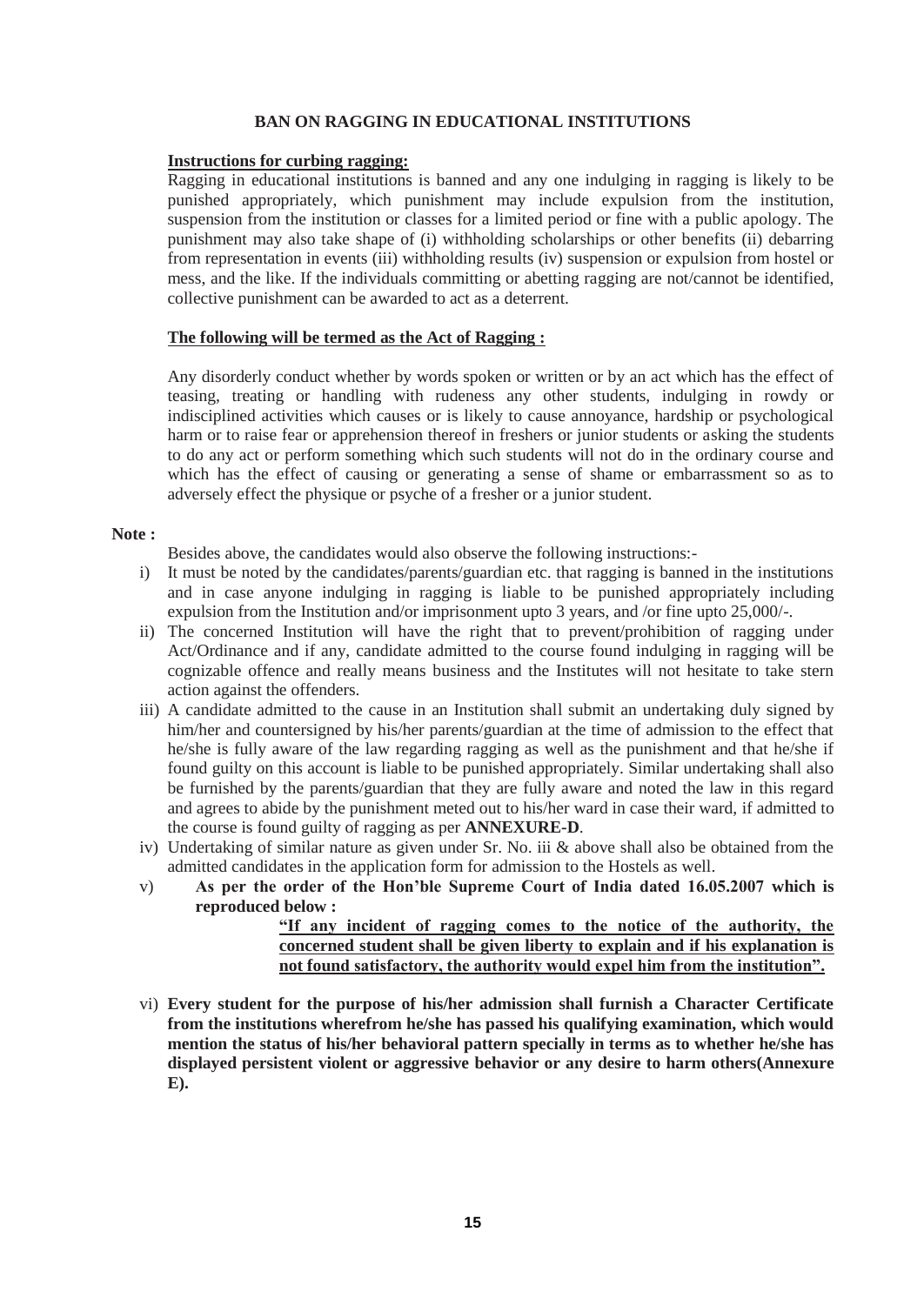## **Appendix-A**

# **CERTIFICATE FROM THE PRINCIPAL/HEAD OF THE INSTITUTION LAST ATTENDED**

I Certify that Mr/Ms .................................................................................... Son/Daughter of Shri ................................................... has studied in the 10+1 and 10+2 as a regular candidate in recognized institution(s) in Haryana as the case may be, as per following details:-

| Name of School/College    | Class Board Roll No. in When passed Total |
|---------------------------|-------------------------------------------|
| and place where situated. | case of 12th class out/appeared Marks     |
|                           | exam. and School/ for                     |
|                           | College Roll. No.                         |
|                           | in case of 11th class                     |
|                           | exam.                                     |

- (i) 11th
- (ii) 12th
- i) Attested photo copies are attached with this certificate

ii) Permanent residential address recorded as under:

....................................... ....................................... ....................................... Signature of the

Headmaster/Principal of Institution (with official Seal)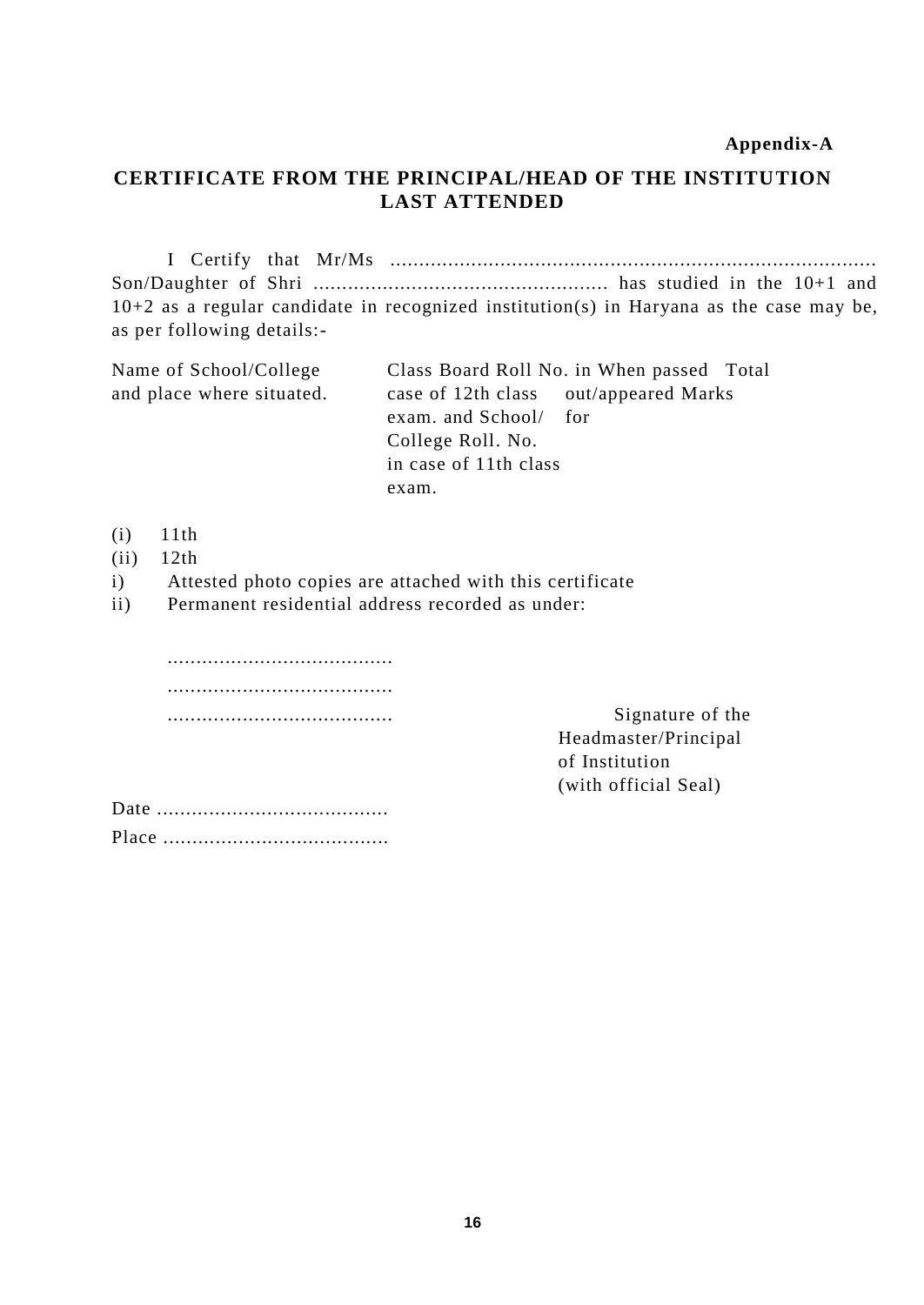*Copy of letter No. 62/17/95-6 GSI Dated, Chandigarh, the 3rd October, 1996 received from the Chief Secretary to Government Haryana addressed to All Heads of Departments, Commissioners Ambala, Rohtak, Gurgaon and Hisar Divisions, All Deputy Commissioners and all Sub Divisional Officers (Civil) in Haryana, The Registrar, Punjab and Haryana High Court and all District and Session Judges in Haryana.*

## Subject: "**Bonafide residents of Haryana - Guidelines regarding".**

I am directed to invite your attention to Haryana Govt. letters noted in the margin on the subject noted above vide which the instructions were issued regarding simplification of procedure for obtaining the certificate of Domicile for the purpose of admission to educational institution (including technical/medical institution). The matter has been reconsidered in the light of judgment delivered by the Hon'ble Supreme Court of India in the case of Dr. Pradeep Jain vs. Union of India and others reported as AIR 1984- SC-1421, wherein it has been held that instead of the word 'Domicile' the word 'Resident' be used in the instructions issued by the State Government and it has been decided to revise the Government instructions. Henceforth, the following categories of persons would be eligible for the grant of Resident Certificate: -

- i) Candidates, who have passed the examination qualifying there for selection in an institution from a school/college in Haryana.
- ii) Children / Wards (if parents are not living) / Dependents:
	- (a) of the regular employees of Haryana State posted in or outside Haryana State or working on deputation;
	- (b) of the regular employees of the statutory bodies/corporations established by or under an act of the State of Haryana who are posted in Chandigarh or in Haryana or outside Haryana.
	- (c) of the regular employees of the Government of India posted in Chandigarh or in Haryana in connection with the affairs of the Haryana Government;
- iii) Children/wards (if parents not living)/dependents of persons who after retirement have permanently settled in Haryana and draw their pensions from the treasuries situated in the State of Haryana.
- iv) Children/wards (if parents are not living)/dependents of pensioners of Haryana Government irrespective of the fact that the original home of the retiree is in a state other than Haryana or he has settled after retirement in or outside Haryana;
- v) Children/Wards (if parents are not living)/dependents of persons, who have permanent home in Haryana and include persons who have been residing in Haryana for a period of not less than 15 years or who have permanent home in Haryana but on account of their occupation they are living outside Haryana;
- vi) The wives of such persons who are bonafide residents of Haryana irrespective of the fact that they had belonged to any other State before marriage;
- vii) Persons who were born in Haryana and produce a certificate to that effect; provided that the parents/guardians (if parents are not living) of persons belonging to any one of the above mentioned categories are:
	- a) Citizen of India;

b) Produce an affidavit to the effect that they or their children/wards (if parents are not living)/dependents have not obtained the benefit of Resident in any other State.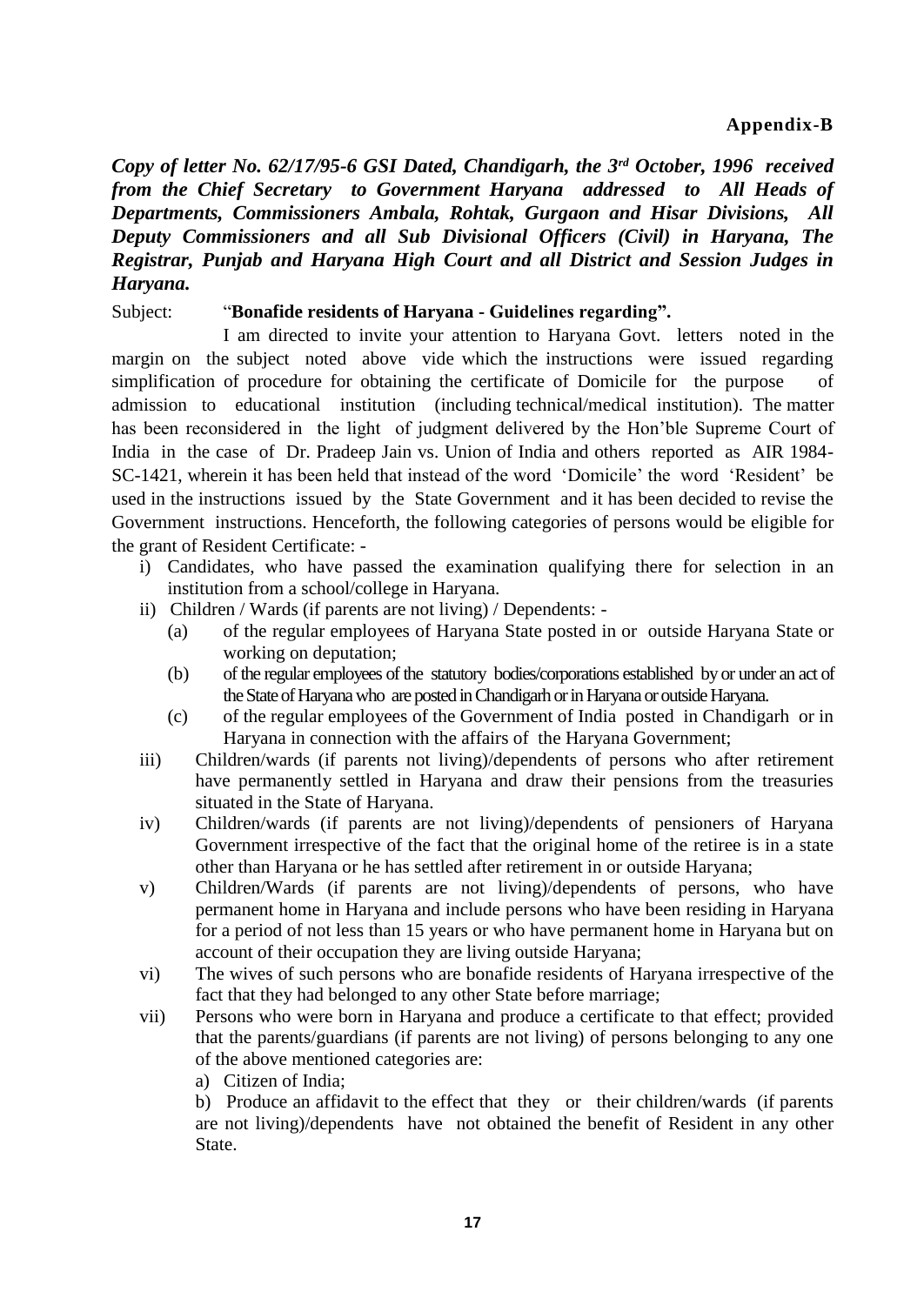- 2. All candidates claiming to be bonafide residents of Haryana should produce a Haryana Resident Certificate signed by the District Magistrate/General Assistant to Deputy Commissioner or Sub-Divisional Officer (Civil) of the District/Sub-Divisions to which the candidates belong. Resident Certificates in respect of elsewhere or in respect of the Children/Wards/Dependents of Haryana Govt. employees who are posted at Chandigarh, Delhi or elsewhere or in respect of Children /Wards/ Dependents of pensioners of Haryana Govt. or in respect of the Children/Wards/ Department of the employees of the Government of India posted at Chandigarh or in Haryana in connection with the affairs of Haryana Government, or in respect of Children/Wards/Dependents of the employees and retirees of the Statutory Bodies/Corporations of Haryana established by or under an Act of the State of Haryana or a Central Act and located at Chandigarh, Haryana or outside Haryana, should be by their respective Heads of Departments.
- 3. Candidates seeking admission in educational institutions (including medical and technical institutions) located in Haryana, may not be required to produce Resident Certificate, if they have passed the examination from a school/college situated in Haryana. For this purpose, a certificate of the Principal/Headmaster from concerned institution where the children/wards studied last should be considered sufficient. The Principal/Headmaster of the institution shall be competent to issue such certificate, which should be sufficient.
- 4. If a candidate is admitted on the basis of claim that he belongs to the State of Haryana but at any subsequent time is discovered that his claim was false, the student shall be removed from the institution, all fees and other dues paid up to the date of such removal shall be confiscated. The Principal/Headmaster may take such other action against the student and his/her parents/guardians as he may deem proper in the circumstances of any particular case.
- 5. For the purpose of uniformity for issuing certificate of Residence in the case of various categories to be issued by the competent Authorities, proformae have been prescribed which are enclosed herewith.
- 6. These instructions may kindly be noted carefully for compliance and the receipt of this letter may please be acknowledged.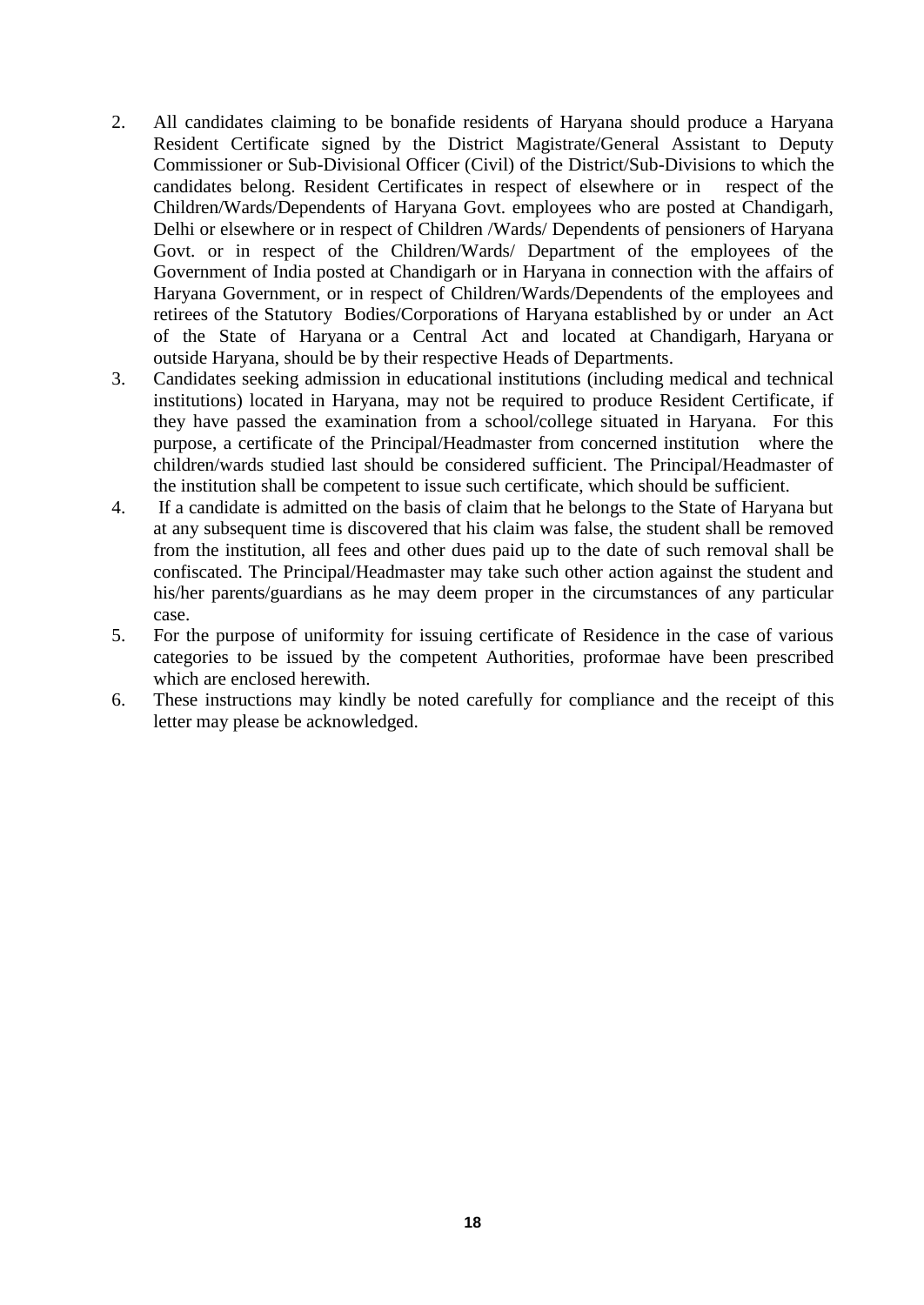From

The Chief Secretary to Government Haryana

To

- 1. All the Heads of Departments in Haryana
- 2. The Commissioners Rohtak, Gurgaon, Hissar and Ambala divisions.
- 3. The Registrar, Punjab and Haryana High Court
- 4. All the Deputy Commissioners in Haryana
- 5. The Managing Directors of all Boards and Corporations in Haryana
- 6. The Registrars, MaharshiDayanand University, Rohtak, Kurukshetra University, Kurukshetra, Ch. Charan Singh Haryana Agriculture University, Hissar, Guru Jambheshwar University, Hissar and Ch. Devi Lal University, Sirsa

# Sub : **Bonafide residents of Haryana – Guidelines regarding.**

Sir,

I am directed to invite your attention to Haryana Government circular letter No. 62/17/95-6GSI, dated 3.10.96 and No. 62/32/2000 - GSI, dated 23.5.2003 on the subject noted above vide which the instructions were issued regarding simplification of procedure for obtaining the certificate of resident purpose of admission to educational institutions (including technical/ medical institutions)

2. The matter has been reconsidered by the State Government in view of the problems faced by the children and wards of accredited journalists recognized by Government of Haryana and it has been decided that the children and wards of the accredited journalists residing at Chandigarh and recognized by Government of Haryana would also be eligible for the grant of Residence Certificate only for the purpose of admission in the academic institutions of Haryana State.

3. These instructions may kindly be noted carefully for compliance and the receipt of this letter may please be acknowledged.

Yours faithfully,

Sd/- Under Secretary General Administration for Chief Secretary to Government Haryana

A copy is forwarded to all the Financial Commissioners and Principal Secretaries/ Commissioners and Secretaries to Government of Haryana for information and necessary action.

Sd/-

Under Secretary General Administration for Chief Secretary to Government Haryana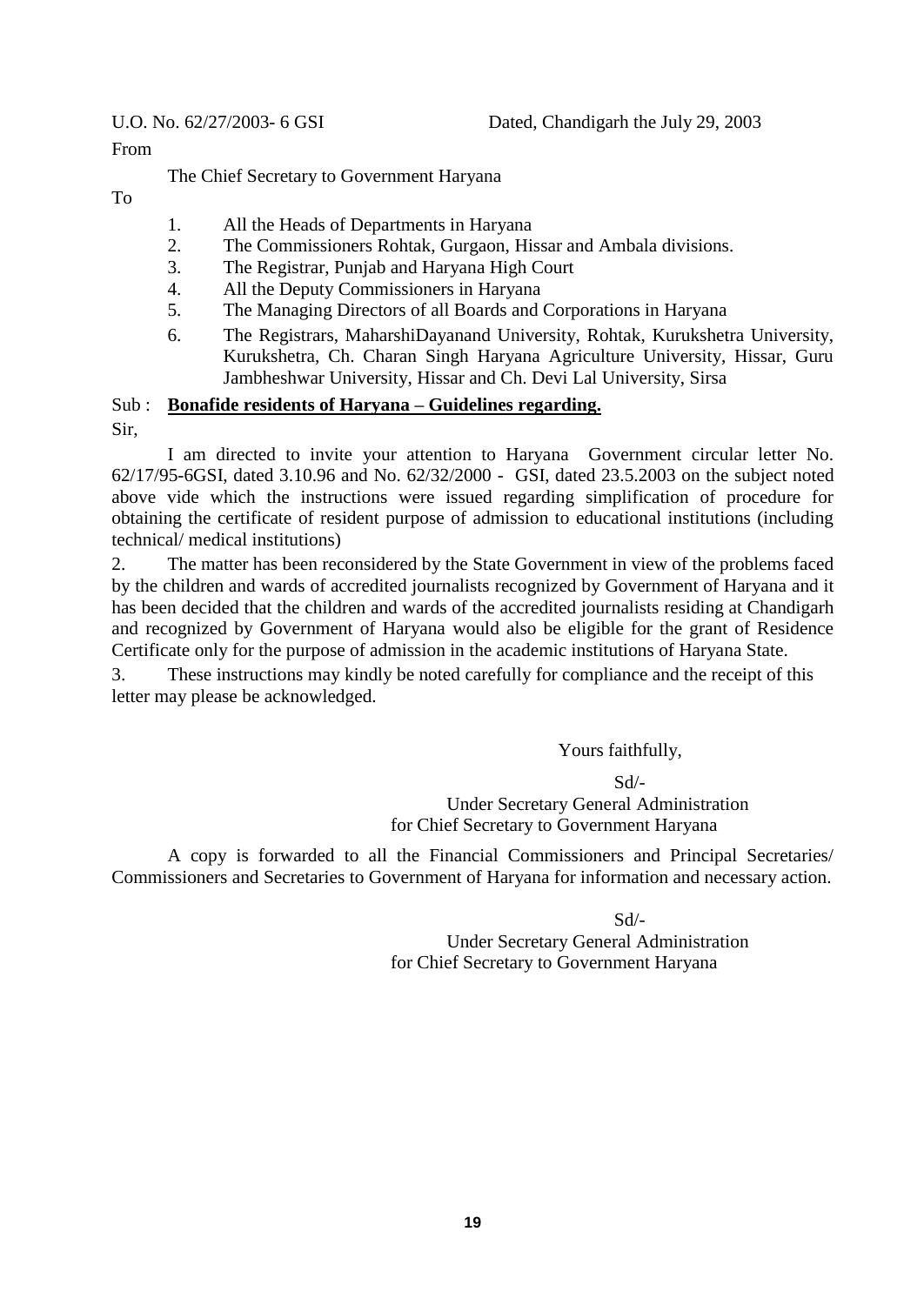# **Appendix-C**

**Copy of letter No. 22/28/2003-3G.S.III Dated, Chandigarh the 30th January, 2004.**

# **From**

# **The Chief Secretary to Government Haryana.**

- **To**
- 1. All Heads of Departments in Haryana.
- 2. The Commissioners, Rohtak, Gurgaon, Hisar and Ambala Divisions.
- 3. The Registrar, Punjab and Haryana High Court, Chandigarh.
- 4. All the Deputy Commissioners in Haryana.
- 5. The Registrars, MaharshiDayanand University, Rohtak, Kurukshetra University, Kurukshetra, Ch. Charan Singh Haryana Agriculture University, Hisar, Guru Jambheshwar University, Hisar and Ch. Devi Lal University, Sirsa (Haryana).

Dated, Chandigarh the 30<sup>th</sup>January, 2004.

# **Subject: "Streamlining the procedure in the offices regarding issuing of Resident /Income Certificates and the caste certificate to Scheduled Castes and Backward Classes".**

## **Sir,**

I am directed to invite your attention to Haryana Government letters Nos. 62/17/95-2G.S.III, dated 03.10.96, No. 22/51/93-3G.S.III, dated 12.8.93 and even No. dated 14.10.97 on the subject noted above wherein instructions regarding the caste certificates (SC/BC/OBC), and Resident certificates have been issued.

2. The policy has been reviewed keeping in view the various courts judgments and the hardships caused to the individuals in obtaining above quoted certificates. Government is of the view that the procedure be institutionalized by delegating powers at proper level for ensuring speedy disposal of work without any harassment or exploitation. The present modification of the policy also aims at simplifying the procedure for obtaining certificate by an individual falling under the reserved categories.

The matter has also been reconsidered in depth by the State Government in view of the problems being faced by the Government employees in obtaining these certificates. With a view to improve the existing system in issuing various certificates, it has been decided by the Government that henceforth Circle Revenue Officers (Tehsildar/NaibTehsildarcum-Executive Magistrate) concerned will be authorized to issue Resident as well as Caste Certificates (SC/BC/OBC) after getting the verification done through the subordinate revenue staff in case of applicants residing in the rural area and through the Executive Officer/Secretary of the concerned Municipal Committee/Municipal Council/Municipal Corporation concerned in case of applicants residing in urban area. It has further been decided that in case of Haryana Government employees serving in the offices located at Chandigarh/Panchkula and residing at Chandigarh/Panchkula, the Resident certificates and caste certificate to SC/BC employees and for their children, may be issued by their respective Heads of Departments also.

- 3. The validity of Resident Certificate issued by the competent authority shall be as long as the holder of this certificate maintains his residential address in Haryana State.
- 4. SC certificate once issued shall be valid as long as the caste is not removed from the Schedule of the Constitution and BC certificate shall be valid for life from the date of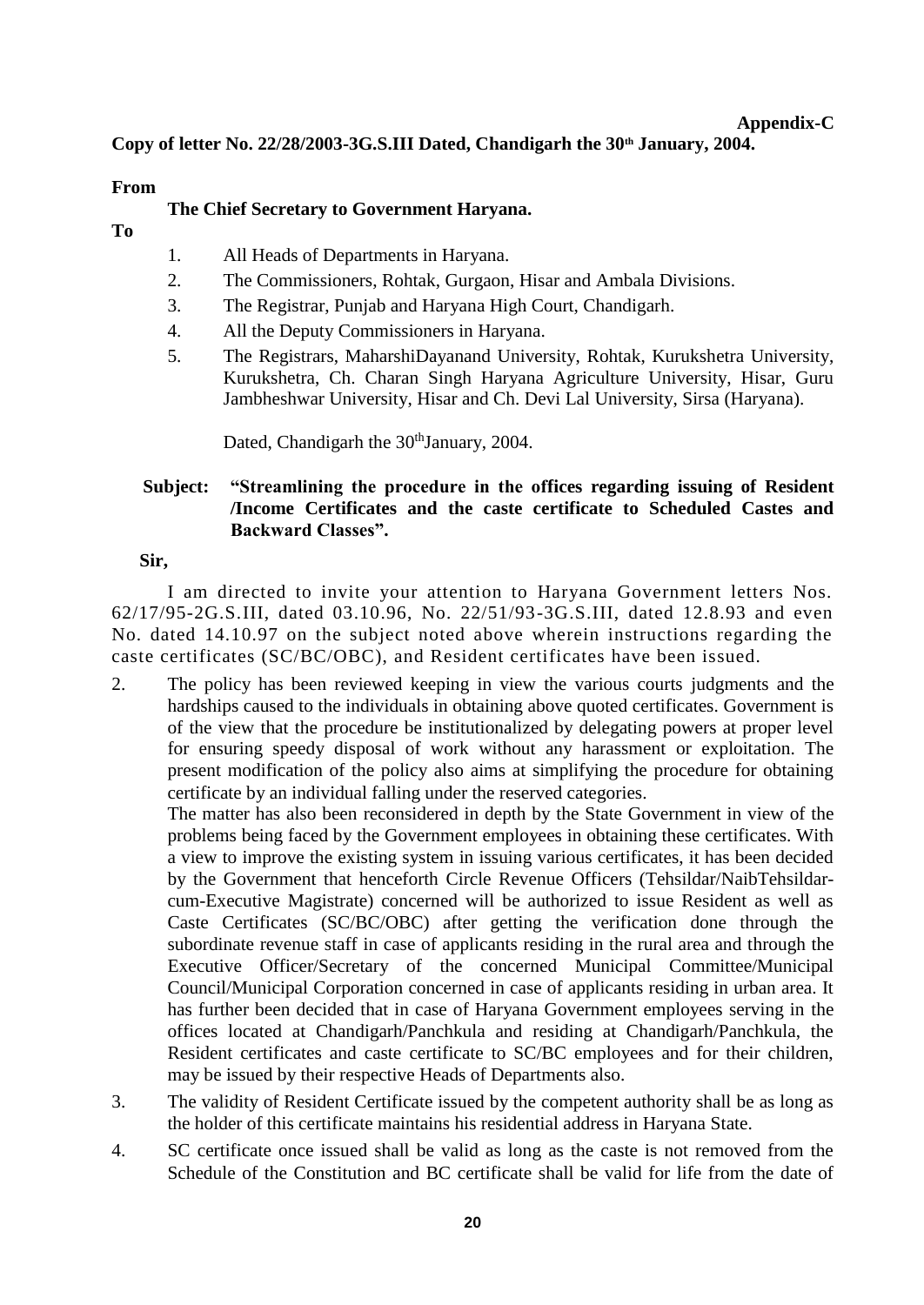issue of the certificate or till the applicant does not fall into creamy layer category as defined from time to time. The applicant applying for BC certificate would also submit a self declaration on simple paper that he does not fall under creamy layer category. The format for this declaration is given at Annexure 'A' However, if the certificate has been obtained by fraud or misrepresentation or concealment of facts or by some other means, the said certificate shall be declared as invalid/non-est and benefit taken by the applicant will be withdrawn and a criminal case shall be registered against the applicant misrepresenting the facts as well as against the guilty officers/officials, if any. In addition, Social Justice & Empowerment Department, Haryana is being, directed to finalize the modalities and procedure to constitute the Scrutiny Committee.

The files relating to Caste and Resident certificate shall be retained for 10 years and Register shall be retained permanently. The proforma of the application form, Register and SC/BC certificates prescribed by the Government shall be followed by all the Departments/Institutions in letter and spirit as it has come to the notice of the Govt. that some Departments/Institutions demand such certificates in proforma which are at variance with the proforma in which these certificates are being issued by the competent authorities (Tehsildar / NaibTehsildar/ HODs). It is, therefore, decided that the Departments/Institutions shall accept these certificates only in the proforma in which these are being issued by the competent authorities which have been prescribed by the Govt. itself (copy enclosed).

- 5. To make institutional arrangements, it has also been decided that in future the Resident and Caste certificates will be issued to all the students studying in class  $8<sup>th</sup>$  every year as per the time schedule given below:-
- i. Filling of application form by the parents/students.  $1<sup>st</sup>$  Nov. to  $10<sup>th</sup>$  Nov. every year. ii. Verification by (a) Sarpanch/ Namberdar in case of rural areas and Municipal Councillors in case of Urban areas.
- (b) Verification by Patwari in case of rural areas /EO/Secy. (MC) any other officer/official authorized by the local body for the purpose in case of urban areas. Upto  $30<sup>th</sup>$  November every year.
- (c) Head Teacher/Head Master Upto 15th Dec. iii. Forwarding of application to CRO by Head Teacher/Head Master  $31<sup>st</sup>$  Dec. iv. Verification & issue of certificate by CRO Upto 31<sup>st</sup> January every year.
- 6. All application forms of a particular School may be sent to the Tehsildar / NaibTehsildar concerned preferably at one go so that the certificates are issued and sent back to the Head masters of Government Schools/Private Schools for distribution to the concerned students. The Head Teacher/Head Master shall be responsible for getting the application forms filled and files prepared of all the students presently studying in Class-VIII to XII will be issued these certificates during the months of January, 2004 to March, 2004. The schedule will be finalized by the concerned Deputy Commissioner in this regard.
- 7. It has been further decided that in case of SC/BC students claiming benefit under various welfare schemes upto Class IX, the benefits will be given by the Head Master/Head Teacher after getting the verification done from Sarpanch/ Namberdar/MC and a caste certificate issued by the CRO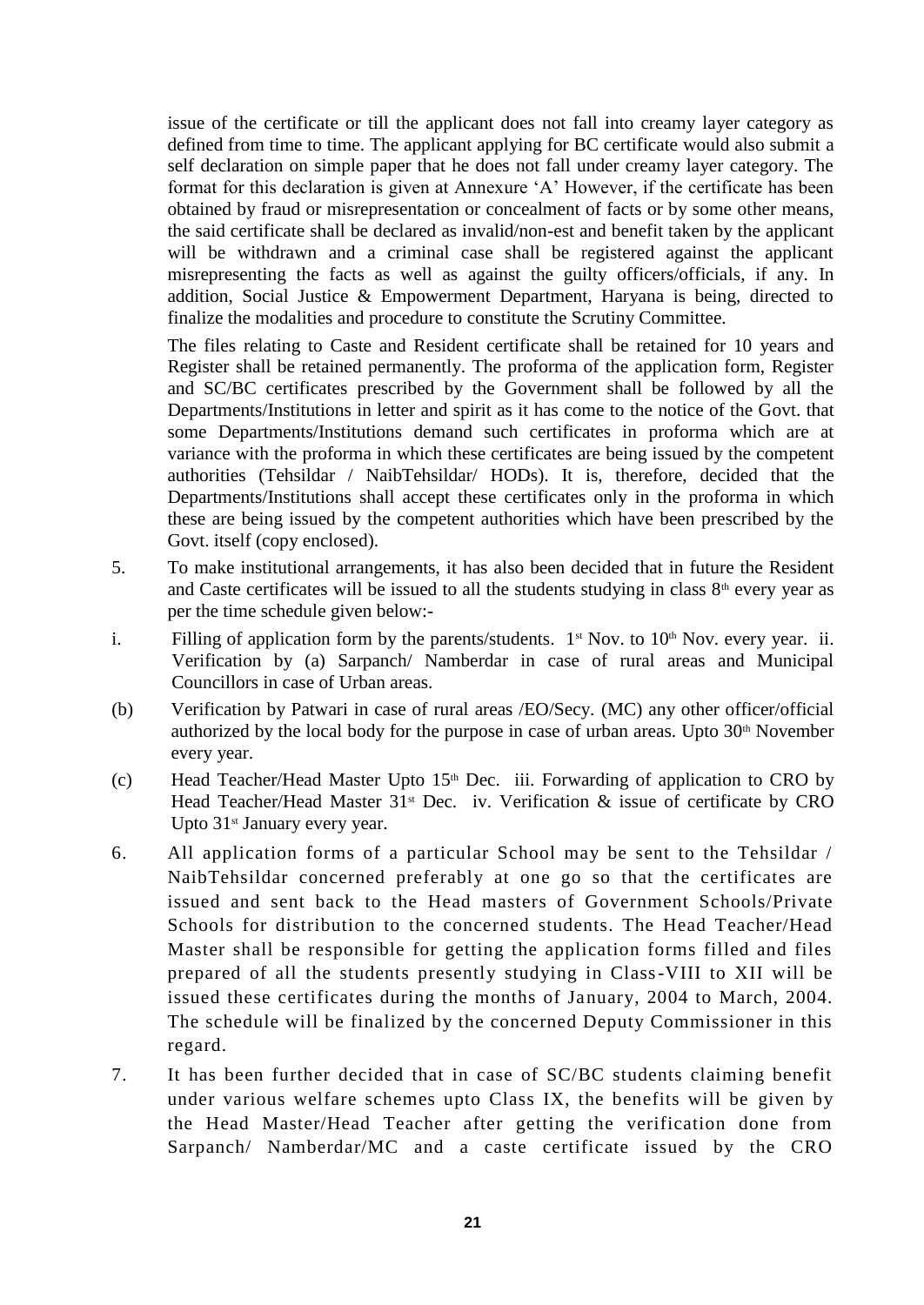(Tehsildar / NaibTehsildar) may not be demanded for this purpose by the School authorities.

- 8 The matter regarding issue of income certificate to the students for claiming various benefits in educational institutions has been considered and it has been decided that in future the income certificate for educational purpose will be issued by the CRO (Tehsildar / NaibTehsildar concerned) and income certificate for other purposes by the SDO (C) concerned taking into account income of the applicant from various sources including agriculture, trade, profession, salary etc. The verification will be got done through the subordinate revenue staff in case of applicants residing in rural areas and through the Executive Officers/Secretary of the concerned Municipal Committee/Council/Municipal Corporation in case of applicants residing in urban areas.
- 9. It has also been brought to the notice of the Government that when posts are advertised, fairly large number of candidates applies for such posts and Haryana Public Service Commission/Haryana Staff Selection Commission /Department demand attested copies of Resident/Caste certificates and other documents from the candidates. This creates not only financial problems for the unemployed youths but also increases the work load in the offices. Similar is the position in case of admission to educational/professional Engineering institutions. To give relief to the public, it has been decided that at the time of applying for job or for admission in educational institutions including technical/professional institutions etc. self attested photo copy of the certificate about the residence and caste status shall be sufficient and at the time of final interview/selection, original papers including castes and Resident certificate issued by the competent authorities may be obtained/examined/inspected by the concerned departments/institutions and attested copies thereof be kept in record. The fact may also be cross checked/ verified at the time of verification of the antecedents of the applicants before he/she joins the Government service. Similar practice will be followed for degrees/mark sheets/other certificates of academic qualifications. Necessary action to amend/revise the application form in this regard shall be taken by Haryana Public Service Commission/ Haryana Staff Selection Commission/Head of the Departments/Universities etc. at their own level under intimation to the Government. These instructions may be brought to the knowledge of all for strict compliance.

 **Yours faithfully, Sd/- Special Secretary General Administration, for Chief Secretary to Government Haryana**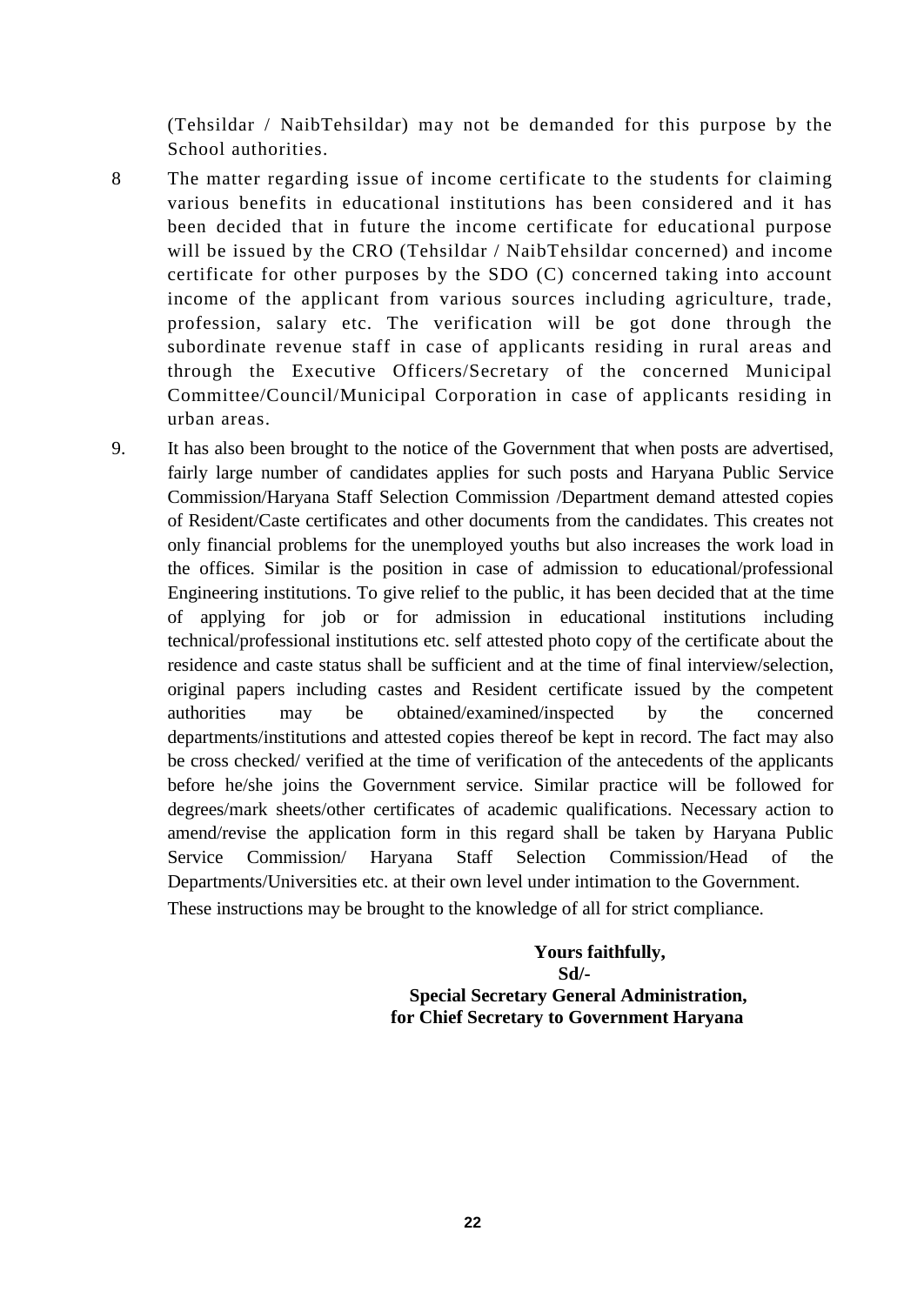# **AFFIDAVIT OF THE PARENT /GUARDIAN TO BE ATTESTED BY EXECUTIVE MAGISTRATE/OATH COMMISSIONER/NOTARY PUBLIC.**

I.............................................................................................father/mother/guardian of Miss/Mr..................................................... resident of.................................do hereby solemnly state and affirm as under:-

1. That I am a Citizen of India.

2. That neither the deponent nor the child/ward of the deponent have obtained the benefit of 'Residence in any other State.

Dated..........................**DEPONENT**

#### **VERIFICATION**

Verified that the contents of my above affidavit are true and correct to the best of my knowledge and belief and nothing has been concealed therein.

Dated......................... **DEPONENT**

# **RESIDENCE CERTIFICATE TO BE ISSUED BY THE DEPUTY COMMISSIONER, SUB DIVISIONAL OFFICER (CIVIL), G.A. TO D.C.D.R.O. EM AND TEHSILDAR.**

| District) in the State of Haryana for the past — years. |                                   |
|---------------------------------------------------------|-----------------------------------|
|                                                         | OR)                               |
|                                                         |                                   |
|                                                         |                                   |
| Dated:                                                  | <b>Signature of the Authority</b> |

**(mentioned above) (with seal)**

## **RESIDENCE CERTIFICATE TO BE ISSUED BY HEAD OF DEPARTMENT**

| Certified         | that | Sh. |                                                                                                                                            |                               | $S/\sigma$ | Sh.   |
|-------------------|------|-----|--------------------------------------------------------------------------------------------------------------------------------------------|-------------------------------|------------|-------|
|                   |      |     | father of Miss/Mr.<br><u> 1980 - Jan Stein Stein Stein Stein Stein Stein Stein Stein Stein Stein Stein Stein Stein Stein Stein Stein S</u> |                               |            | is an |
|                   |      |     |                                                                                                                                            |                               |            |       |
| Government. He is |      |     | . He has more than three years service at his credit.                                                                                      | and is                        | posted at  |       |
| <b>Place:</b>     |      |     |                                                                                                                                            | <b>Head of the Department</b> |            |       |
| Dated:            |      |     |                                                                                                                                            | (with seal)                   |            |       |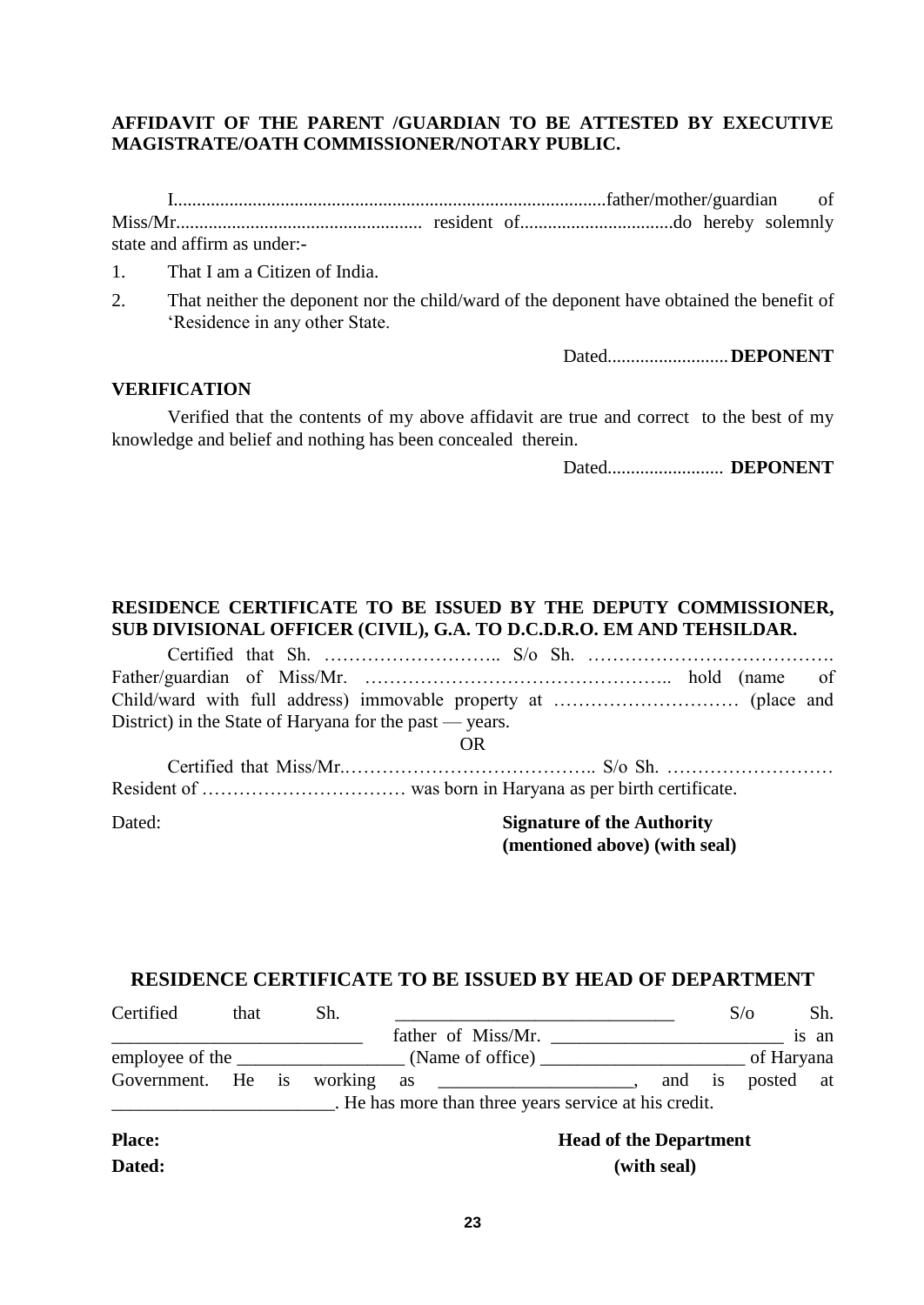# **RESIDENCE CERTIFICATE TO BE ISUED BY THE PRINCIPAL/HEADMASTERS OF THE GOVERNMENT/RECOGNIZED SCHOOL/COLLEGE.**

## **Dated**

# **Signature of Principal/Headmaster of the school/college (with seal)**

#### **RESIDENCE CERTIFICATE TO BE ISSUED BY THE RESPECTIVE HEAD OF THE DEPARTMENT IN THE CASE OF THE EMPLOYEES OF GOVERNMENT OF INDIA**

Certified that Sh. …………………………….. S/o Sh. ………………………… father of Miss/Mr. ………………………………………….is an employee of Government of India working as …………………………….. He has been posted at Chandigarh/Haryana in connection with the affairs of Haryana Government for the past three years.

# **Dated Head of Department (with seal)**

**Any other format of Govt. of Haryana in force shall be applicable.**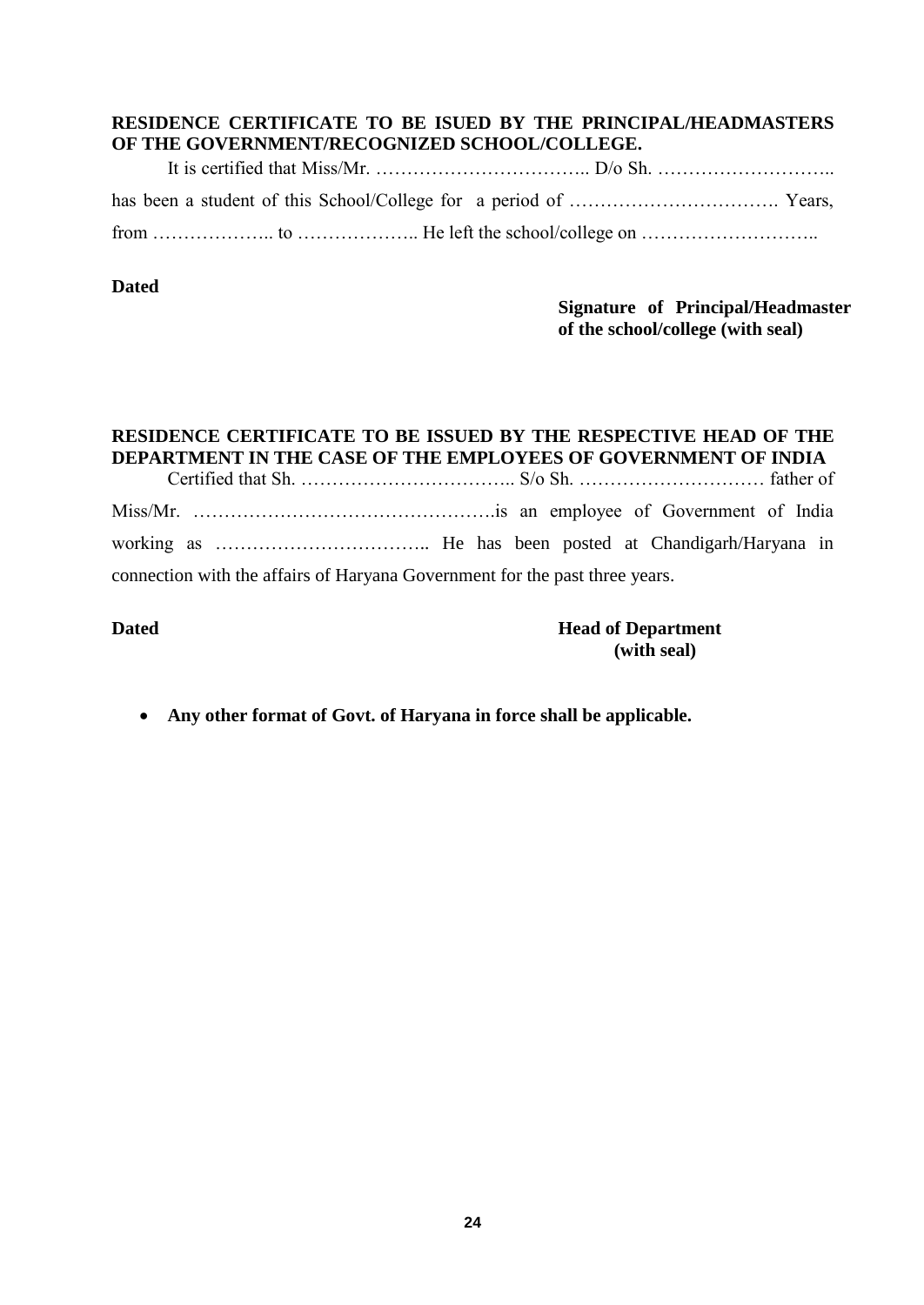# **CERTIFICATE OF SCHEDULED CASTE**

| Certified |                                            |                                                                    | Son/Daughter of |
|-----------|--------------------------------------------|--------------------------------------------------------------------|-----------------|
|           |                                            |                                                                    |                 |
|           |                                            |                                                                    |                 |
|           |                                            | Scheduled Caste in the Constitution (Scheduled Castes) Order 1950. |                 |
|           | Caste certificate shall be valid for life. |                                                                    |                 |
|           |                                            |                                                                    |                 |

| Dated  | Tehsildar/NaibTehsildar-cum- Executive |
|--------|----------------------------------------|
| Place: | Magistrate/Head of the Department      |

Certificate from no other authority will be accepted.

# **BACKWARD CLASS CERTIFICATE**

|                            |  | Government. It is also certified that the applicant is not covered under creamy layer criteria as |  |  |
|----------------------------|--|---------------------------------------------------------------------------------------------------|--|--|
|                            |  | notifed by Haryana Govt. vide Circular No. 1170-SW(1) 95 dated 7-6-95 and No. 1883/SW             |  |  |
| $(1)$ -95 dated 28.9.1995. |  |                                                                                                   |  |  |

Caste certificate shall be valid for life from the date of issue.

| Dated                                                 | Tehsildar/NaibTehsildar-cum-Executive |
|-------------------------------------------------------|---------------------------------------|
| Place:                                                | Magistrate/Head of the Department     |
| Certificate from no other authority will be accepted. |                                       |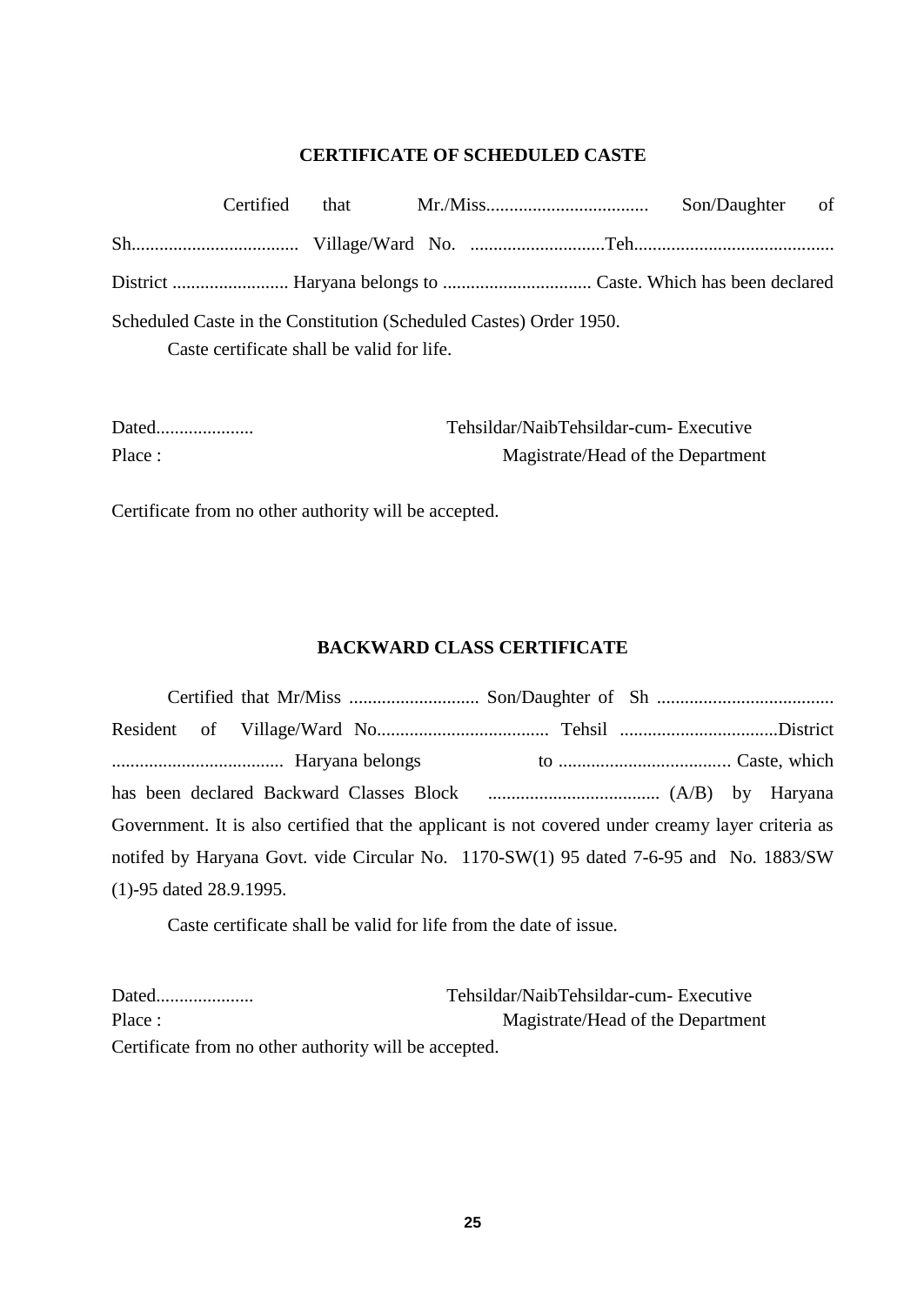#### **Appendix-D**

# **CERTIFICATE FROM THE EMPLOYER IN THE CASE OF EMPLOYEES OF INDIAN DEFENCE SERVICES/PARA MILITRY FORCES**

I certify that Mr./Ms..............................................................................Son/Wife of Sh....................................................is a regular employee of Indian Defence Services/Para Military Forces belonging to Haryana State as per his/her service record at the time of entry into service and the home address given is...................(Distt......................).Haryana.

Sh./Ms...........................................................is his/her son/daughter/dependent (if parents are not living).

|       | 515100000                    |
|-------|------------------------------|
|       | <b>Officer Commanding</b>    |
| Dated | <b>Compentent Authority</b>  |
| Place | (With official Seal & Stamp) |

# **Appendix-E**

Signature

#### **PT. B.D. SHARMA P.G.I.M.S., ROHTAK**

| Medical Board for medical check up. On his/her Medical Examination, it is found that |  |  |
|--------------------------------------------------------------------------------------|--|--|
| nature of handicap*/disability is as under :-                                        |  |  |

\_\_\_\_\_\_\_\_\_\_\_\_\_\_\_\_\_\_\_\_\_\_\_\_\_\_\_\_\_\_\_\_\_\_\_\_\_\_\_\_\_\_\_\_\_\_\_\_\_\_\_\_\_\_\_\_\_\_\_\_\_\_\_\_\_\_\_\_\_\_\_\_\_\_\_\_\_

\_\_\_\_\_\_\_\_\_\_\_\_\_\_\_\_\_\_\_\_\_\_\_\_\_\_\_\_\_\_\_\_\_\_\_\_\_\_\_\_\_\_\_\_\_\_\_\_\_\_\_\_\_\_\_\_\_\_\_\_\_\_\_\_\_\_\_\_\_\_\_\_\_\_\_\_\_

Dated ............................. Chairman Medical Board, Place ............................. Pt. B.D.Sharma, PGIMS, Rohtak (Signature of the Applicant)

\_

 $\overline{a}$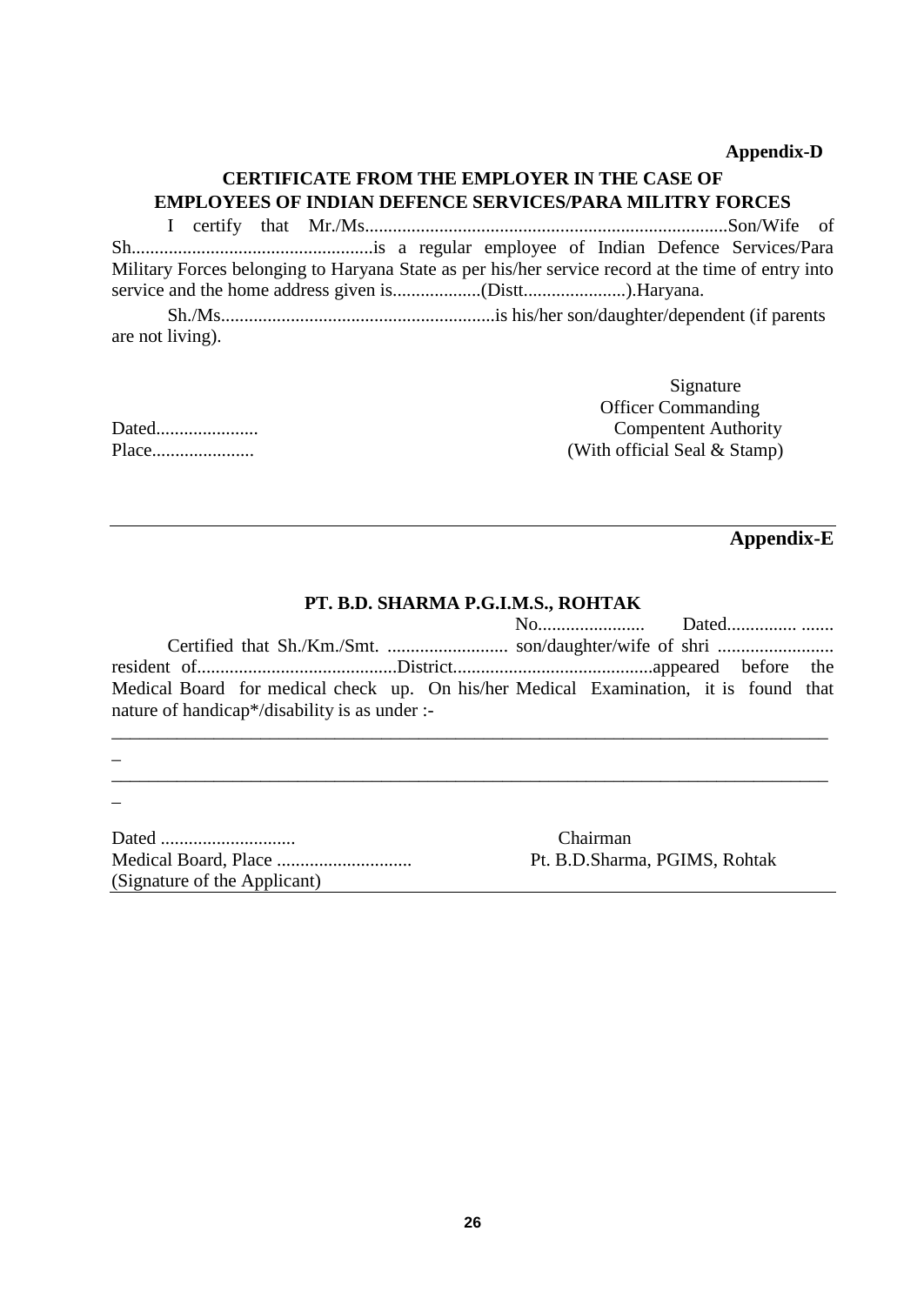#### **Appendix-F**

#### **CERTIFICATE**

# **(FOR DECEASED/DISABLED/DISCHARGEDMILITARY/PARA MILITARY PERSONNEL, SERVING MILITARY PERSONNEL EX-SERVICEMEN/EX-PERSONNEL OF PARA MILITARY FORCES)**

|    | has served in the Army/Air Force/Navy (Name of the Para-Military Force) from |
|----|------------------------------------------------------------------------------|
|    | service as under :-                                                          |
|    | 1. Medical category                                                          |
|    |                                                                              |
|    |                                                                              |
|    |                                                                              |
| 2. |                                                                              |
| 3. |                                                                              |
|    |                                                                              |
|    |                                                                              |
|    |                                                                              |
|    | 6. Nature of disability:                                                     |
|    | $\ddot{1}$                                                                   |
|    |                                                                              |
|    |                                                                              |
|    |                                                                              |
|    |                                                                              |

Signature of the issuing authority with designation and official seal & stamp

Case No. ........................................................ Dated ............................................................

**Note :** Only the certificate issued by the officer duly authorised by the Army/Navy/Air Force/ concerned Para-Military Force Headquarters,as the case may be, shall be entertained.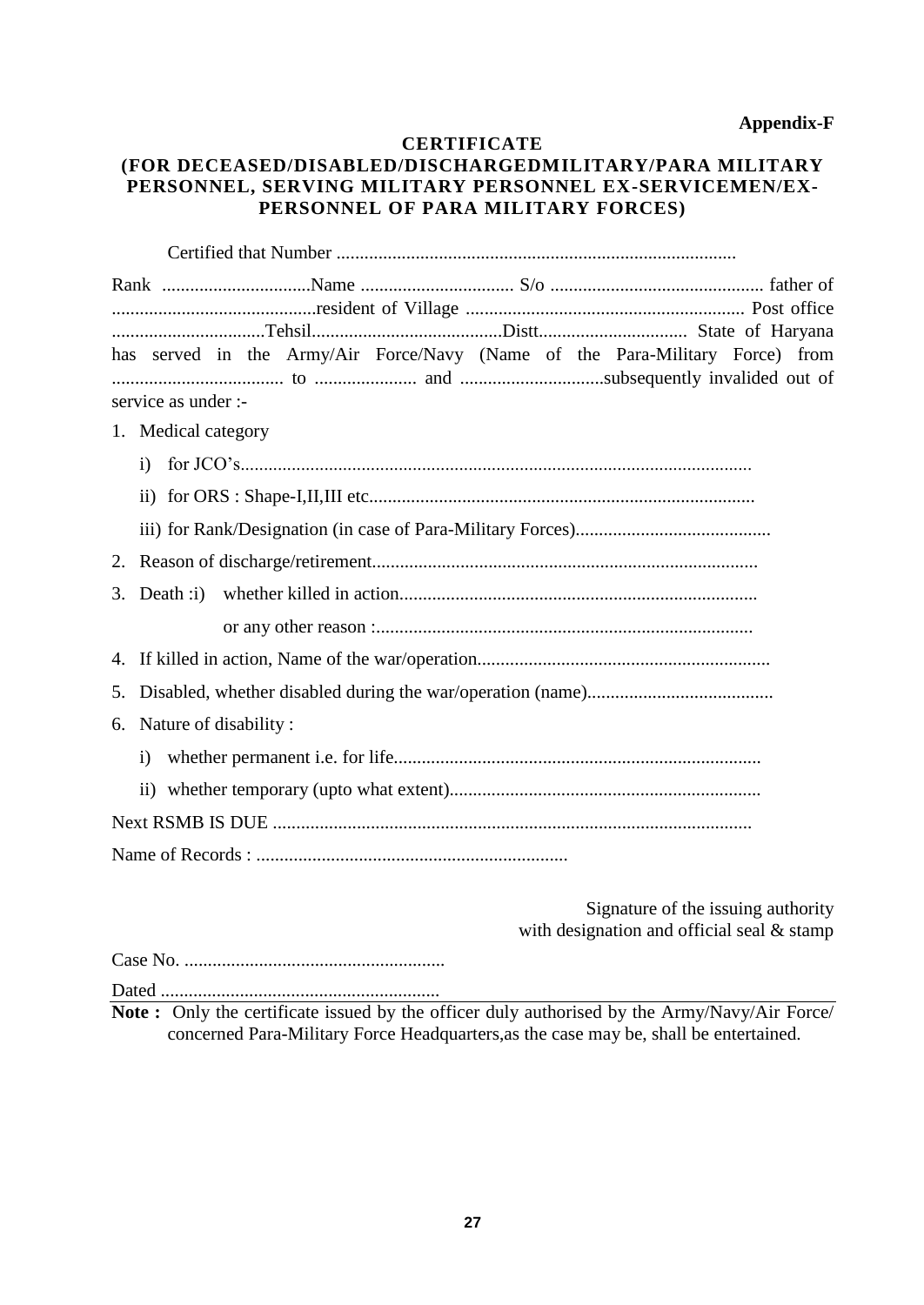**Appendix-G**

# **(FOR DEPENDENTS OF FREEDOM FIGHTERS) OFFICE OF THE CHIEF SECRETARY, HARYANA, CHANDIGARH**

No............. Dated:................

| Certified |  |  |
|-----------|--|--|
|           |  |  |
|           |  |  |
|           |  |  |

Dated......................... Signature of Officer authorised by Chief Secretary, Haryana to issue such certificate (with office seal & stamp

> EXECUTIVE MAGISTRATE (WITH SEAL)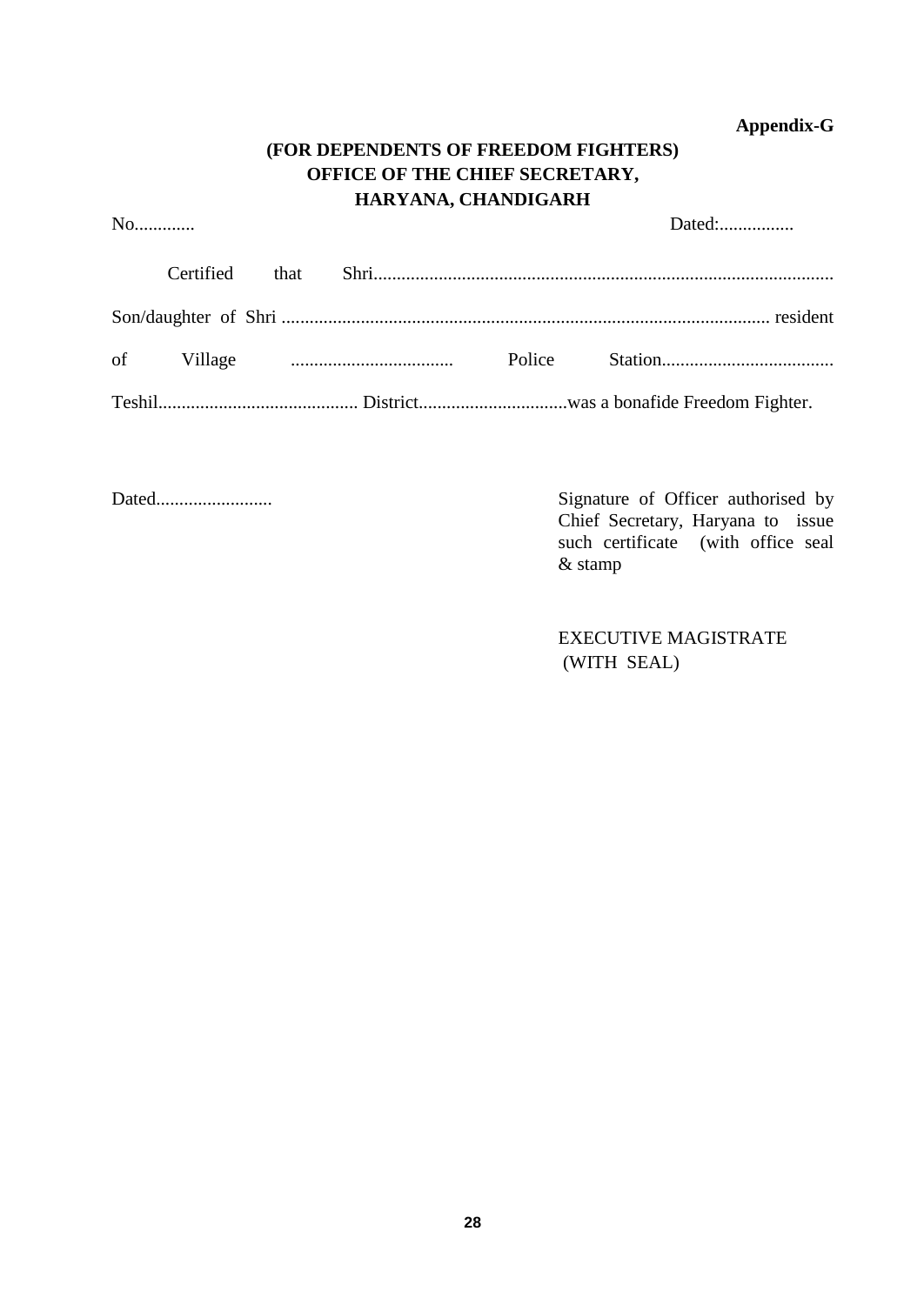# **Appendix-H**

|                                   |      |          | <b>UNDERTAKING</b>                                                                |                                                   |     |     |               |
|-----------------------------------|------|----------|-----------------------------------------------------------------------------------|---------------------------------------------------|-----|-----|---------------|
|                                   |      |          | <u> 1989 - Johann Barbara, martin a</u>                                           |                                                   |     | S/D | 0f            |
|                                   |      |          | aged                                                                              |                                                   |     |     | $R$ / $\circ$ |
|                                   |      |          | Teh.                                                                              |                                                   |     |     |               |
| Distt.                            |      |          | hereby undertake as under:-                                                       |                                                   |     |     |               |
|                                   | That | Sh./Smt. |                                                                                   |                                                   | S/D | of  | Sh.           |
|                                   |      |          | $R$ / $\circ$                                                                     | <u> 1980 - Jan James James, politik fizikar (</u> |     |     | Teh.          |
|                                   |      |          | Distt. ______________________ is/was Freedom Fighter and                          |                                                   |     |     |               |
| Date:<br>Place:<br>the Candidate. |      |          | is/was my grandfather/grand mother (Paternal/Maternal)                            |                                                   |     |     | Signature of  |
|                                   |      |          |                                                                                   |                                                   |     |     |               |
|                                   |      |          | It is verified that all the above contents are true to the best of our knowledge. |                                                   |     |     |               |

(who is/was dependent of Freedom Fighter)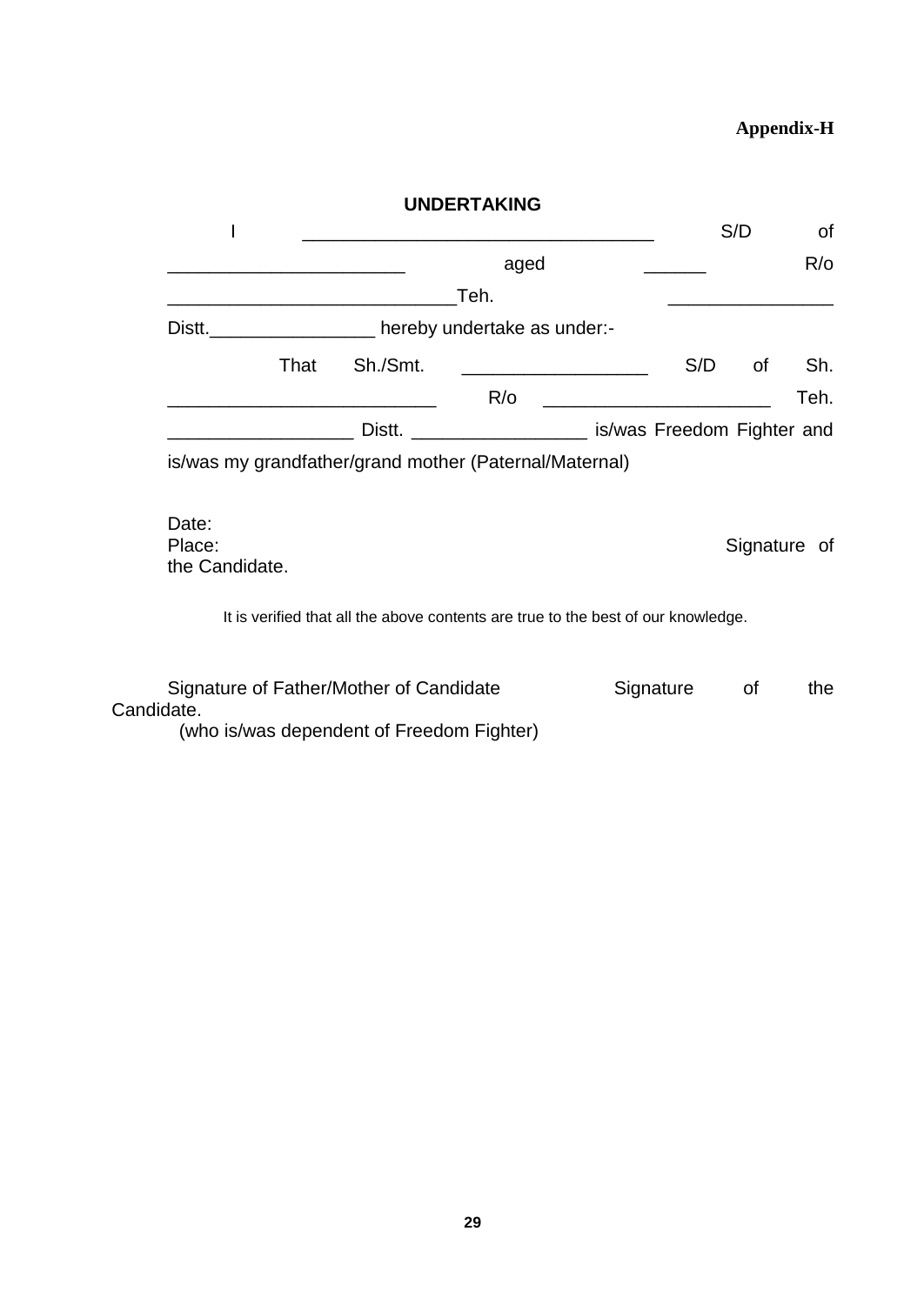**Appendix-I**

#### **LIST OF BACKWARD CLASSES INCLUDED IN BLOCK- 'A' & 'B'**

#### **BLOCK 'A'**

- 1. Aheria, Aheri,Heri, 35. Kamboj Naik,Thori or Turi, Hari
- 
- 3. Beta, Hensi or Hesi 37. Kuchband
- 
- 
- 
- 7. Baragi, Bairagi, Swami Sadh 41. Madari
- 
- 9. Bharbhuja, Bharbhunja 43. Mirasi
- 10. Bhat, Bhatra, Darpi, Ramiya 44. Nar
- 11. BhuhaliaLohar 45. Noongar
- 12. Ghangar 46. Nalband
- 
- 
- 15. Chimba, Chhipi, Chimpa, Darzi, Rohilla 49. Raigar
- 
- 17. Dhobis 51. Rechband
- 
- 19. Dhimar, Mallah, Kashyap, Rajpoot, Kahar, 53. Soi Jhinwar, Dhinwar, Khewat, Mehra, Nishad. Sekka, Bhisti, Sheikh-Abbasi
- 
- 
- 22. Gwaria, Gauria or Gwar 1988 1998 1999 10. Stollar 1. Thathera, Temera
- 
- 24. Ghasi, Ghasiara or Ghosi 58. Vanzara, Banjara
- 
- 26. Gawala, Gowala 60. Bhattu/Chattu
- 
- 28. Garhi-Lohar 62. Mina
- 29. Hajjam, Nai, Nais, Sain 63. Rahbari
- 30. Jhangra Brahman, Khati, Suthar, 64. Charan Dhiman, Tarkhan, Barhi, Baddi. 65. Chaaraj (Mahabrahman)
- 31. Joginath, JogiNathJangamJogi,Yogi 66. Udasin
- 32. Kanjar or Kanchan 67. Ramgarhia
- 
- 
- 
- 2. Barra 36. Kanghera
	-
- 4. Bagria 38. Labana
- 5. Barwar 39. Lakhera, Manehar, Kachera
- 6. Barai, Tamboli 40. Lohar, Panchal
	-
- 8. Baffera 42. Mochi
	-
	-
	-
	-
- 13. Chirimar 47. Pinja, Penja
- 14. Chang 48. Rehar, Rehare or Re
	-
- 16. Daiya 50. Rai Sikhs
	-
- 18. Dakaut 52. Shorgir, Shergir
	-
- 20. Dhosali, Dosali 54. Singhikant, Singiwala
- 21. Faquir 55. Sunar, Zargar, Soni
	-
- 23. Ghirath 57. Teli
	-
- 25. Gorkhas 59. Weaver(Jullaha)
	-
- 27. Gadaria, Pal 61. Badi/Baddo
	-
	-
	-
	-
	-
	-
- 33. Kurmi 68. Rangrez, Lilgar, Nilgar, Lallari
- 34. Kumhars, Prajapati 69. Dawata, Soni-Dawala, Nayaria,
	- 70. Bhar, Rajbhar.
	- 71. Nat (Muslim)

At present Raigar, Mochi and Julaha castes find a mention in the list of the both scheduled castes and backward classes and it has been decided that persons belonging to these castes who are not covered under the scheduled castes being non Hindus are non sikh, can take the benefits under the backward classes only.

- **BLOCK'B'**
- 1. Ahir/Yadav
- 
- 
- 2. Gujjar 4. Saini
- 3. Meo 5. Lodh/Lodha/Lodhi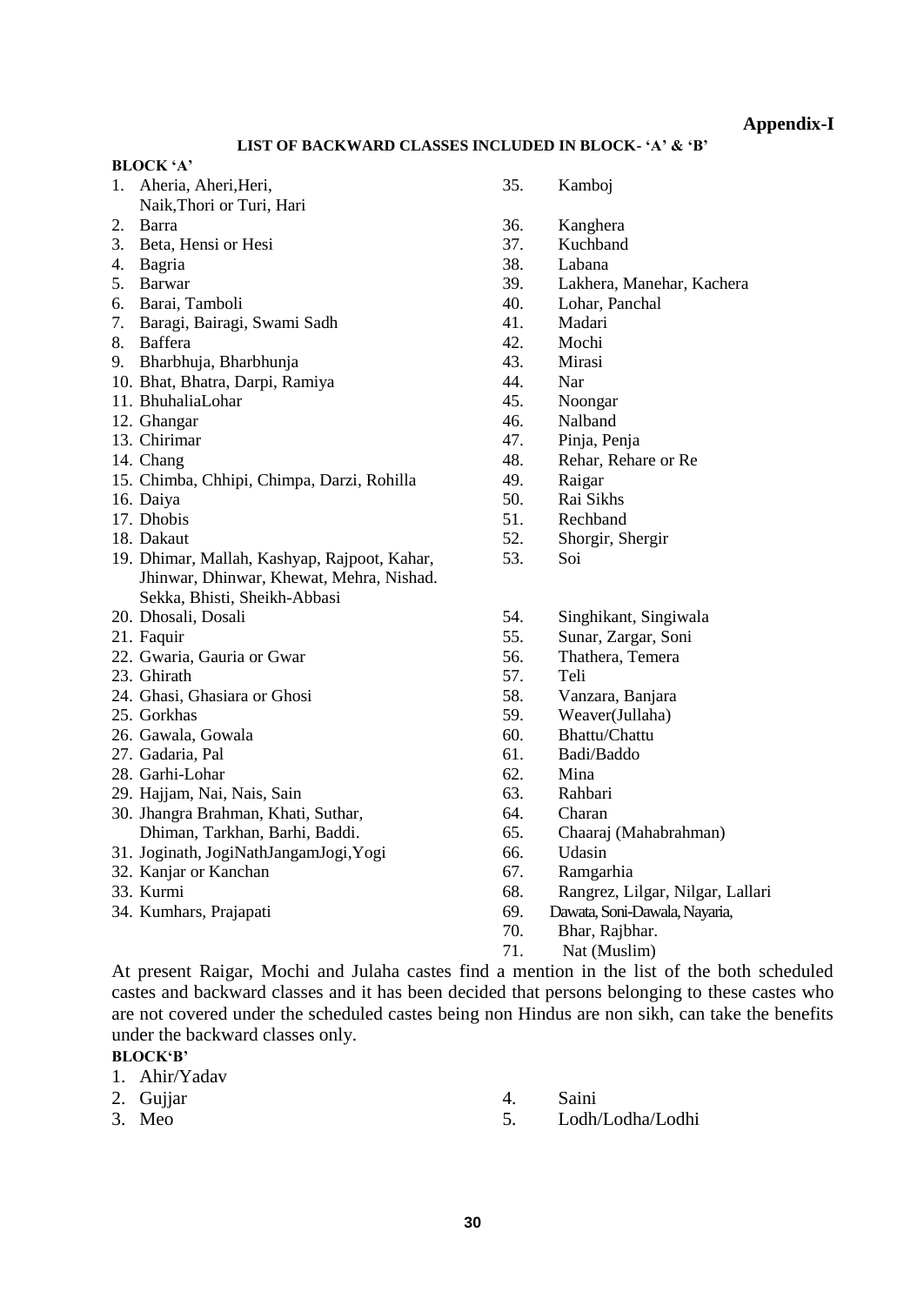Copy of letter No. 1170-SW (I)-95 dated 7.6.95 from the Commissioner & Secretary to Government, Haryana, Welfare of Scheduled Castes and Backward Classes Department, Haryana, Chandigarh.

#### **Sub: Exclusion of socially advanced persons/sections-(Creamy Layer) from Backward Classes.**

Sir,

I am directed to invite your attention to the subject mentioned above and to state that following the Supreme Court judgement in the Indira Sawhney and others versus Union of India case, the Haryana Government vide notification dated 12.10.1993 had set up the Haryana Second Backward Classes Commission. The terms of reference of this Commission were to entertain, examine and recommend upon requests for inclusion and complaints of overinclusion and under-inclusion in the list of backward Classes. Vide notification dated 26-5- 1994, the Commission was also assigned the function of specifying the basis, applying the relevant and requisite socio-economic criteria to exclude socially advanced persons/sections (Creamy Layer) from Backward Classes.

In its report submitted on 16.5.1995, the Haryana Second Backward Classes Commission had recommended the criteria for excluding socially advanced persons/sections (Creamy Layer) from Backward Classes. After considering these recommendations, the Government has decided that the benefit of reservation shall not apply to persons/sections mentioned in Annexure 'A', which is enclosed.

All the departments are requested to bring the above instructions to the notice of all the Heads of Departments and appointing authorities under their control for necessary compliance.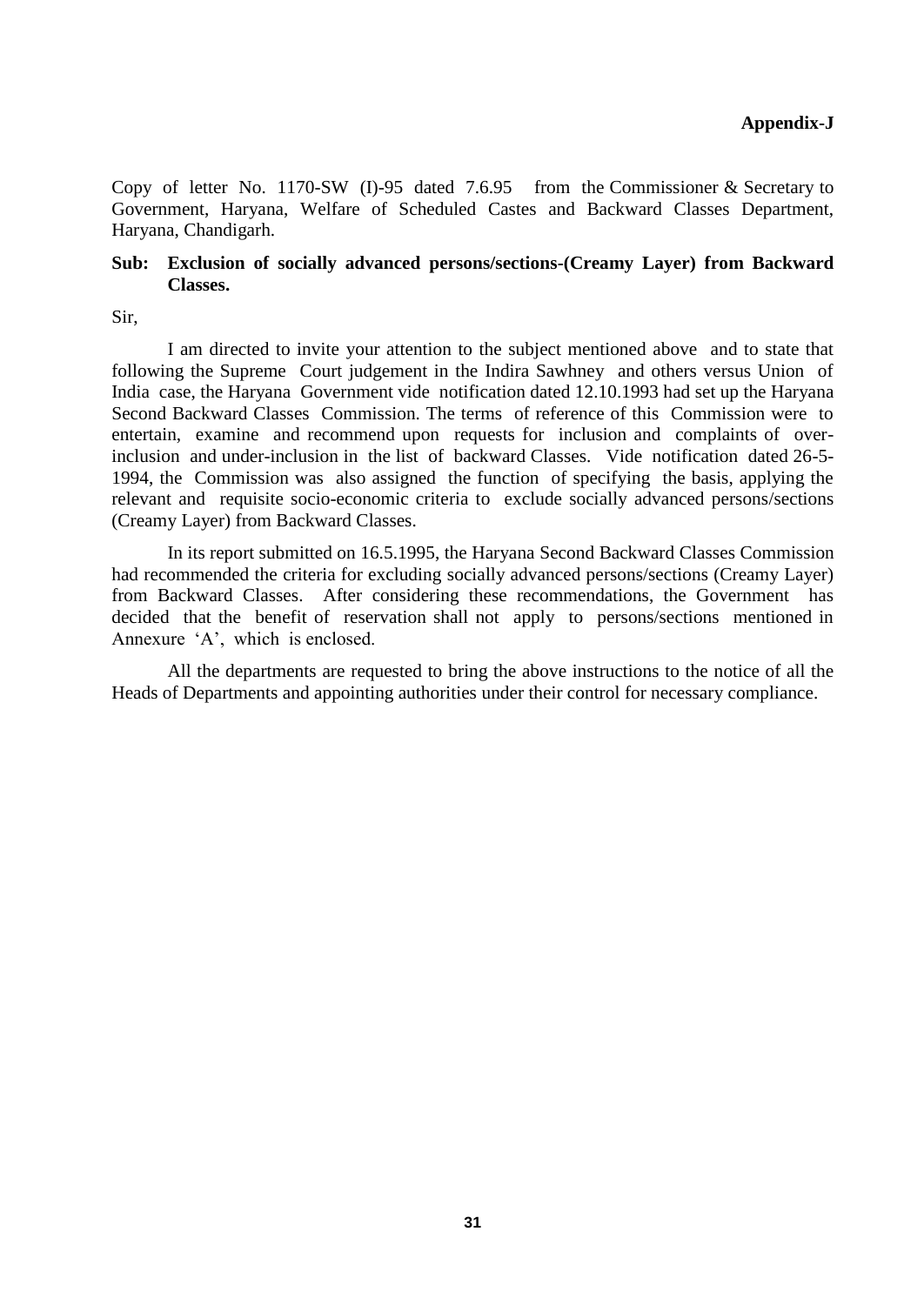No. 22.36/2000-3 G.S. III

#### From

The Chief Secretary to Government of Haryana

To

- 1. All Heads of Departments, Commissioners, Ambala, Hisar, Rohtak and Gurgaon Divisions.
- 2. The Registrar, Panjab and Haryana High Court, Chandigarh.
- 3. All Deputy Commissioner & Sub-Divisional Officers (civil) in Haryana.

#### Dated, Chandigarh, the 09th August, 2000.

Subject: Clarification regarding issuance of certificate of Haryana Backward Classes.

Sir,

I am directed to invite your attention to the Govt. of Haryana, Social Welfare Department letter No. 1170-SW (1) 95, dated 7.6.95 on the subject noted above, therein criteria was laid down to assess the creamy layer persons of Haryana Backward Classes in Haryana State. The Backward Classes of Haryana are facing difficulty in obtaining the Backward Classes certificate from the certificate issuing authority due to some understanding in the instructions dated 7.6.95. After careful consideration the Govt. of Haryana has decided to issue clear cut directions to all the Heads of Departments and Deputy Commissioners in the state for issuing Backward Classes Certificate without any further delay.

It is clarified that the income from salary will not be taken into account for the purpose of income/wealth tax in respect of service category and while calculating income or wealth test of the Government employee of Backward Classes who is not covered under Annexure-A, description of categories No. I, II (a,b,c,d) and III & IV, hence becoming entitled for the benefit of reservation under Backward Classes category, his salary should not be included but his other sources of income/wealth be included for income/wealth tax.

All the departments are requested to bring the above instructions to the notice of all the Head of Departments and appointing authorities under their control for necessary compliance.

Yours faithfully,

Sd/-

Joint Secretary General Administration for Chief Secretary to Govt. Haryana.

CC

- 1. All the Financial Commissioners & Secretaries to Govt. Haryana.
- 2. All the Administrative Secretaries to Govt. Haryana.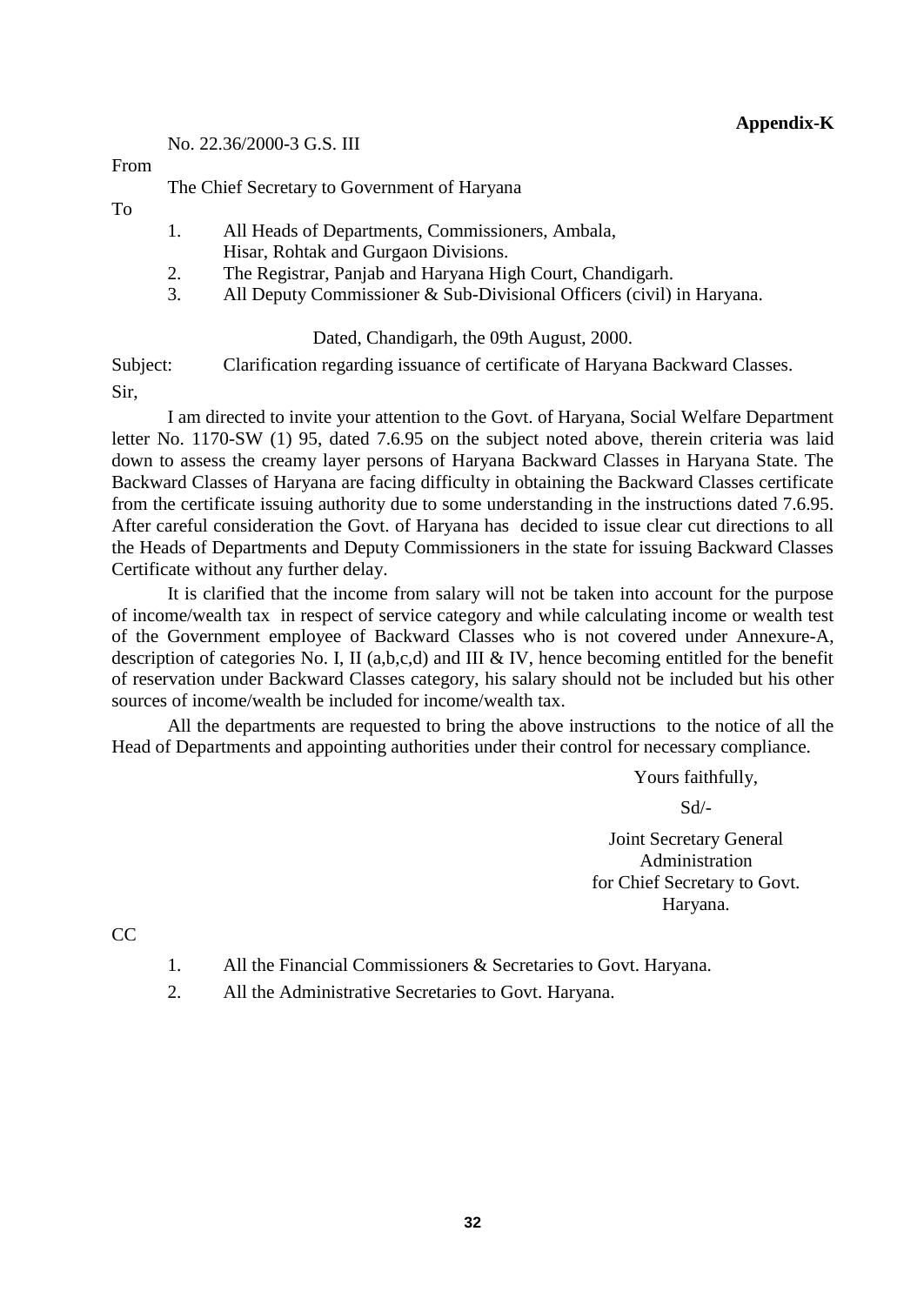# Appendix-L

# CERTIFICATE FOR THE EX-EMPLOYEES OF INDIAN DEFENCE SERVICES/PARA-MILITARY FORCES

| Distt                                                                                              |
|----------------------------------------------------------------------------------------------------|
| belonging to State of Haryana as per his/her service record at the time of entry into service, had |
| served* in the Army/Navy/Air Force (Name of the Para-Military Force) from                          |
|                                                                                                    |
|                                                                                                    |

Signature Officer Commanding/ \* (Strike out whichever is not applicable)

**Competent Authority** 

(With official Seal & Stamp)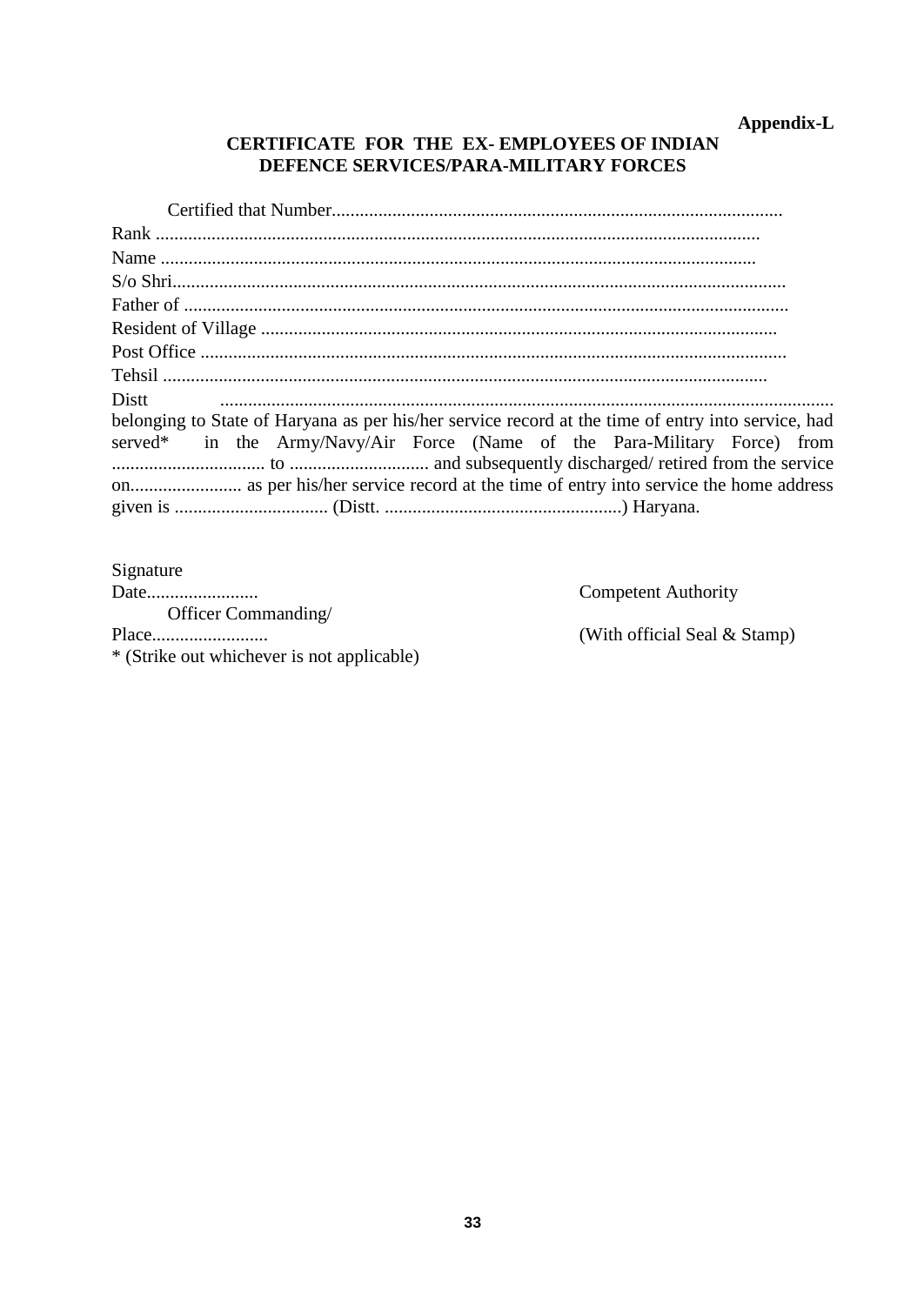#### **Appendix-M**

# **LIST OF SCHEDULED CASTES IN HARYANASTATE**

#### **Sr. No. Name of the Caste**

- 1. Ad Dharmi
- 2 Balmiki, Chuua, Bhangi
- 3. Bangali
- 4. Barar, Burar, Berar
- 5. Chatwal
- 6. Bauria, Bawaria
- 7. Bazigar
- 8. Bhanjra
- Chanal
- 10. Dagi
- 11. Darain<br>12. Desh. I
- Desh, Dhaya, Deha
- 13. Dhanak
- 14. Dhogri, Dhangri, Siggi
- 15. Dunia, Mahasha, Doom
- 16. Gagra
- 17. Gandiala, Gandhil, Gondaloa
- 18. Kabirpanth, Julaha
- 19. Khatik
- 20. Koi, Koli<br>21. Marija, M
- Marija, Marccha
- 22. Mazhabi
- 23. Megh
- 24. Nat<br>25 Od
- $25.$
- 26. Pasi<br>27. Pema
- Pema
- 28. Pherera
- 29. Sanhai
- 30. Sanhal<br>31. Sansi.
- Sansi, BhedkutManesh
- 32. Sansoe
- Sapela
- 34. Sarera
- 35. Sikligar
- 36. Sirkiband<br>37. Chamar
- Chamar
- 38. JatiaChamar
- 39. Rahgar
- 40. Raigar
- 41. Ramdasi Ravidasi
-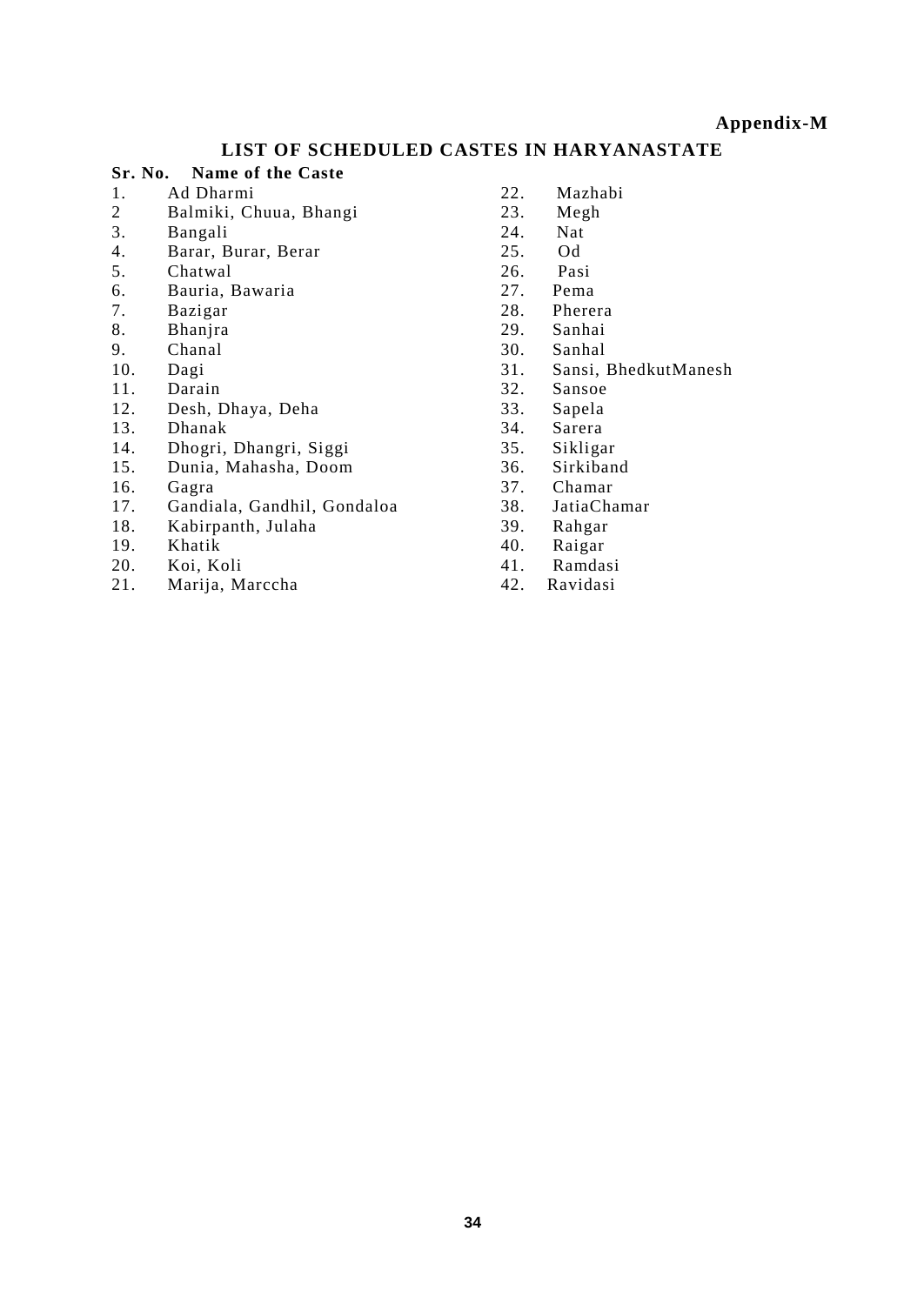#### **DESCRIPTION OF CATEGORY TO WHOM RULE OF EXCLUSION WILL APPLY**

- I. CONSTITUTIONAL POSTS Son(s) and daughter(s) of
	- a) President of India;
	- b) Vice President of India;
	- c) Judges of the Supreme Court and of the High Courts;
	- d) Chairman and Members of UPSC and of the State Public Service Commission; Chief Election Commissioner; Comptroller and Auditor General of India;
- e) Persons holding Constitutional positions of like nature. II. Service Son(s) and daughter(s) of
	- Category : a) parents, both of whom are Class-I officers;
	- A-Group Class-I b) parents, either of whom is a Class-I officer;
	- Officers of the All India c) parents, both of whom are Class-I Officers, but one of them dies or suffers permanent incapacitation.
		- d) parents, either of whom is a Class-I Officer and such parent dies or suffers permanent incapacitation and before such death or such incapacitation has had the benefit of employment in any International Organisation like U.N.,I.M.F., World Bank, etc. for a period of not less than 5 years.
		- e) parents, both of whom are Class-I Officers die or suffer permanent incapacitation and before such death or such incapacitation of the both, either of them has had the benefit of employment in any International Organisation like U.N., I.M.F., World Bank, etc. for a period of not less than 5 years.

Provided that the rule of exclusion shall not apply in the following cases:-

- a) Sons and daughters of parents either of whom or both of whom are Class-I Officers and such parent(s) dies/die or suffer permanent incapacitation.
- b) A lady belonging to OBC Category has got married to a Class-I Officer and may herself like to apply for a job.

B. Group B/Class II  $\text{Son}(s)$  and daughter(s) of

- a) parents both of whom are Class-II Officers.
- b) parents of whom only the husband is a Class-I Officer and he gets into Class-I at the age of 40 or earlier.
- c) parents, both of whom are Class-II Officers and one of them dies or suffers permanent incapacitation and either one of them has had the benefit of employment in any International Organisation like U.N., I.M.F., World Bank, etc. for a period of not less than 5 years before such death or permanent incapacitation;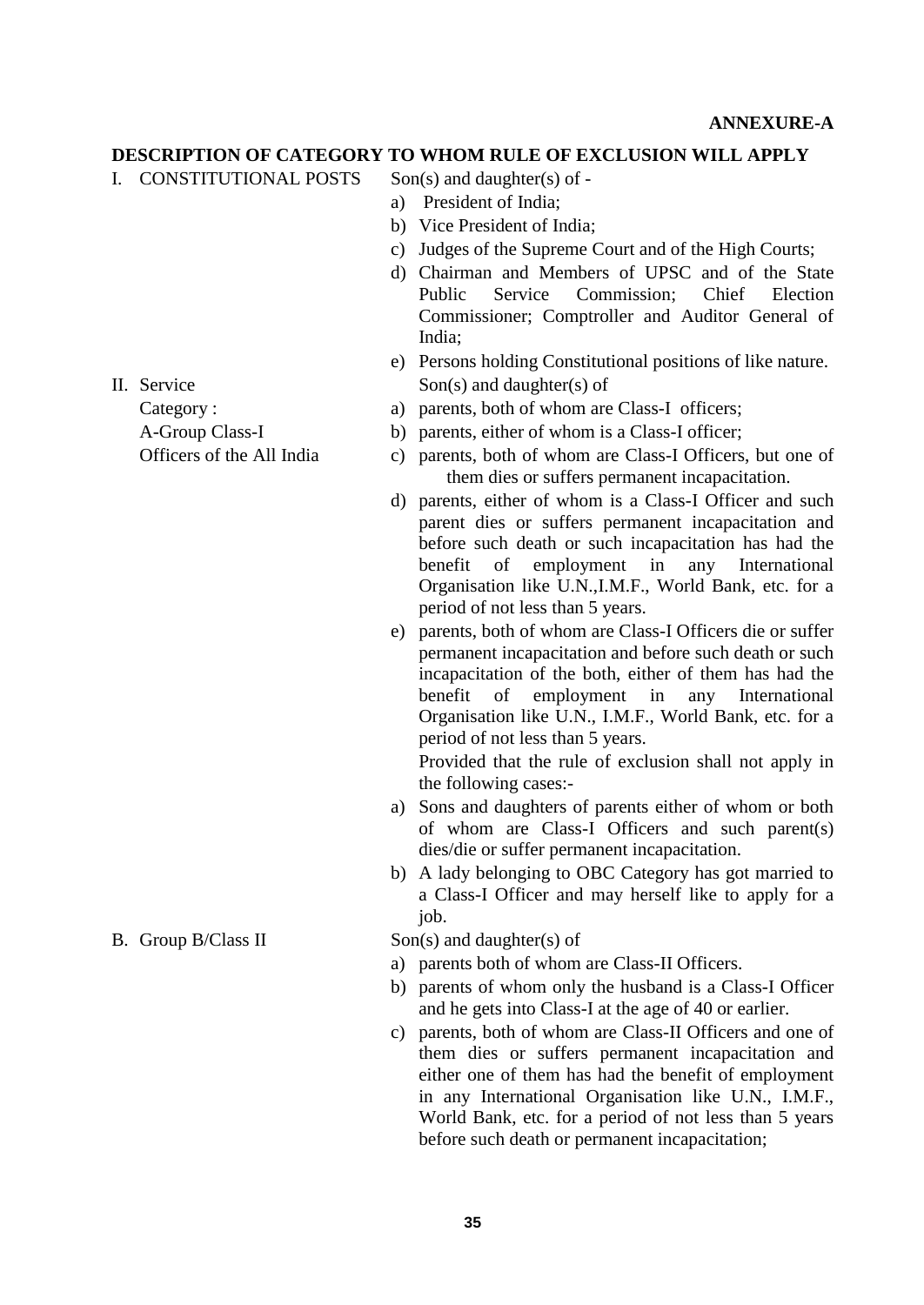- d) parents of whom the husband is a Class-I Officer (direct recruit or pre-forty promoted) and the wife is a Class II officer and the wife dies or suffers permanent incapacitation; and
- e) parents, of whom the wife is a Class-I Officer (Direct Recruit or pre-forty promoted) and the husband is a Class-II Officer & the husband dies or suffers permanent incapacitation.

Provided that the rule of exclusion shall not apply in the following cases:-

Sons and daughters of -

- a) Parents both of whom are Class-II Officers and one of them dies or suffers permanent incapacitation.
- b) Parents, both of whom are Class-II Officers and both of them die or suffer permanent incapacitation, even though either of them has had the benefit of employment in any International Organisation like U.N., I.M.F., World Bank, etc. for a period of not less than 5 years before their death or permanent incapacitation.

C. Employees in Public The criteria enumerated in A & B above in

Sector Undertaking etc. this Category will apply mutatis mutandi to officers holding equivalent or comparable posts in PSUs, Banks, Insurance Organisations, Universities etc. pending the evaluation of the posts on equivalent or comparable basis in these institutions, the criteria specified in Category-V below will apply to the officers in these Institutions.

III ARMED FORCES Sons $(s)$  and daughter $(s)$  of parents either or both of whom is or are in the rank of colonel and above in the army and to equivalent posts in the Navy and the Air Force and the Para Military Forces : Provided that-

- i) If the wife of an Armed Forces Officer is herself in the Armed Forces (i.e. the category under consideration) the rule of exclusion will apply only when she herself has reached the rank of colonel;
- ii) the service ranks below colonel of husband and wife shall not be clubbed together;
- iii) If the wife of an officer in the Armed Forces is in Civil employment, this will not be taken into account for applying the rule of exclusion unless she falls in the service category under item No.II in which case the criteria and conditions enumerated therein will apply to her independently.

IV PROPERTY OWNERS Son(s) and daughter(s) of persons belonging to a family (father, mother and minor children) which owns land more than land permissible under the Ceiling Act of Haryana State.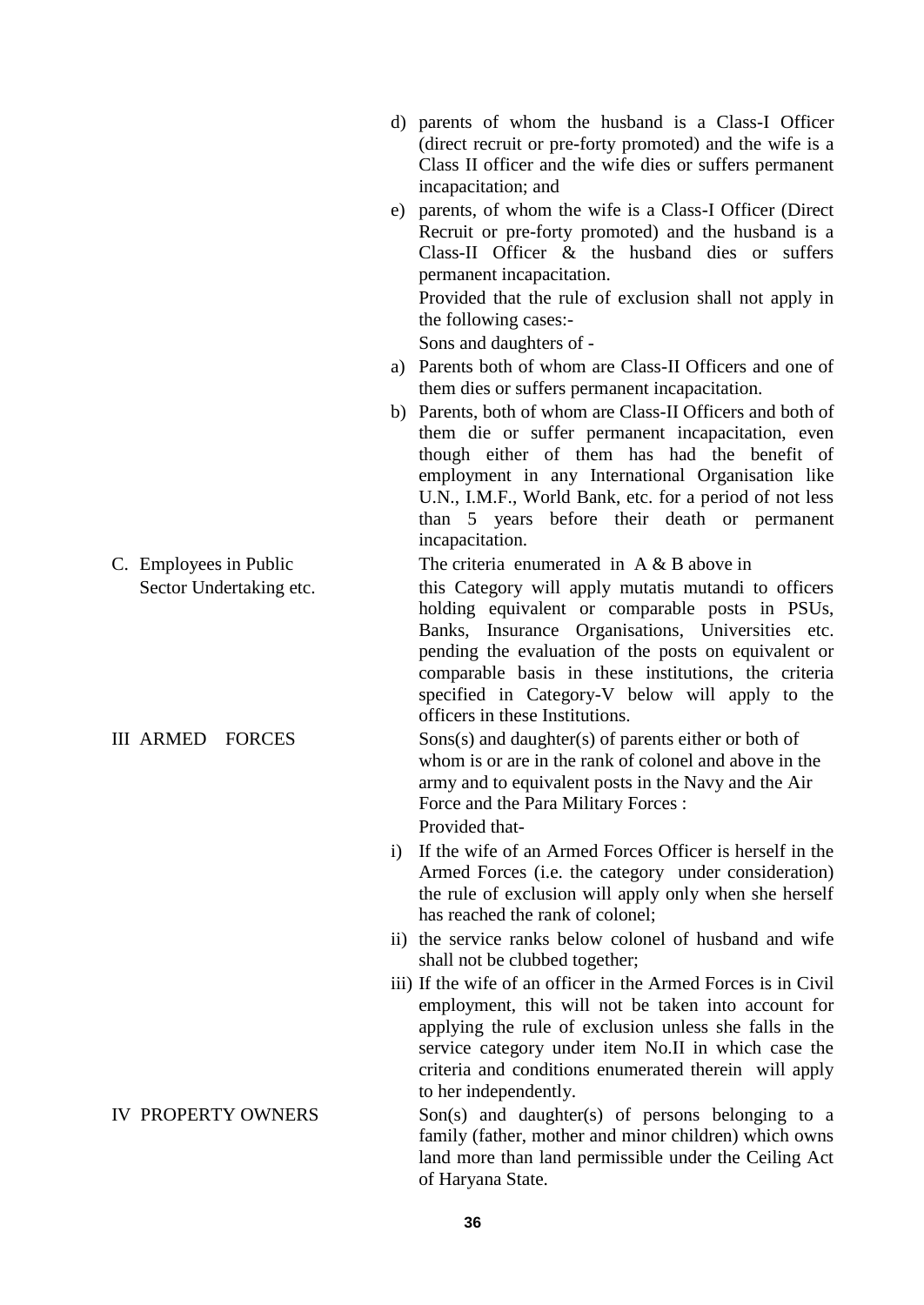#### V INCOME/WEALTH TAX Son(s) and daughter(s) of-

- a) Persons having gross annual income of Rs.2.50 Lacs or above or possessing wealth above the exemption limit as prescribed in the Wealth Tax Act for a period of three consecutive years.
- b) Persons in Categories I,II,III & IV who are not disentitled to the benefit of reservation but have Income from other sources of Wealth which will bring them within the income/wealth criteria mentioned in (a) above.

#### **Explanation :**

- i) Income from salaries or agricultural land shall not be clubbed;
- ii) The income criteria in terms of rupee will be modified taking into account the change in its value every three years. If the situation, however, so demands, the interrugnum may be less.
- iii) Where the husband is in some profession and the wife is in a Class-II or lower grade employment the income/wealth/Criteria man will apply only on the basis of the husband's income.
- iv) If the wife is in any profession and the husband is in employment in a Class-II or lower rank post, then the income/wealth criterion will apply only on the basis of the wife's income and the husband's income will not be clubbed with it.
- **Explanation :** Wherever, the expression, permanent incapacitation occurrs in this schedule it shall mean incapacitation which results in putting an Officer out of service.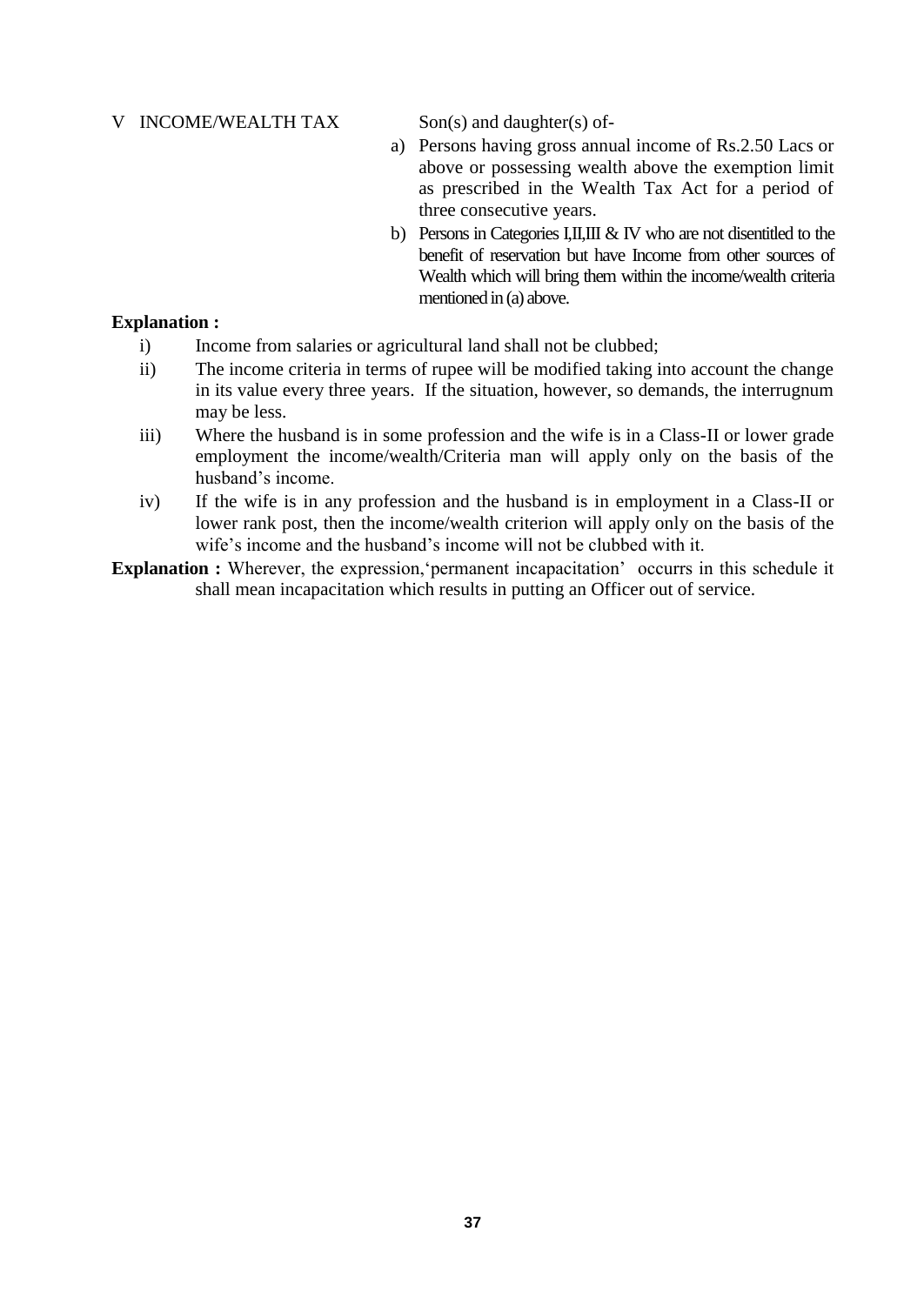No. 22/34/98-3GSIII DATED : 19.3.1999

From

The Chief Secretary to Govt., Haryana

To

All Head of Deptts. in Haryana State.

## Sub : **RESERVATION FOR ADMISSION IN EDUCATIONAL PROFESSIONAL COLLEGES/INSTITUTIONS**

I am directed to invite your attention to the Haryana Government Letter No. 22/89/97- 3GSIII, dated 12.11.97 and the instructions issued by the Welfare of Schedule Castes and Backward Classes Deptt. or any other Deptt. from time to time on the subject noted above and to say that for the purpose of admission in Educational/Professional/Medical/Dental/Ayurvedic/Engineering/I.T.I.s/Technical Education Institutions/Colleges the Haryana Govt. have now decided to provide reservation for different categories as under :-

| 1. | <b>Scheduled Castes</b>            |             | $20\%$ (50% each 'A' and 'B' category)                                                |  |  |  |
|----|------------------------------------|-------------|---------------------------------------------------------------------------------------|--|--|--|
| 2. | <b>Backward Classes</b>            | A Block 16% |                                                                                       |  |  |  |
|    |                                    |             | B Block 11%                                                                           |  |  |  |
| 3. | <b>Orthopaedically Handicapped</b> | 1%          | Amended vide Haryana Govt. Letter No.<br>22/89/97-3GSIII dated 7th August 2000<br>and |  |  |  |
| 4. | Dependent of Freedom Fighters      |             | No.18/52/2000 U.N.P. (I) dated<br>1 %<br>18.4.2001 at Annexure A-II & A-III.          |  |  |  |
| 5. | E.S.M. and their Wards             | 1%          |                                                                                       |  |  |  |

(2) These instructions should be brought to the notice of all concerned working under you for information and necessary action.

> Yours faithfully, sd/- Under Secretary General Administration, For Chief Secretary to Government, Haryana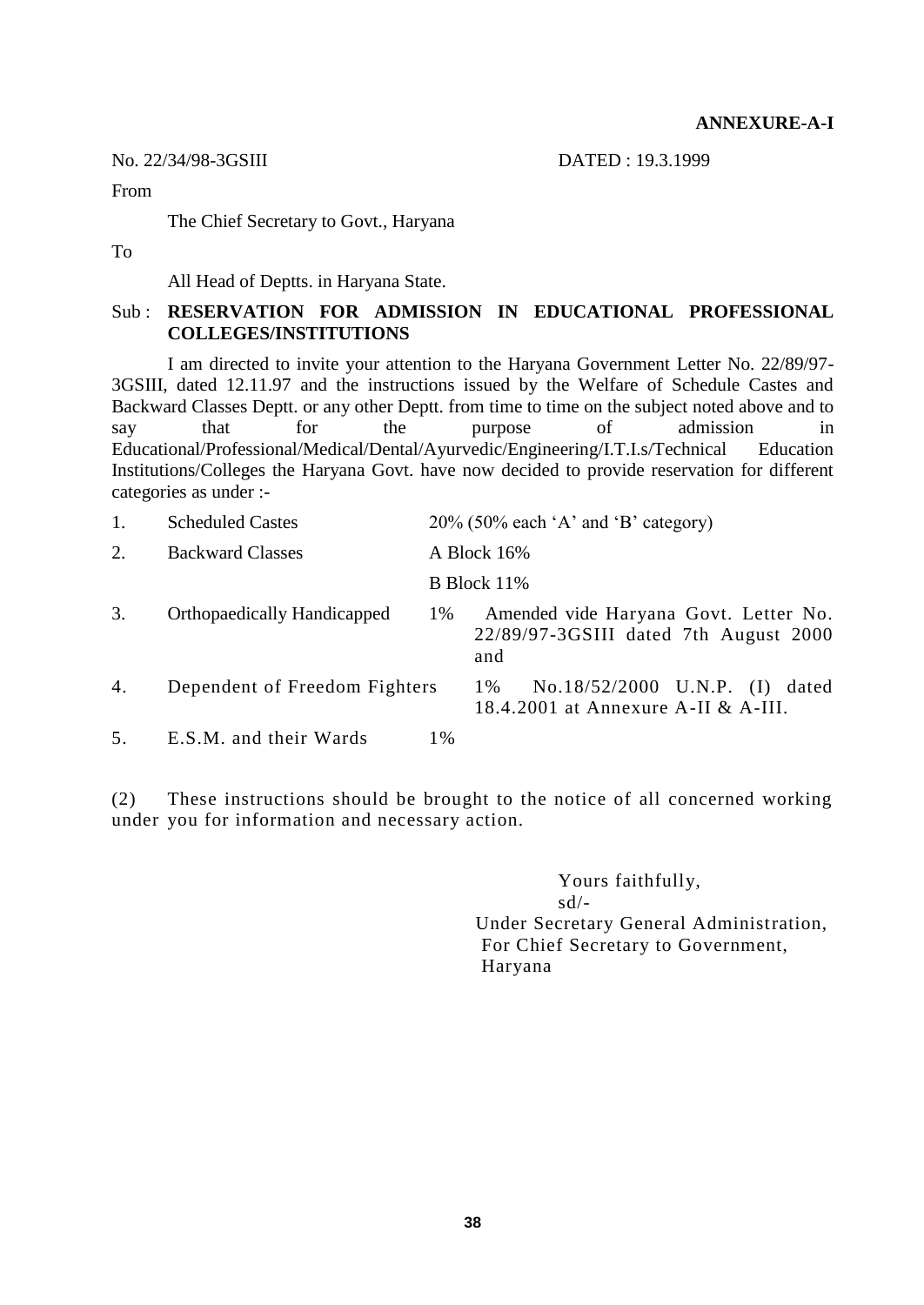No. 22/89/97-3GS-III

From

The Chief Secretary to Govt. Haryana

To

- 1. All Heads of Deptt. in Haryana State.
- 2. Registrar, Punjab and Haryana High Court.
- 3. All deputy Commissioners & Sub-Divisional Officer (Civil) in Haryana State

Dated, Chandigarh, the 7th, August, 2000

Subject :- Reservation for Admission in Educational/Professional and Technical Institutions. Sir,

I am directed to invite your attention to the Haryana Govt. Letters No. 22/34/98-3GSIII dated 19.3.99 and dated 5.5.99 on the subject noted above, in which directions were given to reserved seats for admission in the Educational, Technical and Professional Institutions for S.C./B.C., Physically Handicapped, Ex servicemen and Freedom Fighter candidates. In order to remove some difficulties facing the physically handicapped candidates, it has been decided that for the purpose of admission in Government as well as, in Government aided Educational/Professional/Medical/Engineering/I.T.I.'s/Technical Educational Institutions and Colleges, there will be 3% reservation for physically handicapped (1% for blindness or low vision, 1% for hearing impairment and 1% for locomotor disability or cerebral palsy). But in the event of the quota reserved for physically handicapped candidates, it may be offered to the Ex-servicemen and their wards, (1%) and the dependents of freedom fighters (1%).

(2) These instructions should be brought to the notice of all concerned working under you for information and necessary action.

> Yours faithfully,  $Sd/-$  Joint-Secretary General Administration, for Chief Secretary to Government, Haryana

A copy is forwarded to :-

- 1. All the Financial Commissioners and Secretaries to Government, Haryana
- 2. All the Administrative Secretaries to Government, Haryana for Information and necessary action.

 $Sd/$ - Joint-Secretary General Administration, for Chief Secretary to Government, Haryana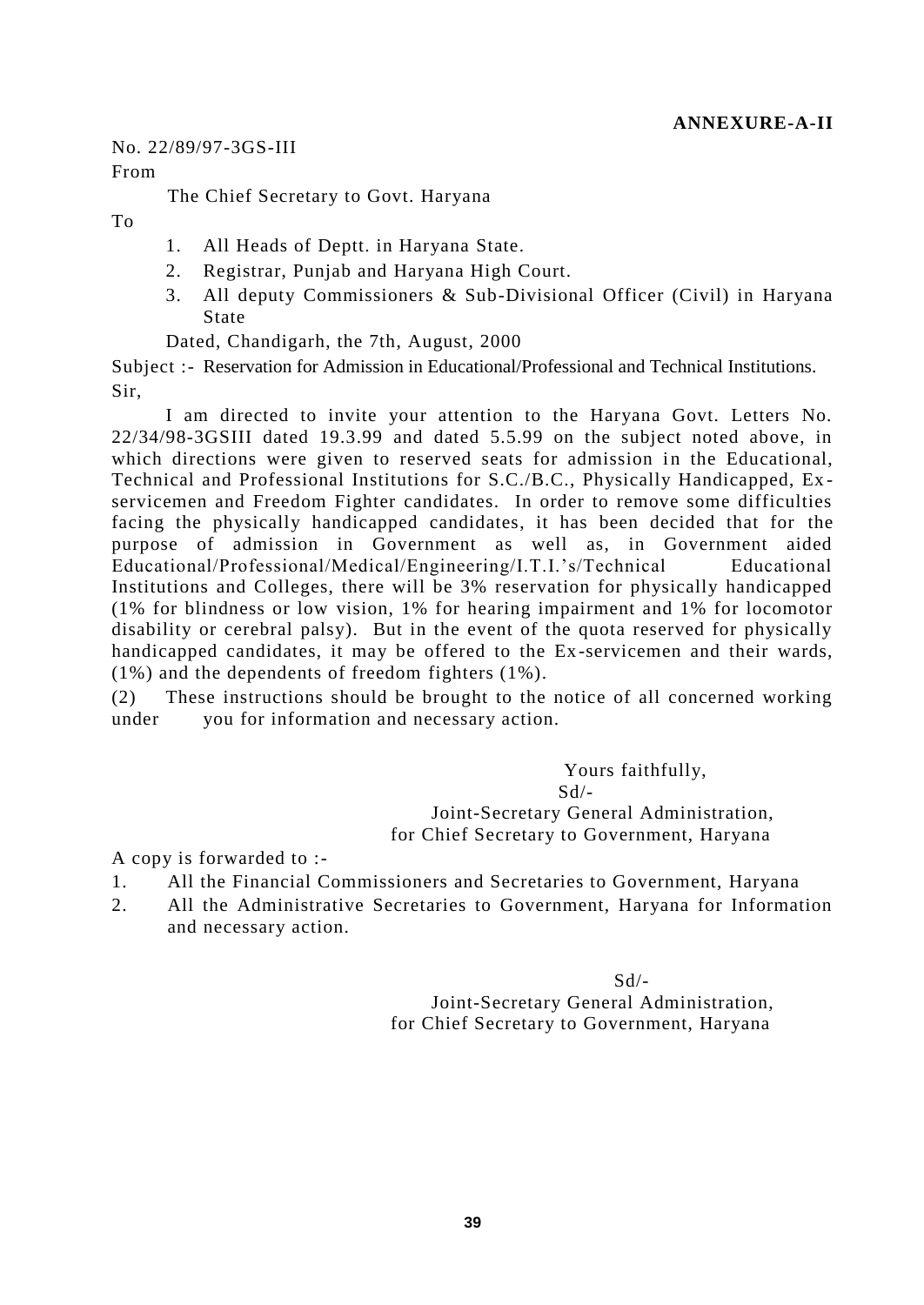#### **ANNEXURE-A-III**

# No. 22/8/2004-3GSIII

From

The Chief Secretary to Govt. Haryana

To

- 1. All the Heads of Department.
	- Commissioners, Ambala, Rohtak, Gurgaon & Hisar Divisions.
- 2. The Registrar,
- Punjab & Haryana High Court, Chandigarh.
- 3. All the Deputy Commissioners & Sub-Divisional Officers
- (Civil) in Haryana State

Dated Chandigarh, the 7-06-2007.

Subject :- Reservation of posts for Scheduled Castes, Backward Classes under theservices of Haryana State.

Sir,

I am directed to refer to Haryana Government Letter No. 22/55/90-3GS-III, dated 9-11- 1994 on the subject noted above which interalia laid down that for the purpose of reservation in services, Scheduled Castes in Haryana would be put in two categories i.e. Block A and Block B in direct recruitment. These instructions had been challenged in the Hon'ble Punjab & Haryana High Court by way of Writ Petition 398 of 2004-Gajay Singh Muwal Vs. State of Haryana and other 3 Civil Writ Petitions. The Hon'ble Court vide its common judgment/orders dated 6-07- 2006 has quashed the above instructions dated 9-11-1994 in the following terms :-

"We accordingly, find that the present controversy is fully covered by the decision of Supreme Court in the case E.V. Chinnaiah's case (Supra). We, accordingly, would quash the Notification No. 22/55/90-3GS-III, dated 9-11-1994 holding the same to be ultravires of the Constitution."

The State Government has filed a Special Leave Petition CC No. 1789 of 2007-State of Haryana Vs. Gajay Singh Muwalalongwith an application for staying the operation of the judgment/orders dated 6-07-2006 of the Hon'ble High Court in the said case. Similar SLPs have been filed by some private respondents also. However, these SLPs have neither been listed for hearing nor any stay has been granted by the Hon'ble Supreme Court in India, so far.

Under these circumstances the State Government on reconsideration of the matter, has decided to withdraw instructions bearing No. 22/55/90-3GS-III, dated 9-11-1994 subject to the final decision of the Hon'ble Supreme Court in the SLPs referred to above. Consequently, there will be no categorization of the Scheduled Caste into A and B blocks. The vacancies meant for direct recruitment to reserved category of Scheduled Castes will be notified to the recruiting agencies without categorization of Scheduled Castes in A & B Blocks.

Similarly, the Govt. instructions bearing No. 22/34/98-3GS-III, dated 19-3-1999 and even number dated 5-5-1999 and letter No. 22/89/97-3GS-III dated 7-08-2000 regarding admissions in Govt. as well as in Govt. aided/self financing/Educational/Professional/Medical/Engineering/ITIs/Technical Educational Institutions and colleges will be deemed to have been modified to the extent indicated above.

It is requested that these instructions may be brought to the notice of all concerned for strict compliance.

> Yours faithfully,  $SD/$ (SumitaMisra)

Special Secretary General Administration, For Chief Secretary to Government Haryana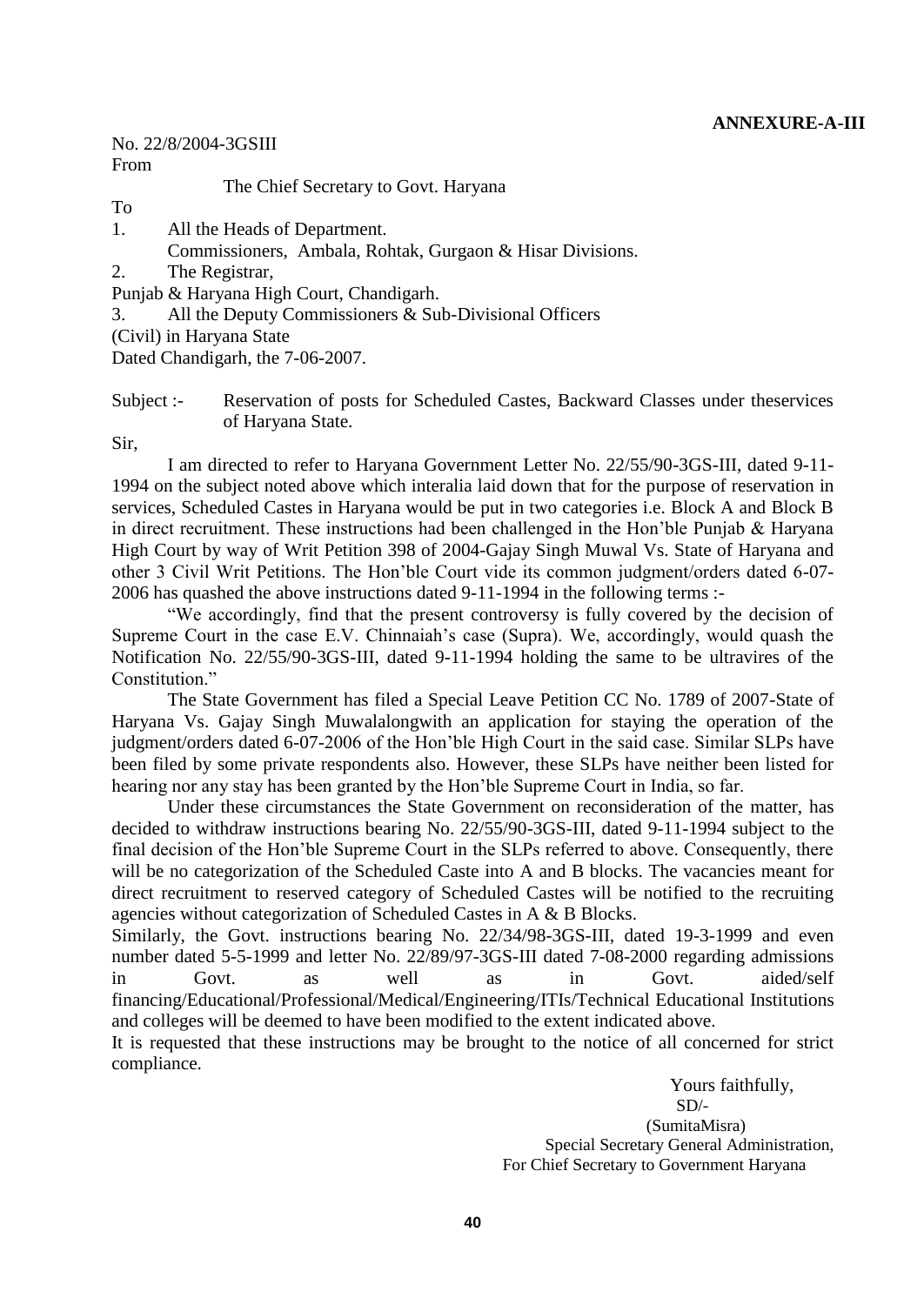Copy of letter No. 18/52/2000 U.N.P. (1) dated 18.4.2001 from the Director, Higher Education, Haryana, Chandigarh addressed to the Registrar, Kurukshetra University, Kurukshetra and M.D. University, Rohtak.

#### Subject:- **Reservation of seats in various courses offered by the University of Haryana to the next of kins of martyrs of "Operation Vijay".**

Will the Financial Commissioner & Secy. to Govt., Haryana, Education Deptt., kindly refer to his U.O. No. 47/36/2000-E-I (6) dated 27.9.2000 on the above subject?

2. In this regard attention is invited towards the instructions issued by the Haryana Govt. vide letter No. 22/89/97-3 GS III, dated 7th August, 2000. IN these instructions, there is a provision of 3% reservation for Physical Handicapped, but in the event of the quota reserved for Physically Handicapped remaining non-utilised due to non-availability for suitable category of handicapped candidates, 1% has been offered to the Ex-Servicemen and their wards and 1% to the dependents of freedom fighters.

3. The Govt. has decided that the wards of those killed in "Operation Vijay" can be covered under the provisions of the above quoted instructions, because no separate reservation can be given, as there is already 50% vertical reservation for the admission in Educational Technical & Engineering Institutions.

4. He is requested to take further action in the matter accordingly.

Sd/-

Superintendent General Services-II

for Chief Secretary to Govt., Haryana

To

The Financial Commissioner & Secy. to Govt., Haryana, Education Department.

U.O. No. 36/44/99-5 GS II Dated 10/16.1.2001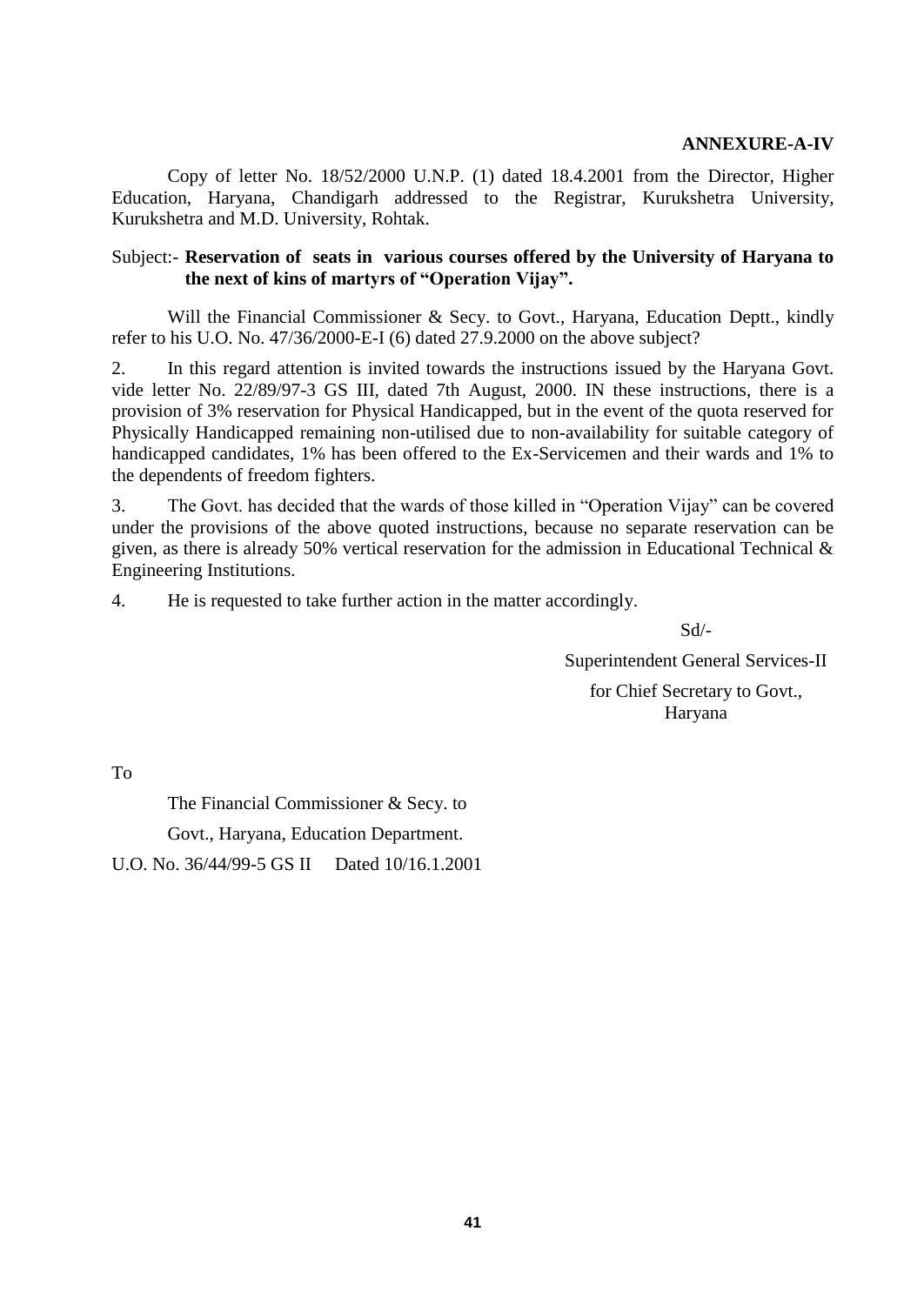# **ANNEXURE-A-V**

No. 22/27/2004-2GSIII

From

The Chief Secretary to Government Haryana.

To

- 1. All Heads of Departments in the Haryana State
- 2. The Registrar, Punjab and Haryana High Court, Chandigarh.
- 3. Al Deputy Commissioner sand Sub-Divisional Officer (Civil) in Haryana State. Dated Chandigarh, the October 20, 2005

Subject : - Reservation for admission in educational/professional Colleges/Institutions. Sir/Madam,

I am directed to invite your attention to Haryana Government instruction issued vide letter No. 22/34/98-3GSIII, dated 19.03.99, followed by letters of even number dated 5.05.99 and letter No. 22/89/97-3GSIII, dated 07.08.2000 on the subject noted above, wherein provision for reservation of seats in the educational, technical and professional institutes for the candidates of various categories was made as under :-

- 1. Scheduled Caste 20% (50 % each 'A' and 'B' Block)**\***
- 2. Backward Classes 16% A Block
	- 11% B Block
- 3. Physically handicapped3% In the event of quota reserved for physically handicapped remain unutilize due to non availability for suitable category of handicapped candidates, it may be offered to the Ex-servicemen and their wards (1%) and the dependents of Freedom Fighters (1%)

On further consideration of the matter, it has been decided to allow 3% horizontal reservation to Ex-serviceman/ freedom fighters and their dependents by proving reservation within reservation of 1% of general category, 1% out of scheduled castes and 1% from backward classes category for admission to the various educational institutions of the Government and Government aided/self financing colleges/institutes located in Haryana. As far as block allocation in Block A and Block B of Scheduled Castes and Backward Classes categories is concerned, year-wise rotational system will be adopted. For example, if block A of scheduled castes and backward classes are given seats in the academic year 2006, the next block i.e. B Block of categories of scheduled castes and backward classes will be given seats in the next academic year i.e. 2007 and so on .

These instructions should be brought to the notice of all concerned working under your control for strict compliance.

Yours faithfully,

Deputy Secretary General Administration, for Chief Secretary to Government Haryana

A copy is forwarded to all the Financial Commissioners and Principal Secretaries/Commissioners and Secretaries to Government Haryana for information and necessary action.

> Deputy Secretary General Administration, for Chief Secretary to Government Haryana

**\***As perThe Chief Secretary to Government Haryana letter No. 22/8/2004-3GSIII dated 7/6/2007 there will be no categorization into A and B blocks (Annexure A -III)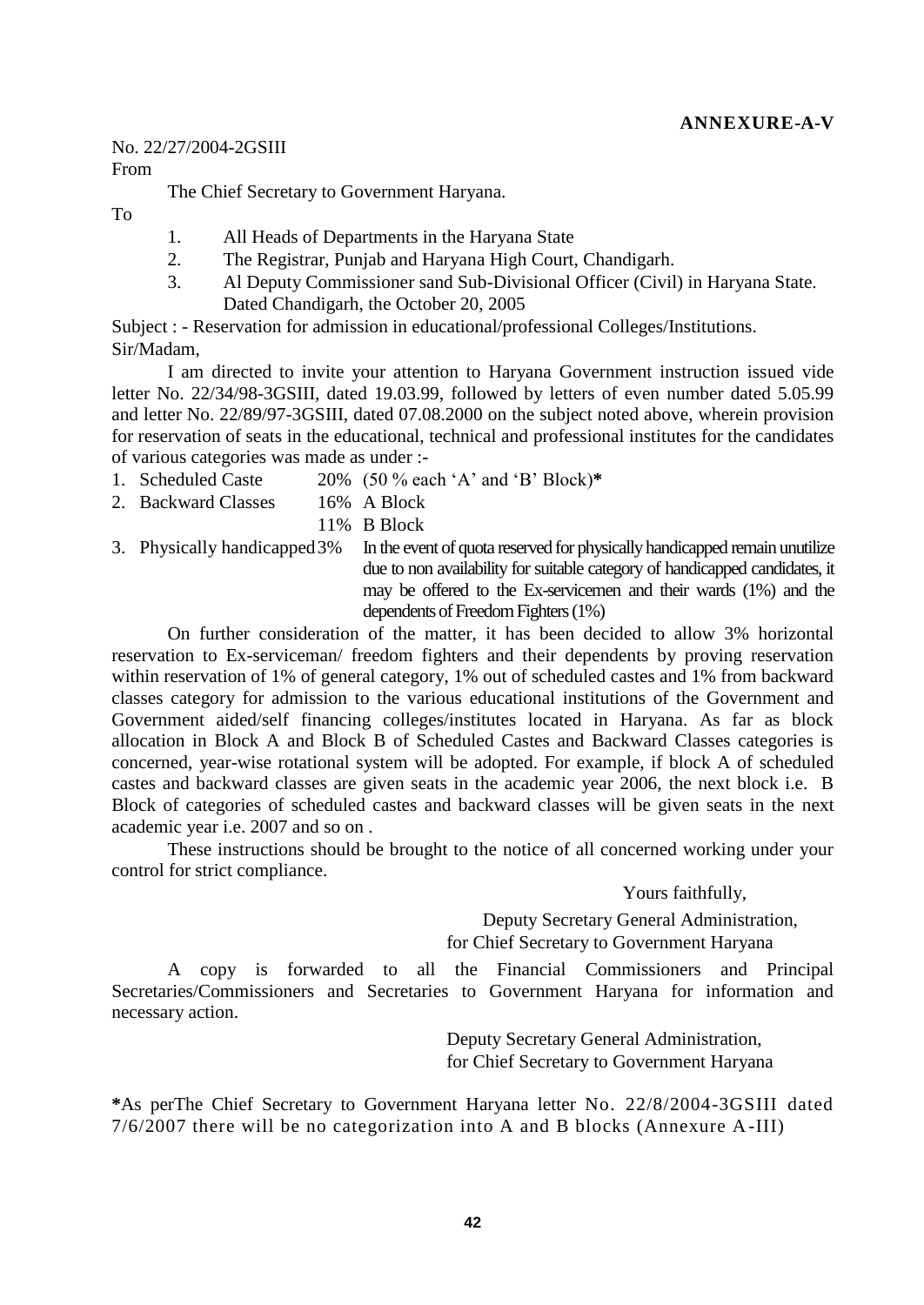#### **ANNEXURE-B**

## **List of Self Styled Institutes/ Universities/Boards which have been declared bogus by the University Grants Commission and other Govt. Bodies.**

#### **LIST OF FAKE UNIVERSITIES**

- 1. All India Board of Seconday Education, New Delhi.
- 2. Board of Adult Education & Uttar Madhyamic Exam. Training/ Proad Shiksha Sansthan, New Delhi.
- 3. The Central Board of Higher Intermediate Education, Patel Nagar, New Delhi.
- 4. Central Board of Higher Education Uttam Nagar (New Delhi).
- 5. Bombay Hindi Vidhayapith Bombay.
- 6. MaharshiValmikiNationalUniversity, Delhi.
- 7. Maithili University/vishwavidyala, Darbhanga, Bihar
- 8. TakshilaKenderyaVishwavidyalayaUttam Nagar, New Delhi.
- 9. Mahila Gram Vidyapith/Vishwavidyalaya, (Women's University), Prayag, Allahabad (UP)
- 10. Varanaseya Sanskrit Vishwavidyalaya, Varanasi (UP)/Jagatpuri, Delhi.
- 11. Commercial University Ltd., Daryaganj Delhi.
- 12. TestatorResearchUniversityBodihayaRanur (Tamil Nadu).
- 13. Shri Narayana Open University Quilon (Kerala).
- 14. Gandhi Hindi Vidyapith, Prayag, Allahabad (UP)
- 15. NationalUniversity of Electro Complex Homeopathy, Kanpur
- 16. University NewjerusalemKathuparambaCannore (Kerla)
- 17. WorldSocialWorkUniversity, Perumguzhi (Kerla).
- 18. NetajiSubhashChandraBoseUniversity (Open University), Achaltal, Aligarh (UP).
- 19. ShrimatiMahadeviVerma Open University, Mughal Sarai (UP)
- 20. D.D.B.SanskritUniversity, Putur, Trichi, Tamil Nadu
- 21. AmritsarUniversity, Amritsar (Punjab)
- 22. AryaUniversitySrinagar (Jammu & Kashmir)
- 23. BibleUniversity, Ambur (North Arcot)
- 24. Eastern OrthodoxUniversity, Ambur (North Arcot)
- 25. Blobe University of Science, Kumbaronam
- 26. St. John'sUniversity, Kizhan attam, Kerla
- 27. National 324eUniversity, Nagpur.
- 28. SelfCultureUniversity, Kizhanatlani
- 29. United NationsUniversity, Delhi
- 30. Vocational University, Delhi.
- 31. WesternUniversity of Kapurthala.
- 32. Uttar PradeshVishwavidyala, KosiKalan, Mathura (UP)
- 33. MaharanaPratapShikshaNiketanVishwavidyalaya, Pratapgarh (UP).
- 34. Indian Education Council of U.P. Lucknow (U.P.)
- \*35. BhartiyaShikshaParishad (UP) Open Vishwavidyalay, Lucknow (UP)
- 36. RajaArabiaUniversity, Nagpur.
- 37. UrduUniversity, M.L.Park, Bhopal.
- 38. Vocational University, Amritsar and Delhi.
- 39. KesarwaniVibyapith, Jabalpur (MP).
- 40. DelhiVishwaVidyapeeth, 233, TagoraPark, ModelTown, Delhi.
- 41. Badagnvi Sarkar World Open University EducationSociety, Gorav, Belgaum (Karnatka)
- 42. ADR- Centric Judicial University, New Delhi.

**Note:-** Before finalizing the admissions, the up-dated lists of recognized examinations of Haryana School Education Board, Bhiwani/Other Boards/Universities is /are also required to be consulted.

\* Bhartiya Shiksha Parishad is a fake institution functioning incontravention of the UGC Act, 1958. The Hon'ble Civil Court (JD) Lucknow has granted interim stay to the Parishad and has restrained UGC from calling it as fake or treating it fake till the final decision in the matter. The UGC has initiated action to get the stay vacated. However, in compliance of the order of the Hon'ble Court the UGC has for the time being decided to exclude the name of the Bhartiya Shiksha Parishad from the list of fake institutions.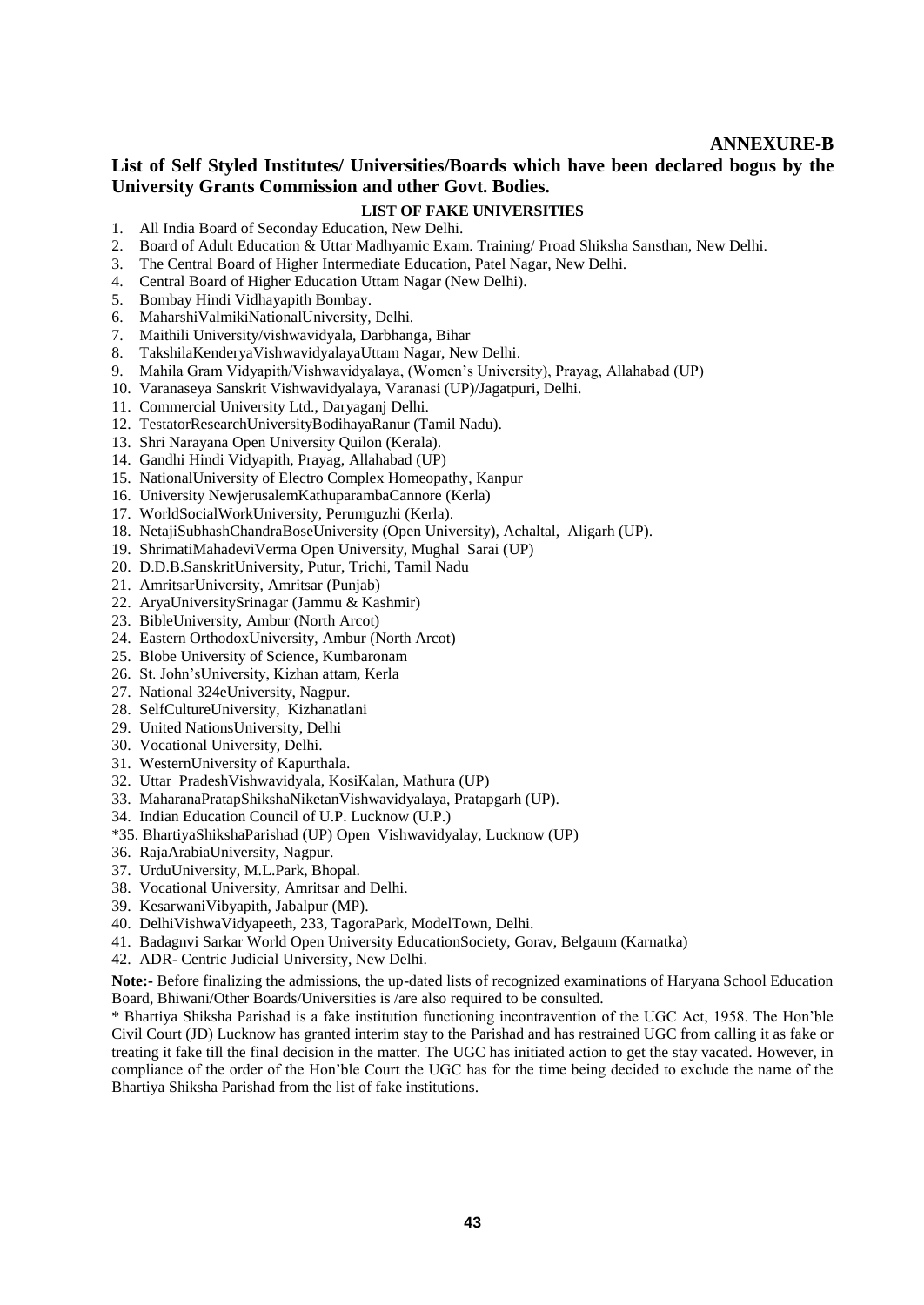## **EXTRACT OF ORDINANCE ON MAINTENANCE OF DISCIPLINE AMONG STUDENTS OF PANDIT BHAGWAT DAYAL SHARMA, UNIVERSITY OF HEALTH SCINECES ROHTAK (HARYANA)**

Prohibition of ragging and penalties thereof

- (1) Ragging in any form shall be strictly prohibited within the premises of the University, a college or an institution, as the case may be, or in any part of the University system as well as on public transport or at any other place, public or private.
- (2) Any individual or collective or practice of ragging shall constitute an act of gross indiscipline and shall be dealt with under the provisions of this ordinance.
- (3) Ragging for the purposes of this ordinance, shall ordinarily mean any act, conduct or practice by which the dominant power or status of senior students is brought to bear upon the students who are in any way considered junior or inferior by the former and includes individual or collective acts as practices which -
	- (a) Involve physical assault or threat to use physical force;
	- (b) Violate the status, dignity and honor of students, in particular Women students and those belonging to scheduled caste or a scheduled tribe;
	- (c) Expose students to ridicule or contempt or commit an act which may lower their self esteem; and
	- (d) Entail verbal abuse, mental or physical torture, aggression, corporal punishment, harassment, trauma, indecent gesture and obscene behavior.
- (4) The Dean of the Faculty, Chief Warden, Director of the institution or the Principal of the college, as the case may be shall take immediate action on the receipt of any information that ragging has taken place or is likely to take place.
- (5) Notwithstanding anything contained in clause (4), the chairman of the Board of Discipline of University and its maintained college or the chairman of the Board of Discipline of an affiliated college or institution may also *suomotu* inquire into any incident of ragging or likelihood of such incident and make a report to the Vice- Chancellor or Director/ Principal of the affiliated college/ institution, as the case may be, clearly pinpointing, among other details, the identity of the student or the students who a were involved in the incident the nature of the incident.
- (6) The chairman of the Board of Discipline may also submit an interim report to the Vice-Chancellor in the case of University and its maintained colleges or to the Principal/ Director of the affiliated colleges, as the case may be, establishing the identity of the perpetrators of ragging and the nature of the incident.
- (7) If the chairman of a Board of Discipline is satisfied that for any reason, to be recorded in writing, it is not feasible to hold and inquiry referred to in clauses (4) and (5), he may so advise the Vice-Chancellor or Director/ Principal of the affiliated college/ institution as the case may be accordingly.
- (8) Where the Vice-Chancellor or the Director/ Principal in case of affiliated colleges is satisfied, on receipt of a recommendation to this effect or otherwise, that it is not expedient to hold an inquiry into an incident of ragging, he shall order accordingly for reasons to be recorded in writing.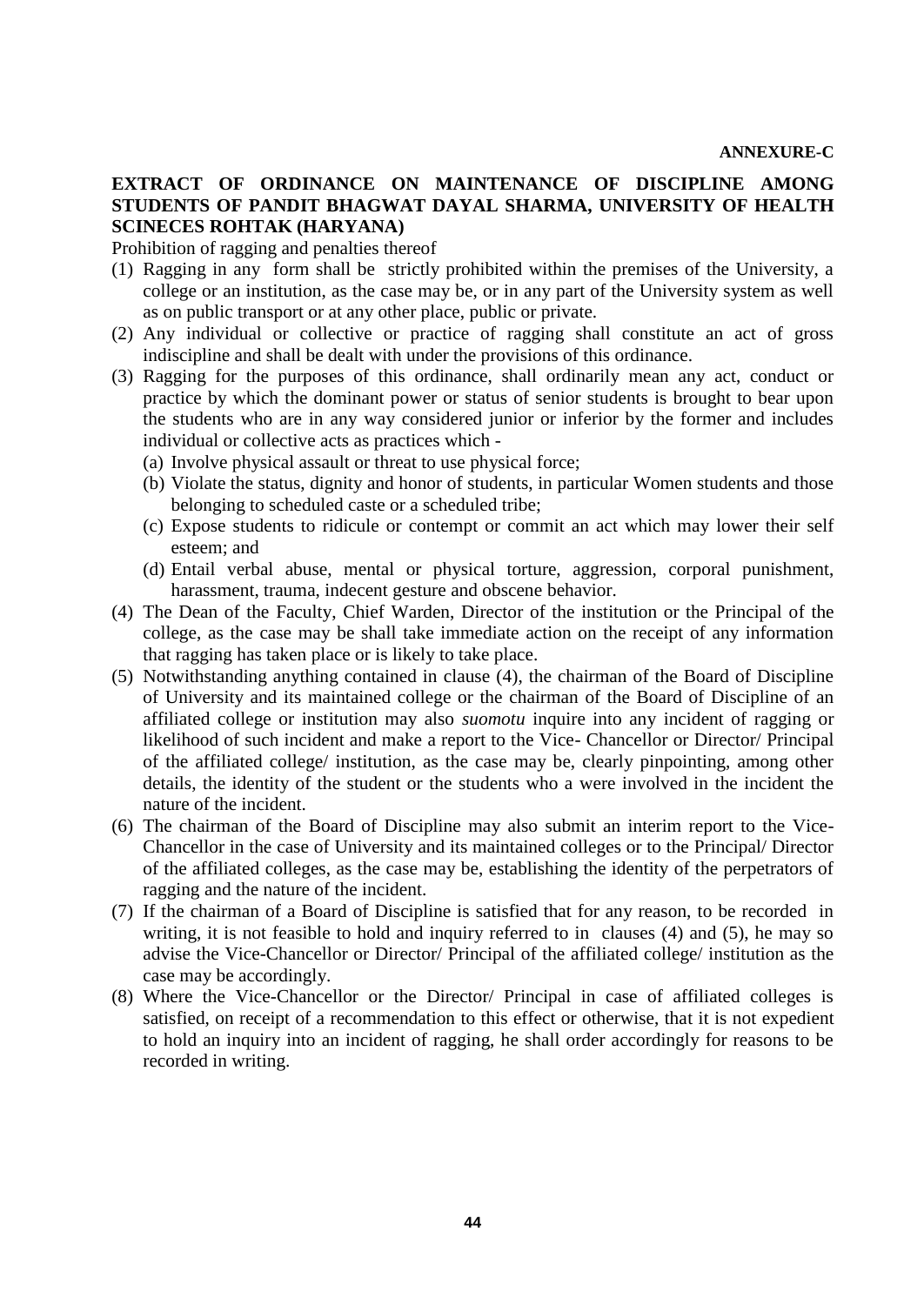#### **ANNEXURE - D**

#### **UNDERTAKING AT THE TIME OF JOINING**

(All admitted candidates and their parents will give the following undertaking at the time of joining)

I ......…..............................S/O, D/O Sh. .............................admitted to B. Pharmacy Course Session 2017-18 do hereby undertake :-

- i) That after joining the course I will abide by the rules regulations of College and Hostel.
- ii) I am aware that violation of rules/law/instructions regarding ragging would attract Penal /disciplinary action against me.
- iii) That I will abide by the rules/law/instructions issued from time to time.
- iv) That I will abide by the dress/uniform code.
- v) That while residing in Hostel of the Institution, I will not keep Scooter/ Motor Cycle/ Car.
- vi) That I will not consume any INTOXICANTS in Hostel/ College premises.
- vii) That I have read the relevant instructions/regulations against ragging, as well as punishment. I will comply the instructions/regulations and in case I found guilty at any stage, disciplinary action as per above guidelines may be taken against me.

Signature of the Candidate

Address:

I father/Guardian of Mr./Ms.\_\_\_\_\_\_\_\_\_\_\_\_\_\_\_\_\_\_\_\_\_ gone through/have read the relevant instructions about the rules and regulations against ragging as well as punishment. My ward will abide by all the rules regulations of College & Hostel. In case my ward has been found guilty I have no objection for initiated any disciplinary action against my ward.

Signature of the Father/Guardian

Address: Mob./Ph. No.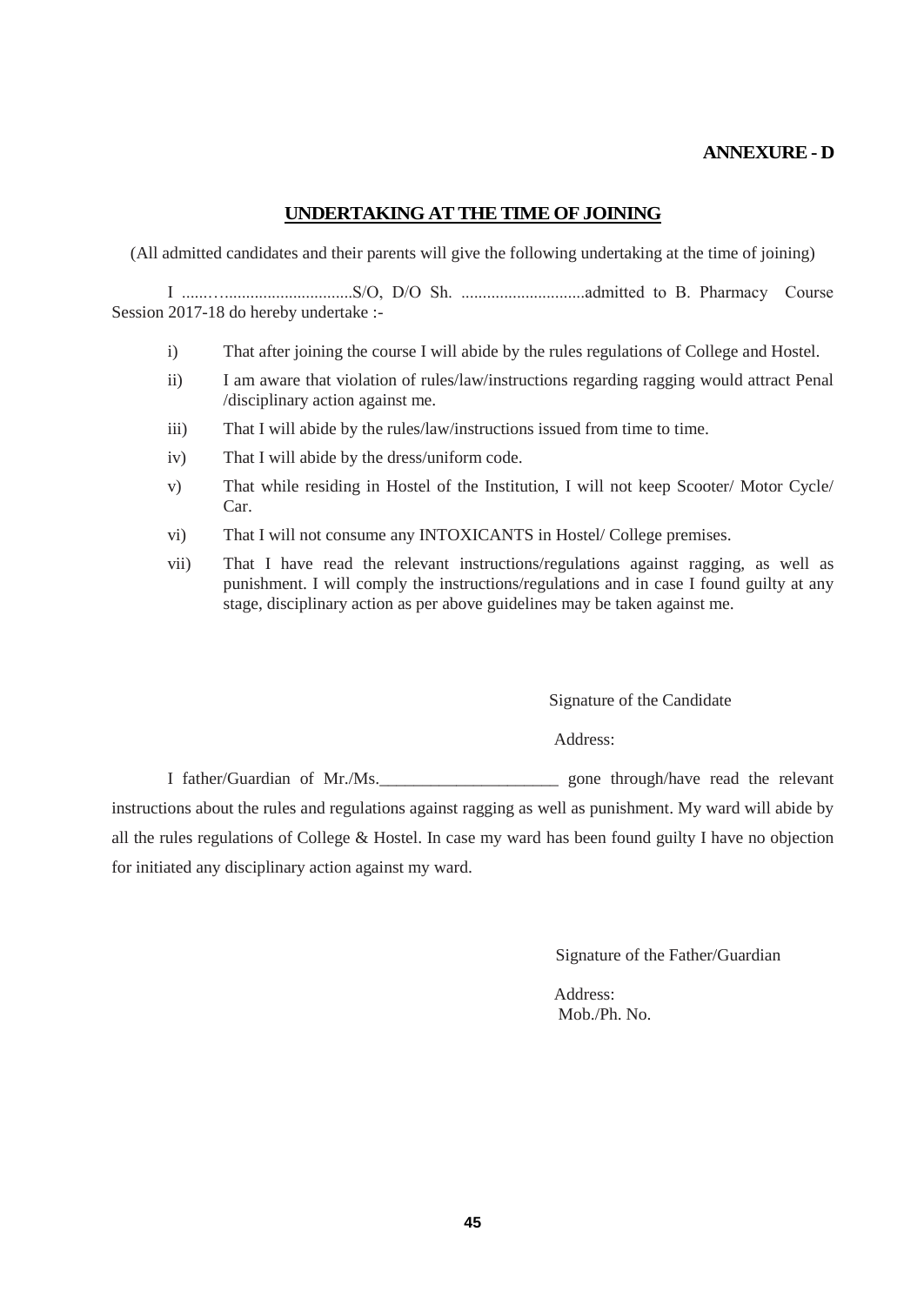#### **ANNEXURE – E**

# **CHARACTER CERTIFICATE FROM THE PRINCIPAL/HEAD OF THE INSTITUTION LAST ATTENDED.**

|  | examination from this school/institute for the session |  |
|--|--------------------------------------------------------|--|

During his stay in this school/institute his/her conduct remained ……………. and he/she has not displayed persistent violent or aggressive behavior or any desire to harm others.

Date:

Signature of the Headmaster/ Principal of Institution. (with official seal)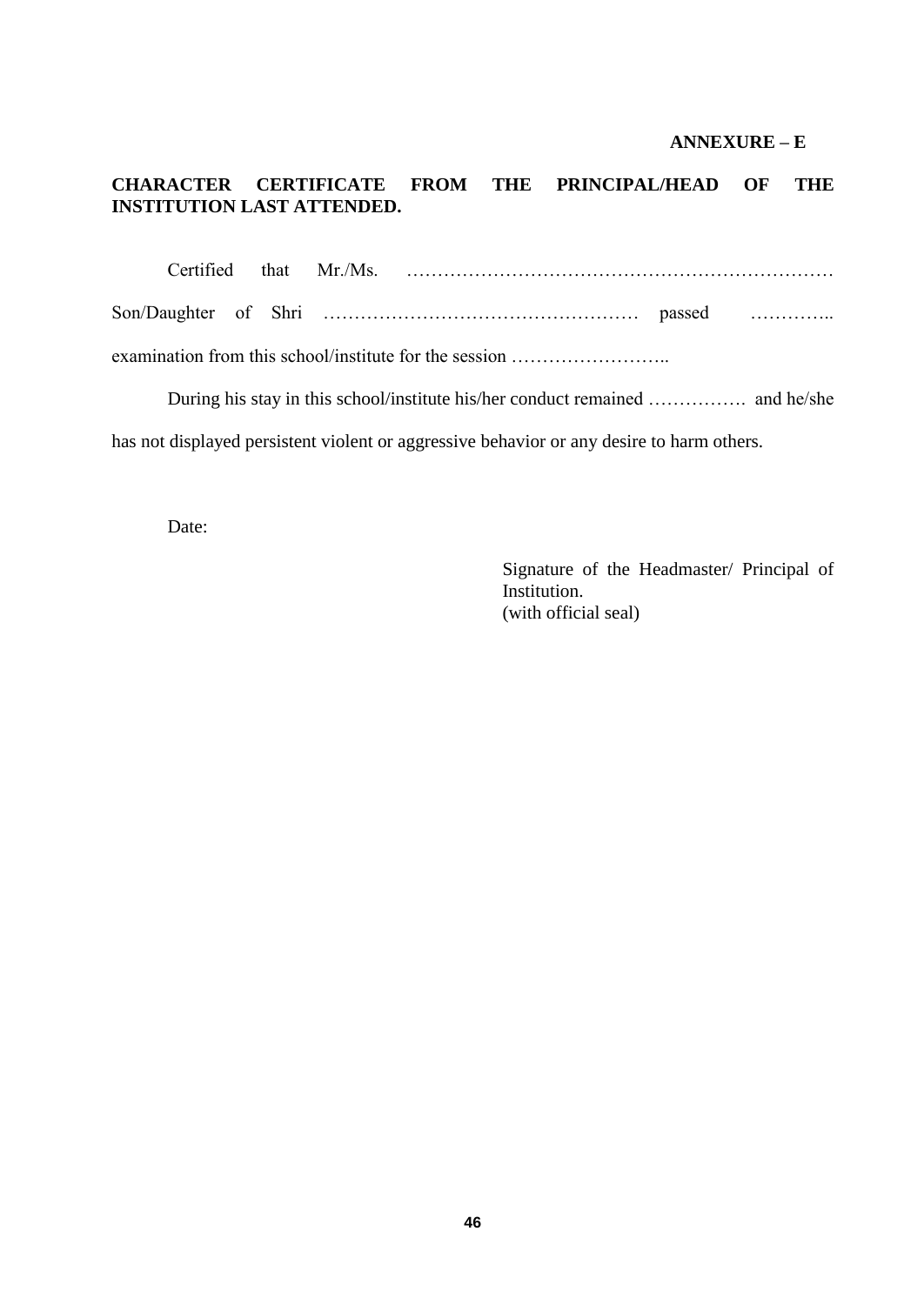# **ANNEXURE – H**

#### **GOVERNMENT OF HARYANA General Administration Department General Services – III Branch**

No. 22/129/2013-IGS III Dated Chandigarh the 16.07.2014

- 1. All the Administrative Secretaries to Government Haryana.
- 2. All Heads of Departments in the State of Haryana.
- 3. The Commissioners, Ambala/Hissar/ Rohtak/ Gurgaon Division.
- 4. All the CAs/ MDs of all Boards/ Corporations/ Public Sector Undertakings in Haryana.
- 5. The Registrar General of Punjab & Haryana High Court, Chandigarh.
- 6. All the Deputy Commissioners in the State of Haryana.
- 7. All the Sub Divisional Officers (Civil) in the State of Haryana.
- 8. The Registrar of all the Universities in the State of Haryana.

Subject: Regarding prescribing minimum eligibility qualification for the various courses. Sir/ Madam

I am directed to invite your kind attention towards Government instructions No. 3870-WGI-ASOIII-64/20069 dated  $6<sup>th</sup>$  / 9<sup>th</sup> October, 1964 whereby the candidates of Scheduled Castes and Scheduled Tribes provided 5% reduction in marks in the minimum eligibility qualification for admissions in various courses.

It has come to the notice of the Government that at present where a General Category Candidate is required to have 50% marks in a prescribed qualification for admission in any course, as per the above instructions a reserve category candidate is required to have 45% marks giving him 5% reduction in the minimum qualification. Vide judgment of Hon'ble Supreme Court in Civil Appeal No. 7084/2011, It has been observed that the practice is wrong and the relaxation of 5% should be reduced from the minimum required marks on a general category candidate for eg;-

In a course, a general candidate required to have 50% marks, than as per Govt. Instructions by giving 5% relaxation the minimum eligibility marks for a reserved caste candidate should be calculated as under:-

> Out of 100 marks needs to  $less = 5$ Out of 1 Marks needs to  $less = 5/100$ Out of 50 marks needs to less =  $5/100 \text{ X } 50 + 2.50$

This way less marks where general category candidates are required to have 50% in a prescribed qualification the total required marks for a reserved candidates will be  $50 - 2.50 = 47.50$  and not 45.

All concerned are requested to implement the instructions as per the above procedure in compliance of the judgment of Hon'ble Supreme Court passed in CWP 7084/2011.

> **Superintendent General Services – III For Chief Secretary to Govt., Haryana**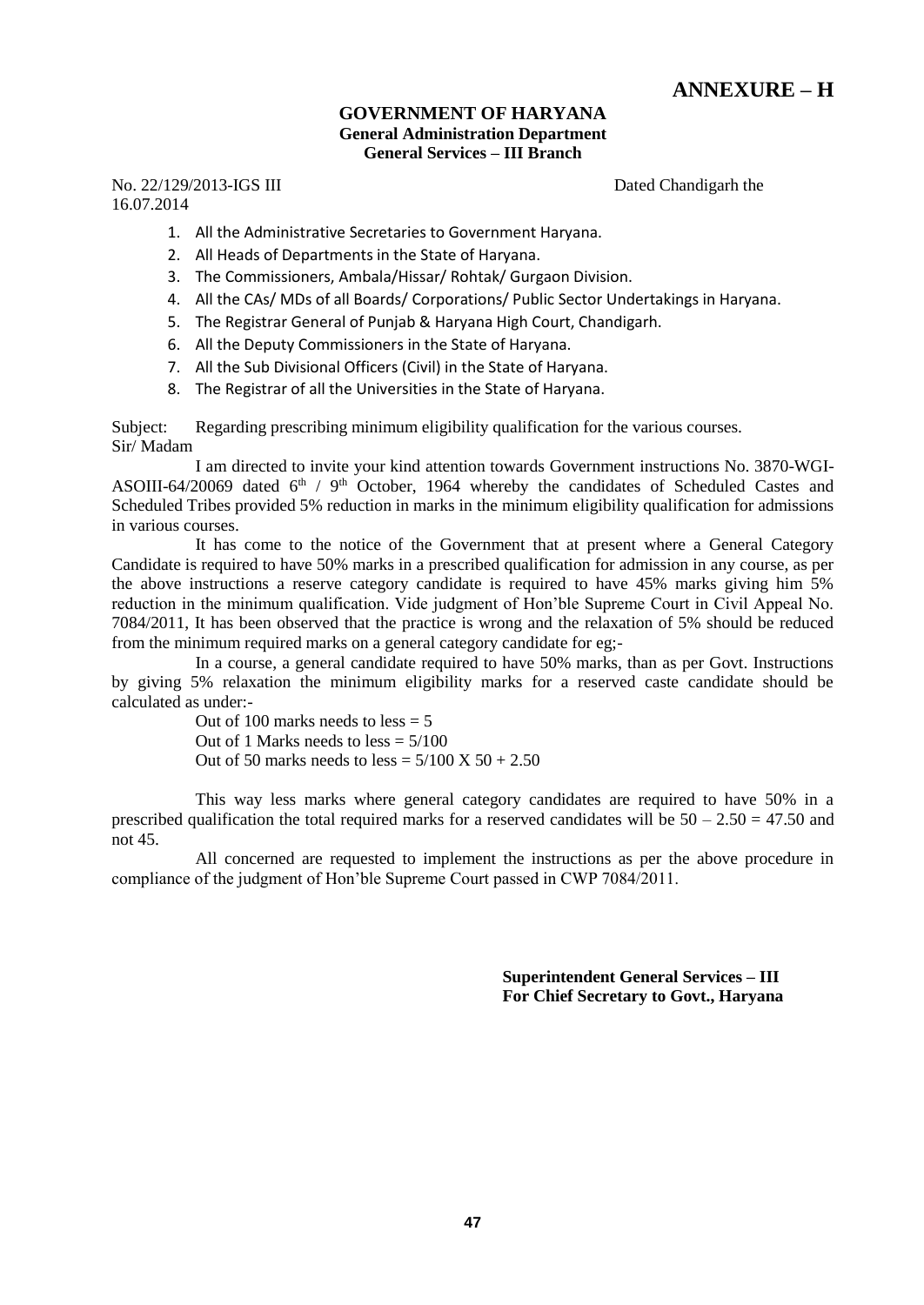## **HARYANA GOVERNMENT**

#### WELFARE OF SCHEDULED CASTES AND BACKWARD CLASSES DEPARTMENT

#### **NOTIFICATION**

The 24th January, 2013

No. 60 SW(1)-2013 The Governor of Haryana is pleased to provide 10% reservation in jobs under Government/Government Undertakings and Local Bodies as well as in educational institutions for Economically Backward Persons in the General Caste's Category of the State. The criteria for consideration as economically backward will be as under:

- (i) 'Family' for the purposes of the applicant seeking reservation as 'economically backward' is defined as follows:-
	- (a) Head of Family and his/her spouse;
	- (b) Dependent children and their spouses;
	- (c) Unmarried dependent brothers and sister;
- (ii) The total annual income of the family of the applicant should not cumulatively exceed Rs. 4,50,000/-\* per annum from all sources including agricultural income.
- (iii) In case any person in the family, as described in (i) above, is income-tax/wealth tax payee, benefit of reservation shall not be extended.
- (iv) Applicant or family as described in (i) above should not be in Class-I/Class-II services of Government of India or State Government level or equivalent or hold any equivalent post in any statutory board/corporation/university/society/trust or an equivalent position in any public/private limited company or in any international organization.

Family shall be deemed to be in-service as mentioned above when a person in family has superannuated and/or has sought voluntary retirement or has been dismissed/terminated/compulsory retired from such service.

- (v) In case, family as described in (i) above, is engaged in a profession as doctor, lawyer, chartered accountant, income tax consultant, financial or management consultant, engineer, architect, computer specialist, film/TV artist, playwright, author, model, media personnel or holds any elected/appointed office either under the constitution or in terms of any statute cut of which emolument/salary is paid, criteria of income as described in (ii) above shall be applicable.
- (vi) Family, as described above, should not be employed in any Military or para-Military services with Union of India in the rank of 'Second Lieutenant' or above in the Army or any equivalent rank in other forces or para-Military forces.
- 1. Reservation for economically backward persons shall be vertical and not horizontal.
- 2. The person who claims benefit of reservation under other categories shall not be entitled in this category.

R.R. Jowel Principal Secretary to Govt. Haryana Dated, Chandigarh the 23.01.2013 Welfare of Scheduled Castes and Backward Classes Department

Reference: http://www.igovernment.in/site/Creamy-layer-slab-hiked-to-Rs-4.5-lakh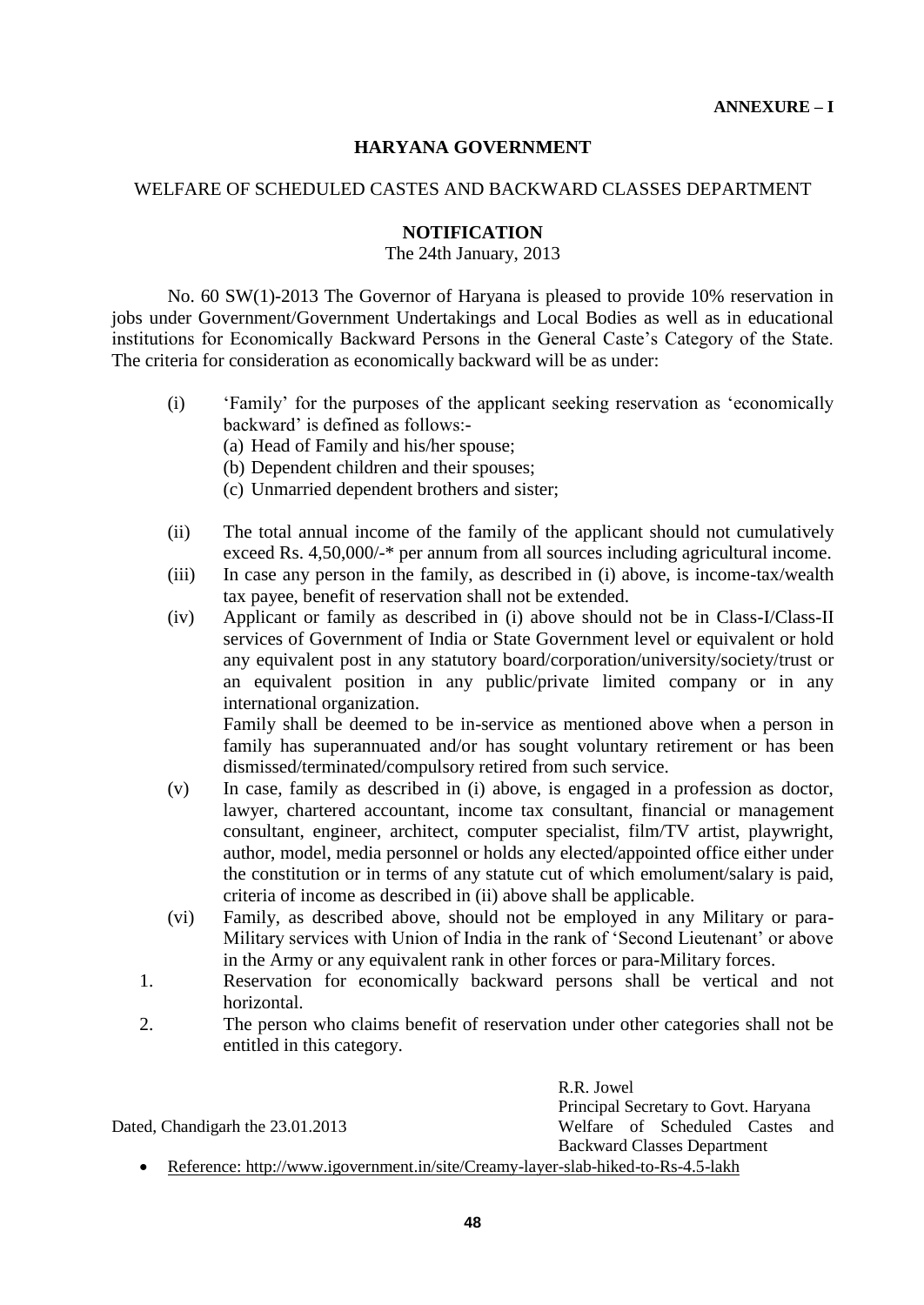#### U.O. No. 60 SW (1)-2013 Dated: 23.01.2013

A copy is forwarded to the Chief Secretary to Government Haryana (in services III Branch) for information and necessary action.

> Deputy Secretary For Principal Secretary to Govt. Haryana Welfare of Scheduled Castes and Backward Classes Department

U.O.No. 60 SW (1)-2013 Dated: 23.01.2013

A copy is forwarded to the Controller, Printing and Stationery, Haryana for publishing the said notification in the Haryana Govt. Gazette Extra ordinary of today i.e. the 23th January, 2013. He is requested to sent 500 spare printed copies of the notification to the Government.

> Deputy Secretary For Principal Secretary to Govt. Haryana Welfare of Scheduled Castes and Backward Classes Department

U.O.No. 60 SW (1)-2013 Dated: 23.01.2013

A copy is forwarded to the following for information and necessary action:-

- 1. All Additional Chief Secretaries to Government Haryana.
- 2. All Principal Secretaries to Government Haryana.
- 3. All Head of Departments, State of Haryana.
- 4. All Commissioners, Ambala, Hissar, Rohtak, Gurgaon Divisions State of Haryana.
- 5. The Registrar, Punjab & Haryana High Court, Chandigarh.
- 6. All the Deputy Commissioners, State of Haryana.
- 7. Secretary, Haryana Backward Classes Commission, Chandigarh.
- 8. All the Sub-Divisional Officers(Civil), State of Haryana.
- 9. All the Managing Directors of Board/Corporation/Public Undertaking State of Haryana.
- 10. All the Registrar of the Universities, State of Haryana.

Deputy Secretary For Principal Secretary to Govt. Haryana Welfare of Scheduled Castes and Backward Classes Department

U.O.No. 60 SW (1)-2013 Dated: 23.01.2013

A copy is forwarded to the Chief Secretary to Government Haryana (in services III Branch) for information and necessary action.

> Deputy Secretary For Principal Secretary to Govt. Haryana Welfare of Scheduled Castes and Backward Classes Department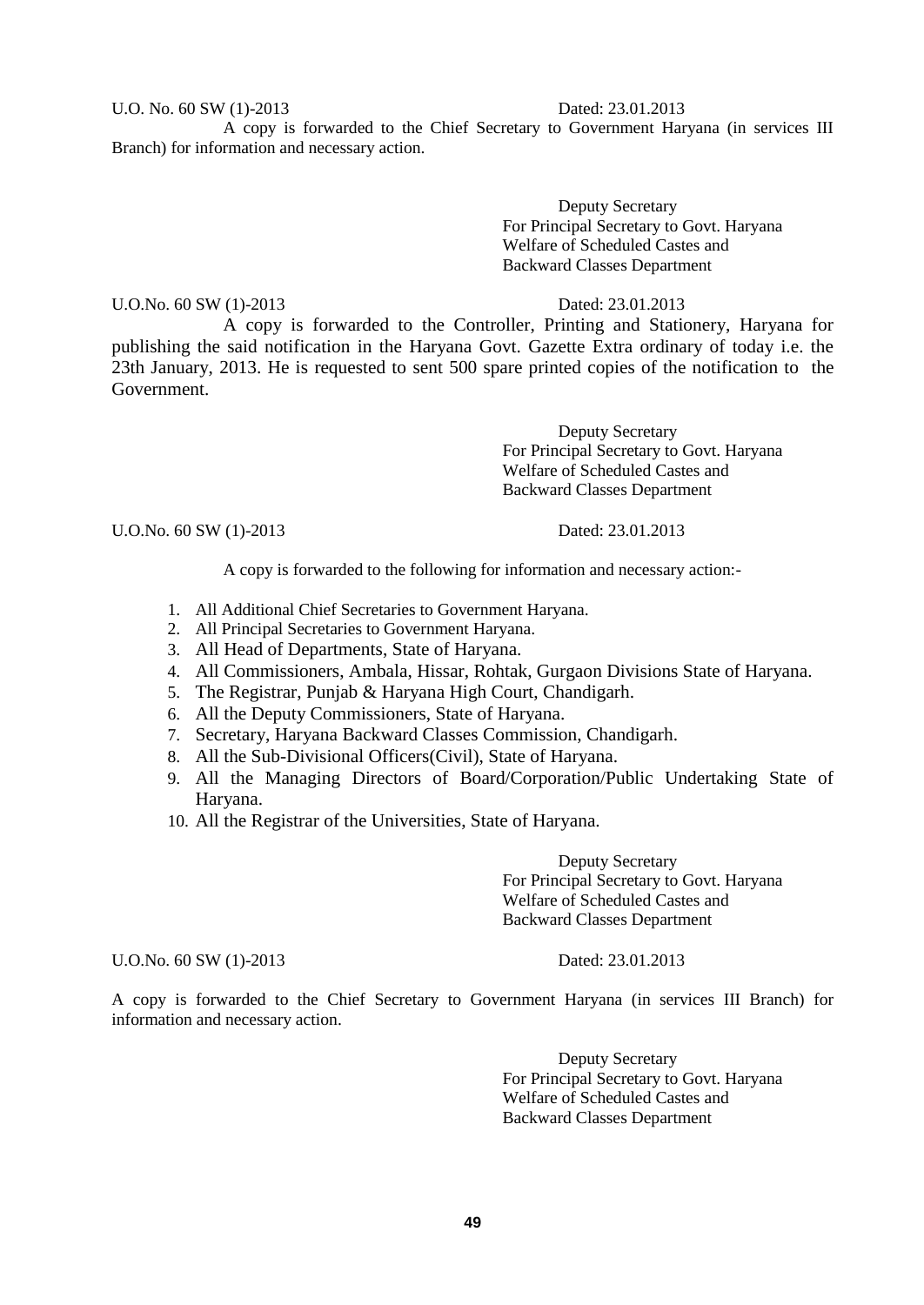## **IMPORTANT INFORMATION**

Last date of Receipt of Application Form : 13.07.2017 upto 5.00 P.M.

Display of Merit list : 20.07. 2017

Date of Ist Counseling : 27.07.2017 (**Waiting list shall be generated for any vacancies in last counseling)**

Venue of Counseling : Committee Room, Director's office, Pt. B. D. Sharma PGIMS, Rohtak

# **Prospectus can only be downloaded from university websites**

**[www.uhsr.ac.in](http://www.uhsr.ac.in/)**

**Note:-** For any latest information regarding admission, please visit the University website regularly.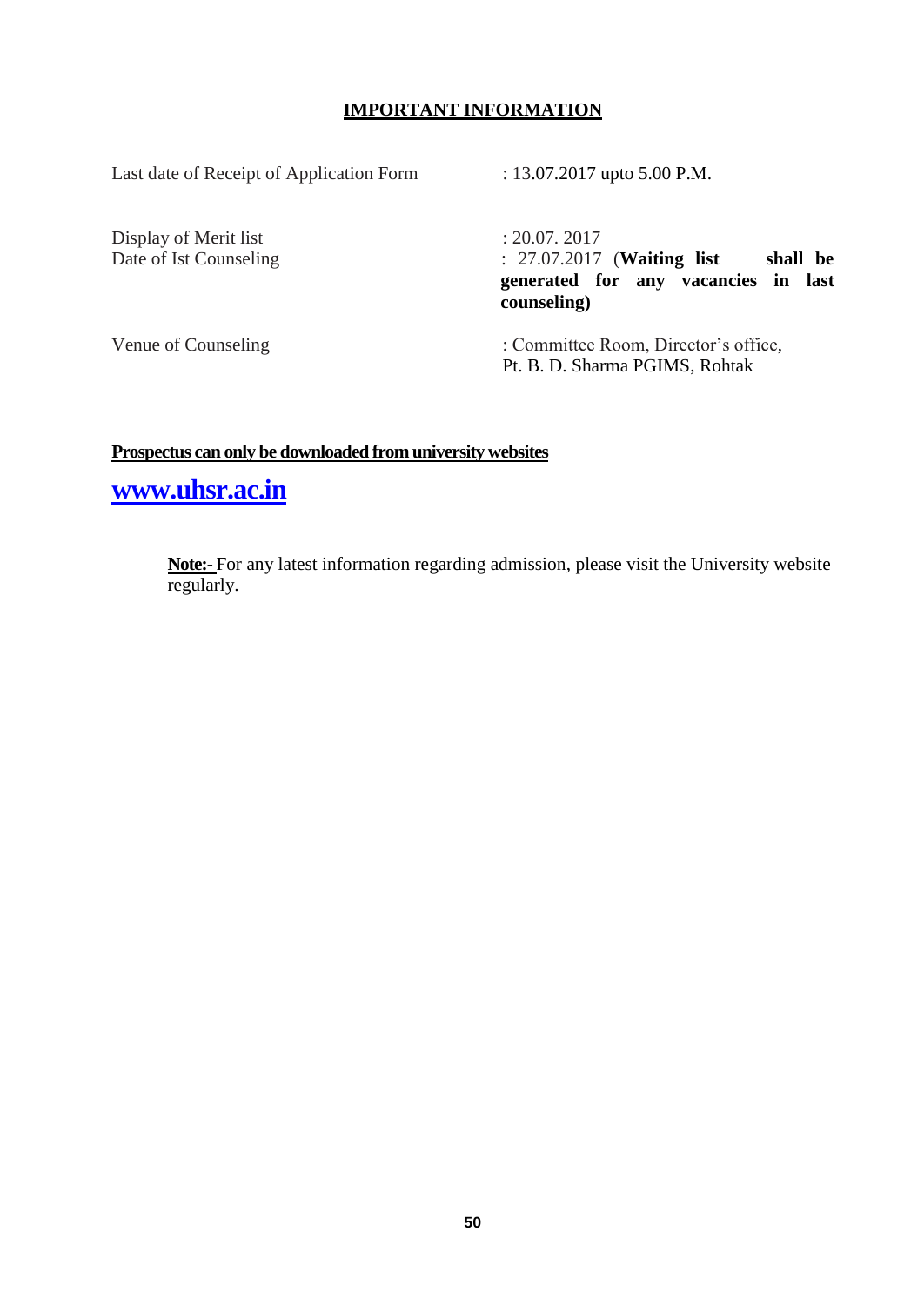# **Pt. B.D. Sharma University of Health Sciences, Rohtak**

# **APPLICATION FORM**

#### **BACHELOR OF PHARMACY / BACHELOR OF PHARMACY (LEET) ADMISSION-2017**

*Important Instructions:* The Candidates are required to submit Application Form within stipulated time.

# **LIST OF DOCUMENT ATTACHED**

| 4.                                                            |                       |                                         |  |                             |  |           |              |                 |
|---------------------------------------------------------------|-----------------------|-----------------------------------------|--|-----------------------------|--|-----------|--------------|-----------------|
| Full name (in block letters):<br>1.                           |                       |                                         |  |                             |  |           |              |                 |
| M<br><b>Sex</b><br>2.                                         | $\mathbf F$           | Transgender                             |  |                             |  |           |              |                 |
| 3. i) Father's Name (in block letters)                        |                       |                                         |  |                             |  |           |              |                 |
|                                                               |                       |                                         |  |                             |  |           |              |                 |
| ii) Mother's Name (in block letters)                          |                       |                                         |  |                             |  |           |              |                 |
|                                                               |                       |                                         |  |                             |  |           |              |                 |
|                                                               | Month<br>Year<br>Date |                                         |  |                             |  |           |              |                 |
| Date of Birth<br>4.                                           |                       |                                         |  |                             |  |           |              |                 |
| Full Postal Address (in block letters)<br>5.                  |                       |                                         |  |                             |  |           |              |                 |
|                                                               |                       |                                         |  |                             |  |           |              |                 |
|                                                               |                       |                                         |  |                             |  |           |              |                 |
| Email:                                                        |                       |                                         |  |                             |  |           |              |                 |
| 6. Details of Studies of $10^{th}$ , $10+1$ , $10+2$ Classes: |                       |                                         |  |                             |  |           |              |                 |
| Name of<br>Name<br>School/Collara                             | Roll No.              | Month &<br>$V_{\alpha\alpha r\alpha f}$ |  | Name of<br>$\bf$ Roard/Haiv |  | $\bigcap$ | Result/Marks | Max<br>$M$ orke |

| <b>TVAIII</b> C  | TVAND OF       | 19011 190. | $\alpha$    | TVANIJU OT  | <b>INCOULT IVEGENS</b> | $1$ via $\Lambda$ |
|------------------|----------------|------------|-------------|-------------|------------------------|-------------------|
| of               | School/College |            | Year of     | Board/Univ. | Obtained               | <b>Marks</b>      |
| Class            | where studied  |            | Passing the |             |                        |                   |
|                  |                |            | Exam.       |             |                        |                   |
| 10 <sup>th</sup> |                |            |             |             |                        |                   |
| $10+1$           |                |            |             |             |                        |                   |
| $10+2$           |                |            |             |             |                        |                   |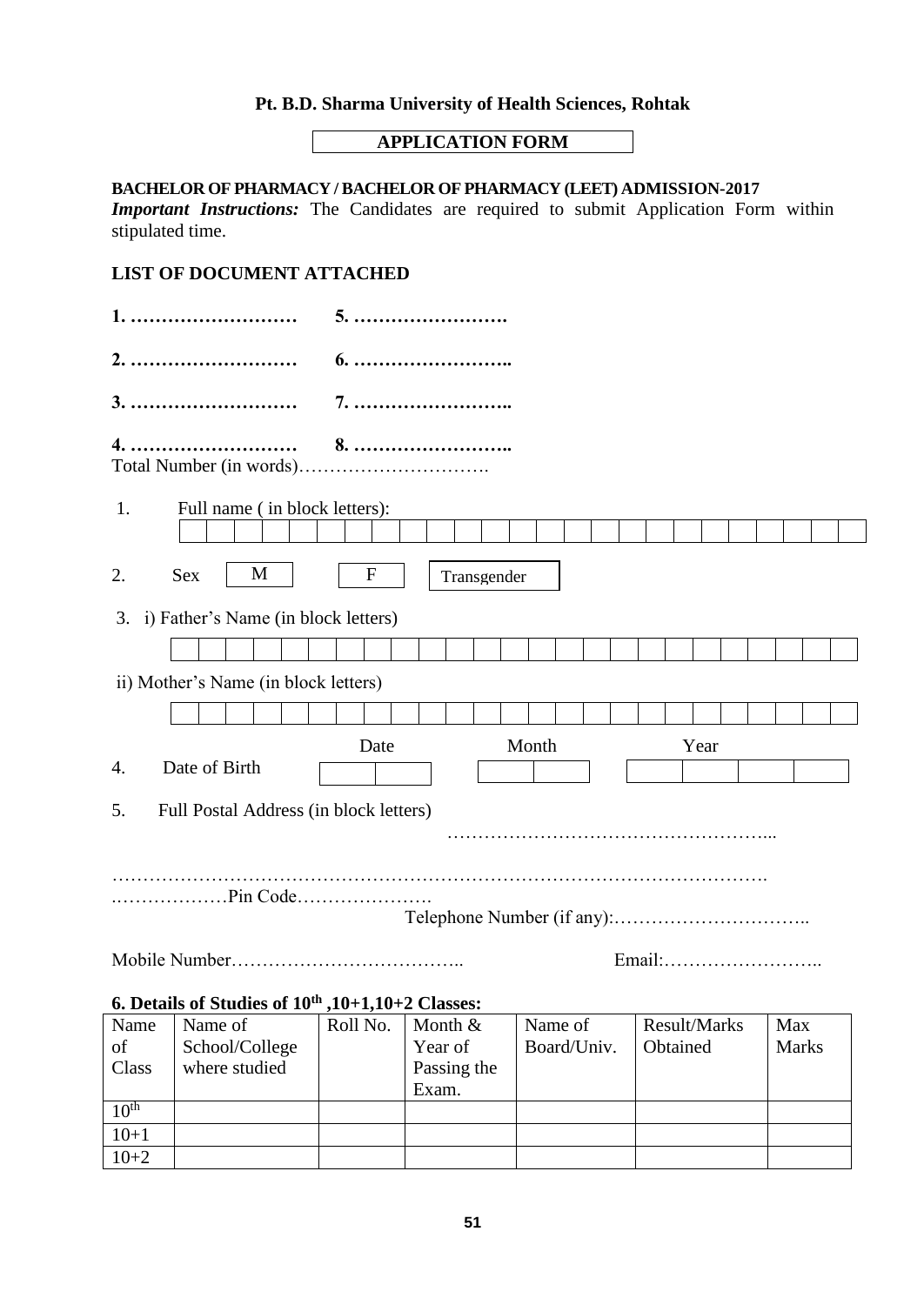# 7**.(i) Details of Marks Obtained in 10+2 or Equivalent Exam.**

| Subject               | Max. Marks | <b>Marks Obtained</b> | Percentage |
|-----------------------|------------|-----------------------|------------|
| Physics               |            |                       |            |
| Chemistry             |            |                       |            |
| Biology/Mathematics   |            |                       |            |
| (whichever is higher) |            |                       |            |
| <b>Grand Total</b>    |            |                       |            |
| 7.(ii) D. Pharmacy    |            |                       |            |

|  |  | 8. i) Tick Mark the Category |
|--|--|------------------------------|
|  |  |                              |

- ii) Do you want to be considered in any of the reserved Categories as provided in the Prospectus? 'Yes or No'
- iii) if 'yes mentioned the name (s) of the Reserved Category (ies) in order of Preference SC/BC (A), BC(B)/ PHB, PHL, ESM, Dependent of FF

| $1st$ Preference            |  |
|-----------------------------|--|
| II <sub>nd</sub> Preference |  |
| $III_{rd}$ Preference       |  |

#### **Declaration:**

I……………………..(Candidate) son/daughter of Shri…………………. and resident of Village/Town/City………………Tehsil……………..District……… do solemnly declare and affirm as under:

- 1. The information given in the application is absolutely correct and true.
- 2. I undertake that if I am admitted, I will strictly obey all rules and regulation in force at present or that may be made/altered/modified hereafter by the Private, Govt. College and will do nothing either inside the college or outside which will interfere with its orderly administration and discipline.
- 3. If at any time subsequent to my admission, it is discovered that any information given in this application or in the attached certificate or in documents produced hereafter is false, I may be removed from the College and all fees paid by me confiscated. The authorities may also take any further action against me or my father /guardian as it deem fit.
- 4. In case my admission is made to Bachelor of Pharmacy course of Pt. B.D. Sharma University of Health Sciences, Rohtak. I shall abide by the decision of the State Govt. regarding distribution of seats and payment of fee etc.
- 5. I am fully aware of the law regarding ragging as well as the punishment and that if found guilty on this account I am liable to be punished appropriately.

| Signature of the Father/Guardian |  |       | Signature of the Applicant |  |
|----------------------------------|--|-------|----------------------------|--|
| Date                             |  |       |                            |  |
| Place                            |  |       |                            |  |
| <b>Both Thumb Impressions</b>    |  |       |                            |  |
|                                  |  |       |                            |  |
| Left                             |  | Right |                            |  |
|                                  |  |       |                            |  |

| General | Reserved |
|---------|----------|
| Y es    | Nο       |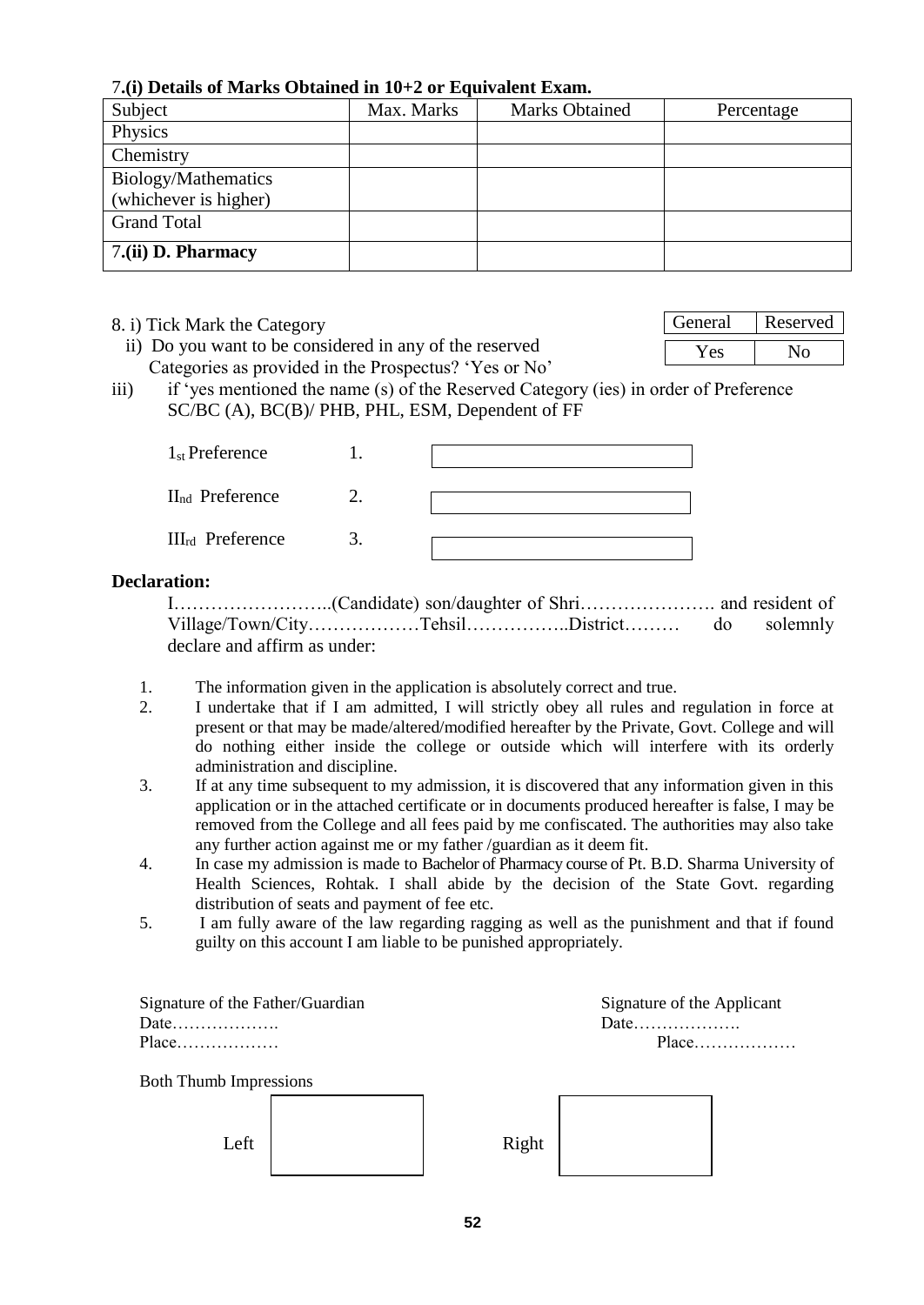I certify that particulars of the candidate as mentioned in this form are true to the best of my knowledge.

Write full name and address of the attesting officer(in Capital letter)

Signature of the attesting officer with his official Seal

OR (Principal of the Institute /College last attended or 1stClass Magistrate)

#### **FOR OFFICE USE ONLY**

| Eligible  | Document Required | Not Eligible |
|-----------|-------------------|--------------|
|           | .                 | Reason       |
|           | .                 |              |
|           | 3.                |              |
|           | 4.                |              |
|           |                   |              |
| Signature | Signature         | Signature    |

Admitted Provisionally to Bachelor of Pharmacy course at Pt. B.D. Sharma University of Health Sciences, Rohtak

#### SIGNATURE